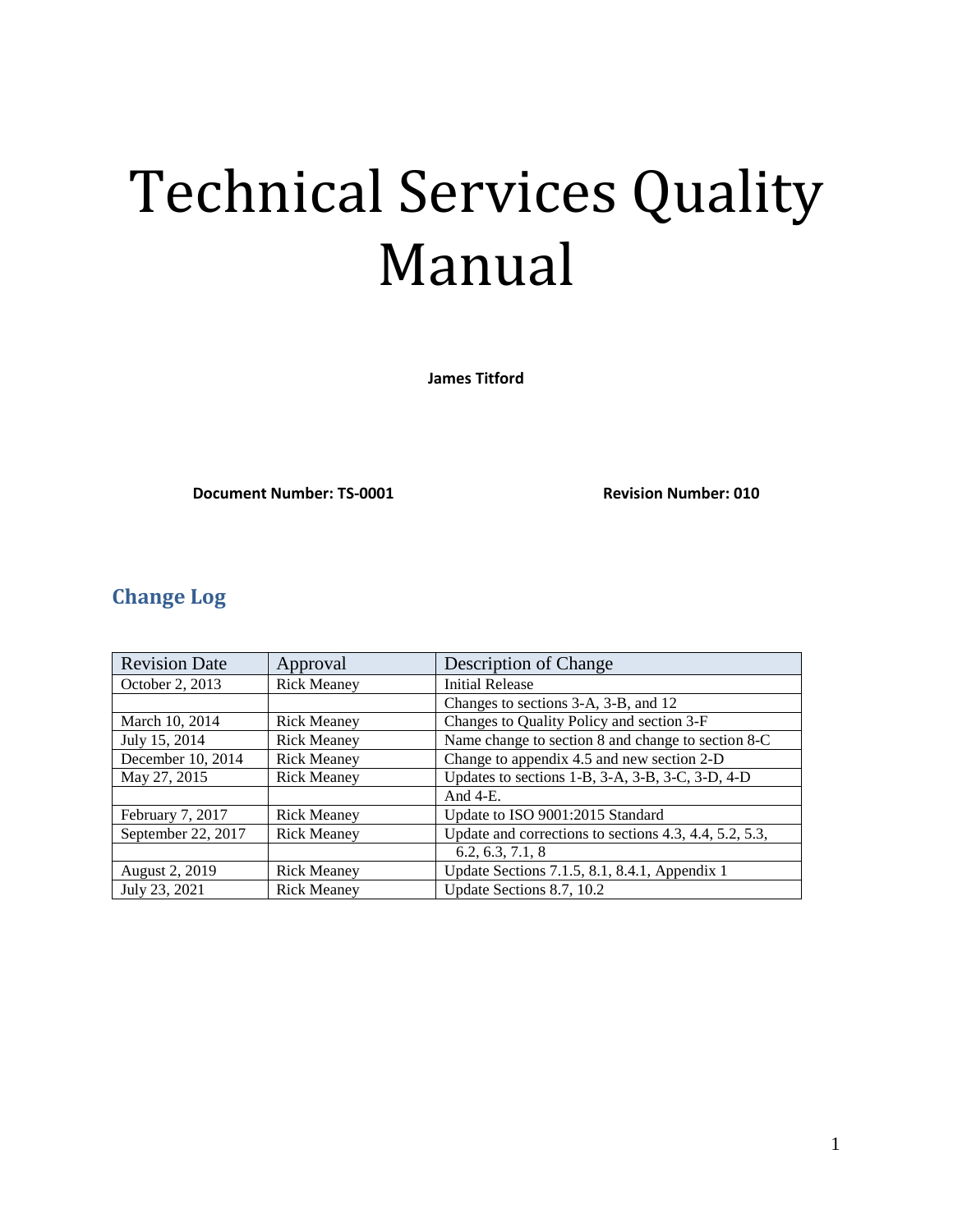# **Contents**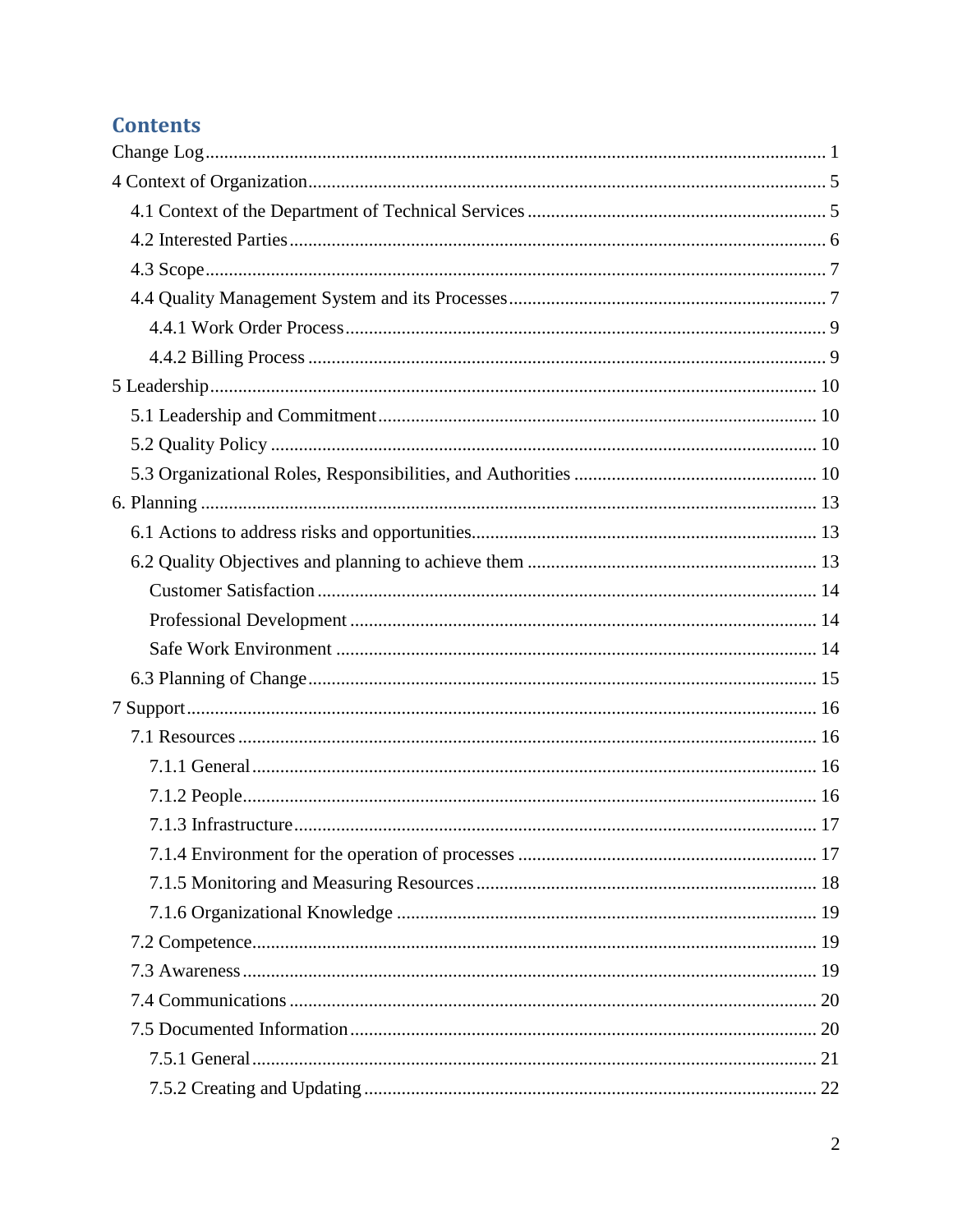| 8.3 |  |
|-----|--|
|     |  |
|     |  |
|     |  |
|     |  |
|     |  |
|     |  |
|     |  |
|     |  |
|     |  |
|     |  |
|     |  |
|     |  |
|     |  |
|     |  |
|     |  |
|     |  |
|     |  |
|     |  |
|     |  |
|     |  |
|     |  |
|     |  |
|     |  |
|     |  |
|     |  |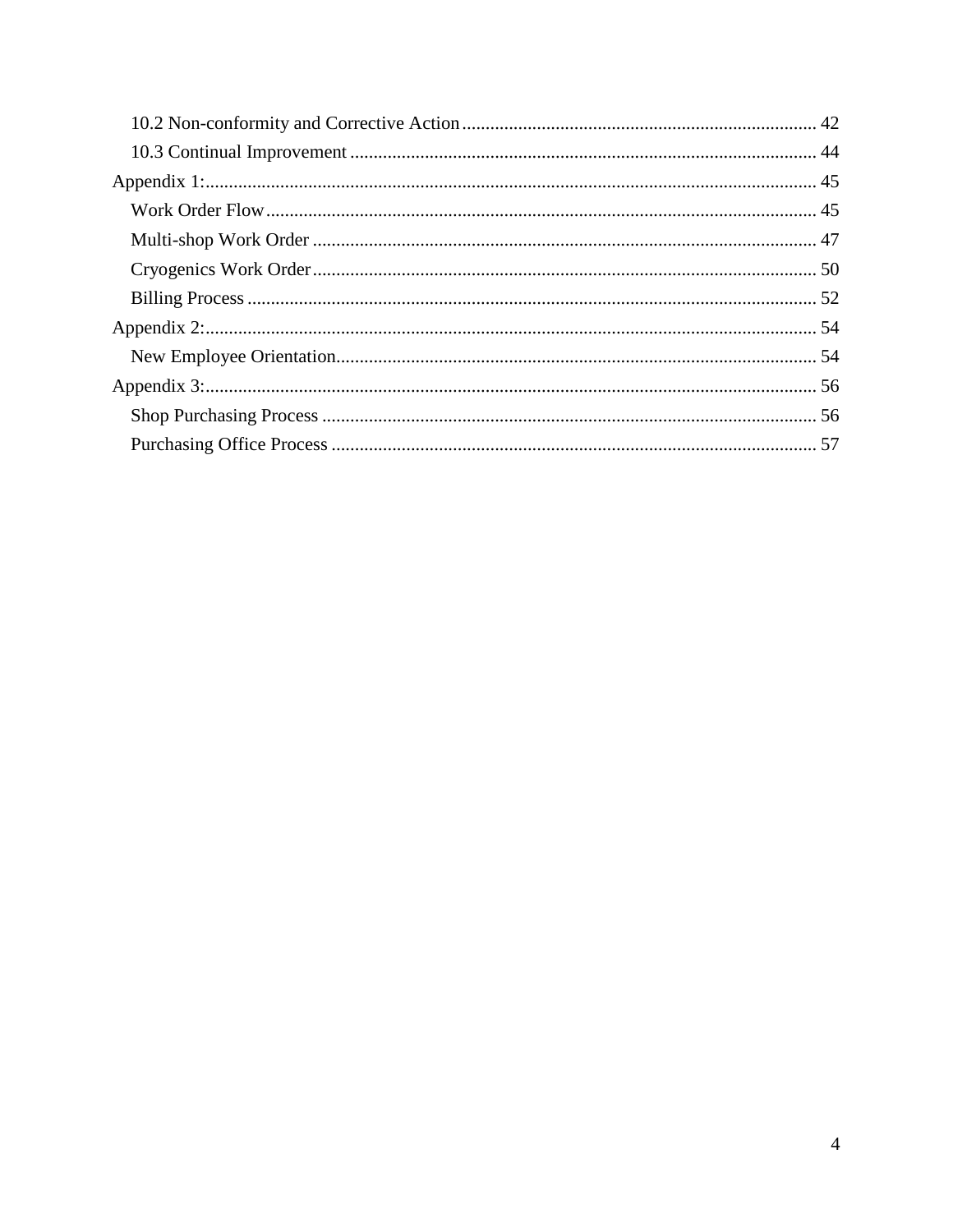## <span id="page-4-0"></span>**4 Context of Organization**

## <span id="page-4-1"></span>**4.1 Context of the Department of Technical Services**

The Department of Technical Services provides a broad suite of service offerings to the University community. It offers highly trained technologists and craftspeople, specialized equipment, and qualityfocused workflow management to support researchers, students and support divisions throughout the University and at multiple campuses. The activities undertaken by Technical Services are reviewed on an ongoing basis, and services evolve based on demand and customer feedback.

Technical Services strives to focus particularly on those activities where it can achieve economies of scale, or fill a need or a niche that is not readily available in the local community. Memorial University is situated in a geographically remote location in a small metropolitan area, and many of the specialized services required by this major research intensive institution are not available in the local community. Therefore this department offers state-of-the-art services to ensure that Memorial's researchers have access to the same services as their colleagues in other universities. To accomplish this, the department strives to stay current with technology and ensure that employees are appropriately trained and certified. As well the Department strives to offers services that are not otherwise available in the local market. Technologies are continually evolving as are the capabilities of local vendors and as technologies change, the requirements of the research community also changes.

At Memorial, Technical Services is a centralized unit with users in essentially all faculties and campuses. This is clearly evident in Figure 1 (based on 2014-15 fiscal year data) which demonstrates the workload distribution by faculty or user group. The Department's workload is broadly distributed throughout the institution and although disciplines requiring more laboratories or physical research are more frequent users no one faculty is clearly dominant. Furthermore, Technical Services has established a client service approach and a high degree of user satisfaction is essential to maintaining client demand.



**Figure 1: Activity Distribution by User Group**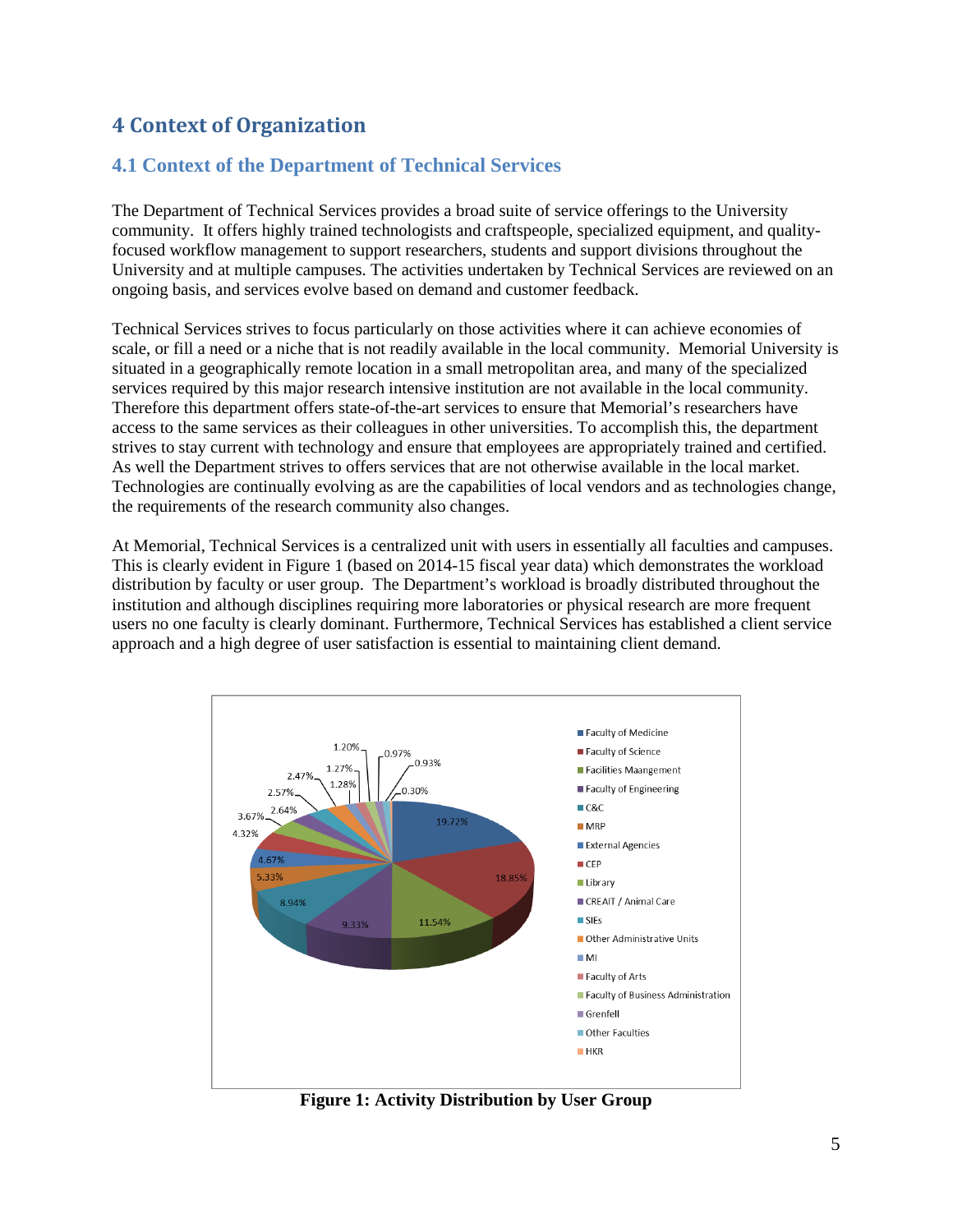All activities performed by the Department are done so under a work order upon request from the user, and material and labor costs are charged to each individual work order. It is intended that the cost of materials and other project related consumables are the responsibility of the users. The charges for labor vary depending on the nature of the work. For example the cost of labor for Memorial researchers and other direct internal activities is charged at a subsidized rate and work performed for external agencies is charged at a rate equivalent to the full market rate. A subsidized labor rate creates a significant competitive advantage for Memorial's researchers while market rate for external work encourages clients to use local vendors for routine activities.

As a service unit within Memorial University, the Department of Technical Services is influenced by a range of internal and external issues which can impact its ability to achieve the intended results of this quality management system. Internal factors include: allocated space; equipment, tools and instruments; employees skills, training and certifications; and financial recoveries from work performed. External factors include: overall research funding and status of the University's operating budget; changes in technology; the collective agreement with the employees; capability of local service providers; commodity and material costs; building maintenance; and information technology infrastructure.

The availability of resources and appropriate funding is critical to any organization and the Department of Technical Services receives funding through a variety of sources. Most important is the base allocation from the University. However, this allocation alone is not sufficient to operate the unit and therefore fees are collected for the work that is performed. Overall research activity and the general wellbeing of the University's operating grant has a significant impact on the availability of resources, and maintaining exceptional service through this quality management system helps to secure the maximum share of these resources.

| Clients                              | Departments, faculty, staff, students, and external entities that<br>get work completed at Technical Services.                                                                                                                                                                                    |
|--------------------------------------|---------------------------------------------------------------------------------------------------------------------------------------------------------------------------------------------------------------------------------------------------------------------------------------------------|
| <b>Human Resources</b>               | Responsible for Human Resource policies and procedures for<br>Memorial University.<br>Responsible for dealing with unions at Memorial University.<br>Responsible for Payroll.<br>Responsible to ensure Human Resources processes are being<br>followed.                                           |
| <b>Financial Services</b>            | Responsible for financial policies and procedures for Memorial<br>University.<br>Responsible for tracking departmental budgets.<br>Responsible to ensure financial processes are being followed.                                                                                                  |
| Vice-President of Research<br>Office | Responsible to ensure that Technical Services is meeting all<br>$\overline{\phantom{a}}$<br>administrative, policy, and procedure commitments as set forth<br>by the Board of Regents, and the Office of the President.<br>Responsible to set the financial allocation for Technical<br>Services. |
| CUPE 1615 (Union)                    | Represent the unionized employees at Technical Services.                                                                                                                                                                                                                                          |

## <span id="page-5-0"></span>**4.2 Interested Parties**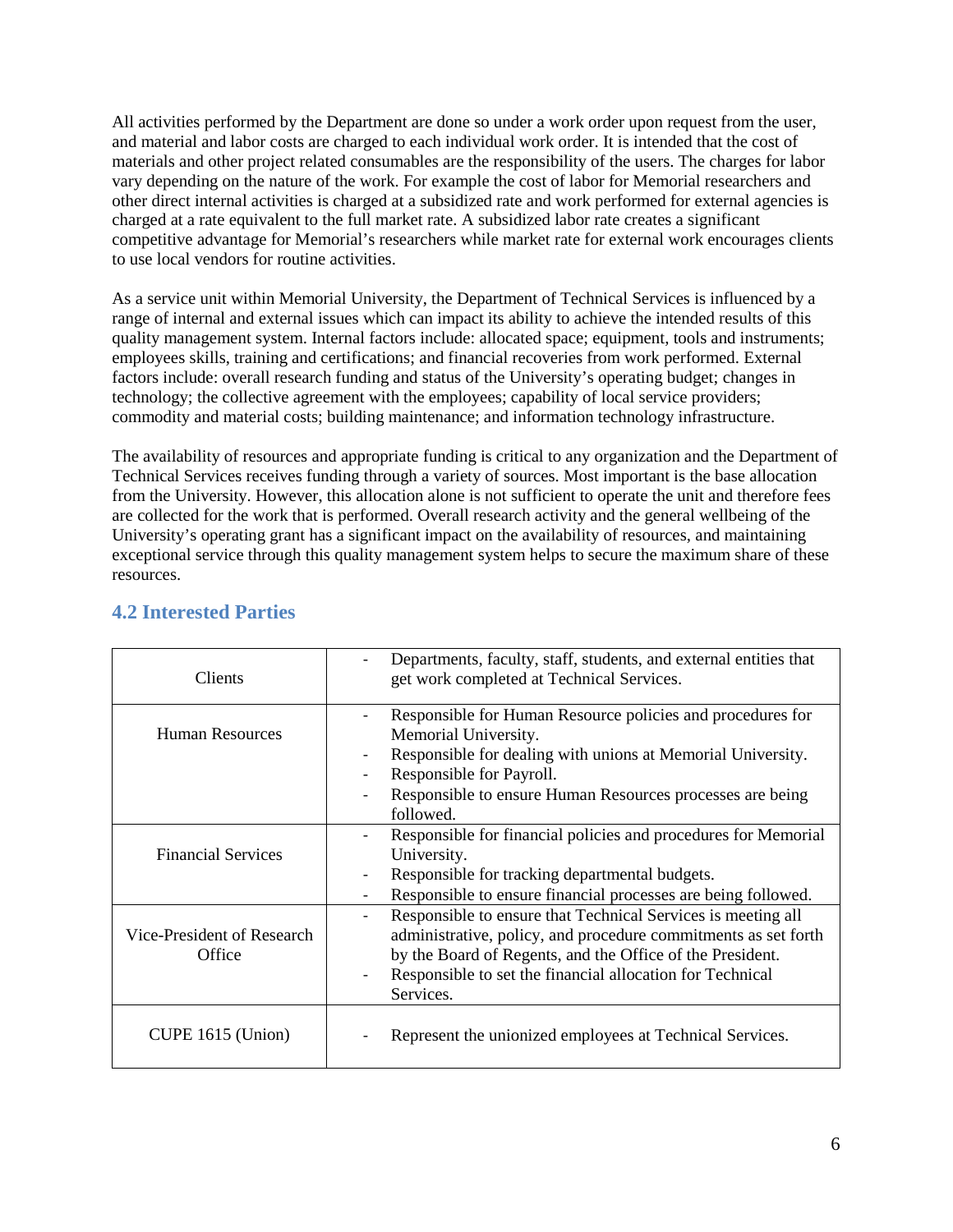| <b>Technical Services</b><br>Employees | Responsible for the operation of the Quality Management<br>System.                                                                                |
|----------------------------------------|---------------------------------------------------------------------------------------------------------------------------------------------------|
| Environmental Health $&$<br>Safety     | Responsible for Health & Safety policy and procedures for<br>Memorial University.<br>Responsible for Incident management/accident investigations. |
| Suppliers                              | The various vendors who supply parts and materials.                                                                                               |

## <span id="page-6-0"></span>**4.3 Scope**

The scope of this quality management system applies to the Department of Technical Services, and all of its associated facilities distributed throughout Memorial University. It will also include all activities performed by Technical Services to fulfill our mandate to provide technical support to the various departments within Memorial University. As part of this it will include all equipment, and personnel both directly and indirectly providing service to our clients. The department's director is responsible for all aspects of the implementation and ongoing operation of the quality management system.

As part of Memorial University, we are required to operate within the policy and procedures as set forth by the university Policy Framework.

Due to the nature of the services provided by Technical Services, all sections of the standard apply to our operations. This would include our Mechanical Division providing welding, machine, glassblowing, and model making services; as well as our Electronics Division providing repair, design, refrigeration, computer, and cryogenics services.

## <span id="page-6-1"></span>**4.4 Quality Management System and its Processes**

As with all organizations, Technical Services has a number of processes used in daily operations. The sequence of these processes can be seen in the following flow diagram.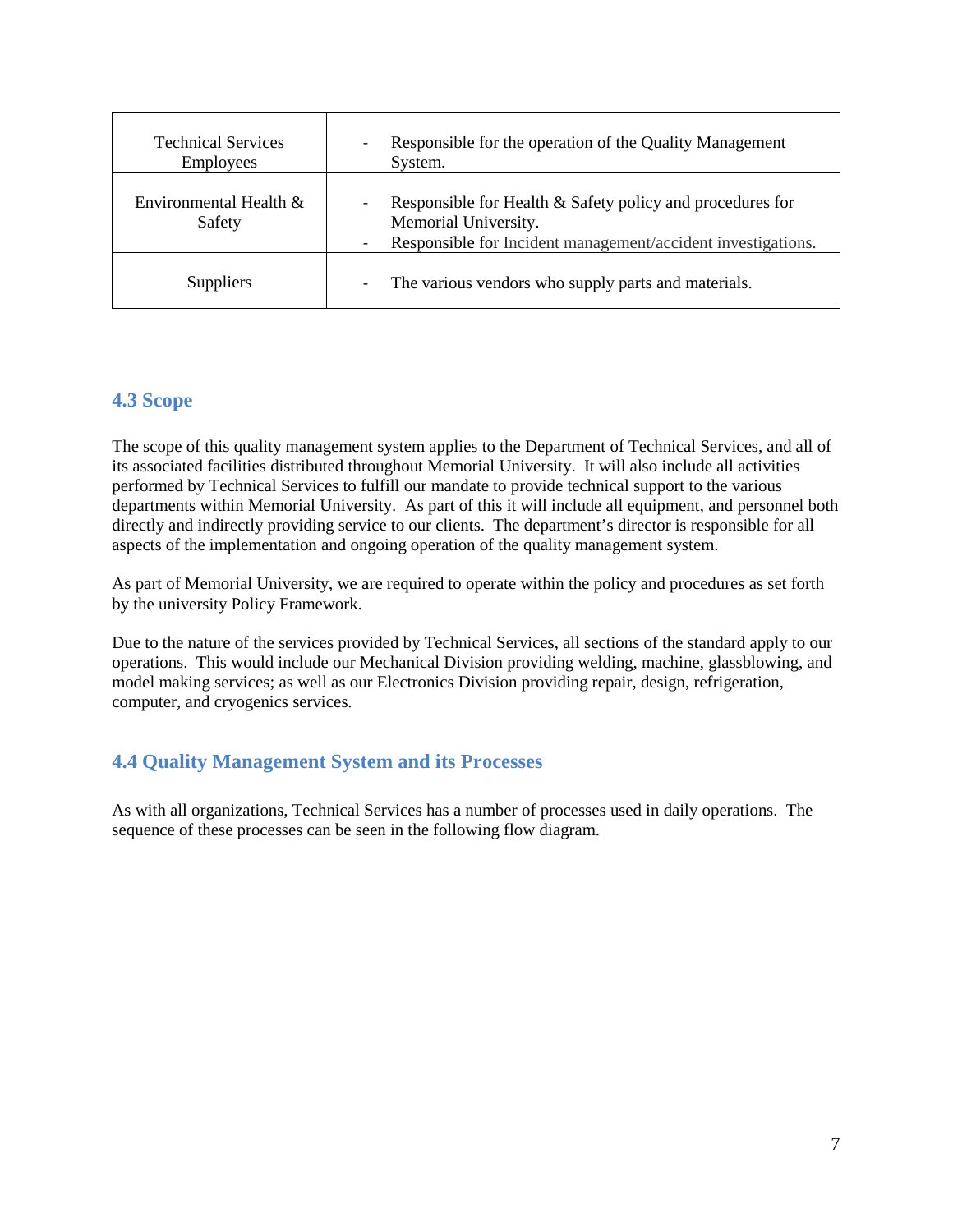# Process Sequence

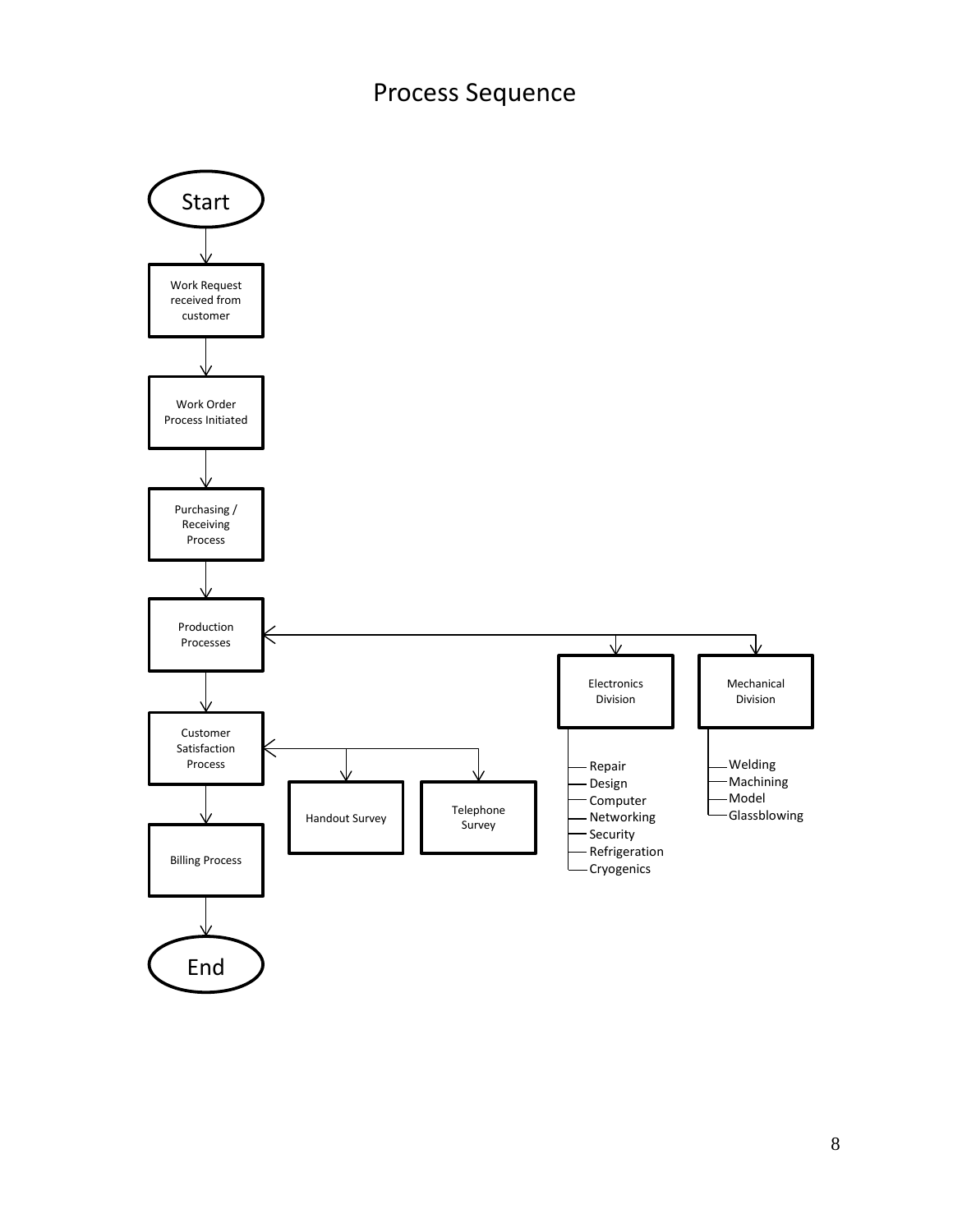The key business processes used on a daily basis are the Work Order, and Billing processes.

## <span id="page-8-0"></span>**4.4.1 Work Order Process**

The Work Order Process is used to outline the proper flow of a customer generated work request through Technical Services. The process is initiated upon the receipt of the work request from the customer, and finishes when the customer receives the finished product or service.

Most shops in the Mechanical and Electronic Divisions will use the same process for work orders. Areas such as the Medical School, School of Pharmacy, School of Nursing, Department of Physics, Library, Campus Enforcement, and Computers and Communications issue a work order covering a specified period of time. The employees working in these shops are dedicated to their particular areas. The flow diagrams for the Work Order Process can be seen in appendix 1.

The only exception is the Cryogenics Plant. This is the only area of Technical Services that manufactures a product, namely liquid Nitrogen and liquid Helium. In this area the customer will issue a work request to cover a period of time. The amount of product dispensed is then recorded and billed monthly. The flow diagram for this process can be seen in appendix 1.

#### <span id="page-8-1"></span>**4.4.2 Billing Process**

As with any organization, the customer Billing Process is very important, with one of the more important aspects of this process being customer satisfaction. This is achieved by allowing the customer to see that a fair price was paid for the product or service delivered.

Although Technical Services is responsible for billing customers, the department must follow the process established by financial services. This process allows for automated and manual billing of internal and affiliated Memorial University customers. It also outlines how external customers are to be billed. The flow diagram for this process can be seen in appendix 1.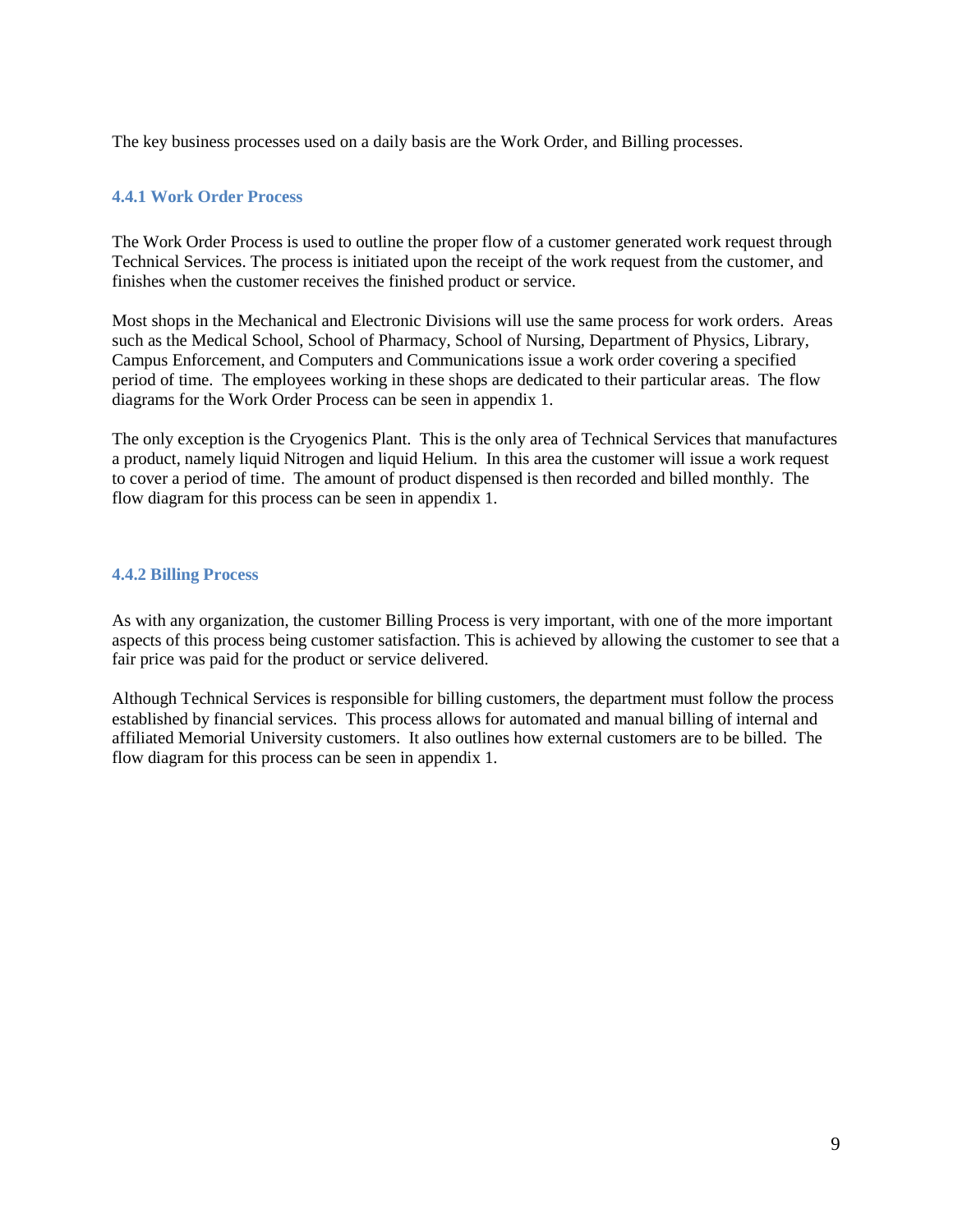## <span id="page-9-0"></span>**5 Leadership**

## <span id="page-9-1"></span>**5.1 Leadership and Commitment**

The management team at Technical Services is committed to supporting this quality management system by demonstrating leadership throughout the operation. Furthermore recognizing that the Department's Director is fully accountable for this system helps to ensure its effectiveness. This system has been developed to support the Department's specific requirements and has been fully integrated with its business processes. This system also recognizes the Department's role within the broader University. A process approach has been applied to the development of this system and suitable protocols are established to understand and manage risk.

Resources are available to allow for the effective implementation and ongoing operation of the quality management system. These resources include, but are not limited to: suitable facilities and equipment, skilled technical employees, administrative staff, ongoing professional development, maintenance, calibration and verification programs, document management, and dedicated personnel.

Effective communication is an integral component of the system. Regular reporting at the administrative meetings and an annual management review helps to ensure that the expected results are being achieved. These forums also provided an opportunity to validate and if necessary update the quality policy and business objectives. As well, new employees are provided an orientation of the system and ongoing internal audits help to determine the effectiveness of the communication strategies.

## <span id="page-9-2"></span>**5.2 Quality Policy**

Technical Services provides electronic and mechanical design, fabrication and repair services to support the Research and Academic activities of Memorial University. We will meet all customer requirements, ensure on-time delivery, effective communications, and ensure statutory and regulatory compliance for all projects.

This is accomplished by using state of the art equipment and trained personnel, in a safe working environment.

Our goal is to ensure customer satisfaction, through a quality management system, that reinforces the department's commitment to continual improvement.

## <span id="page-9-3"></span>**5.3 Organizational Roles, Responsibilities, and Authorities**

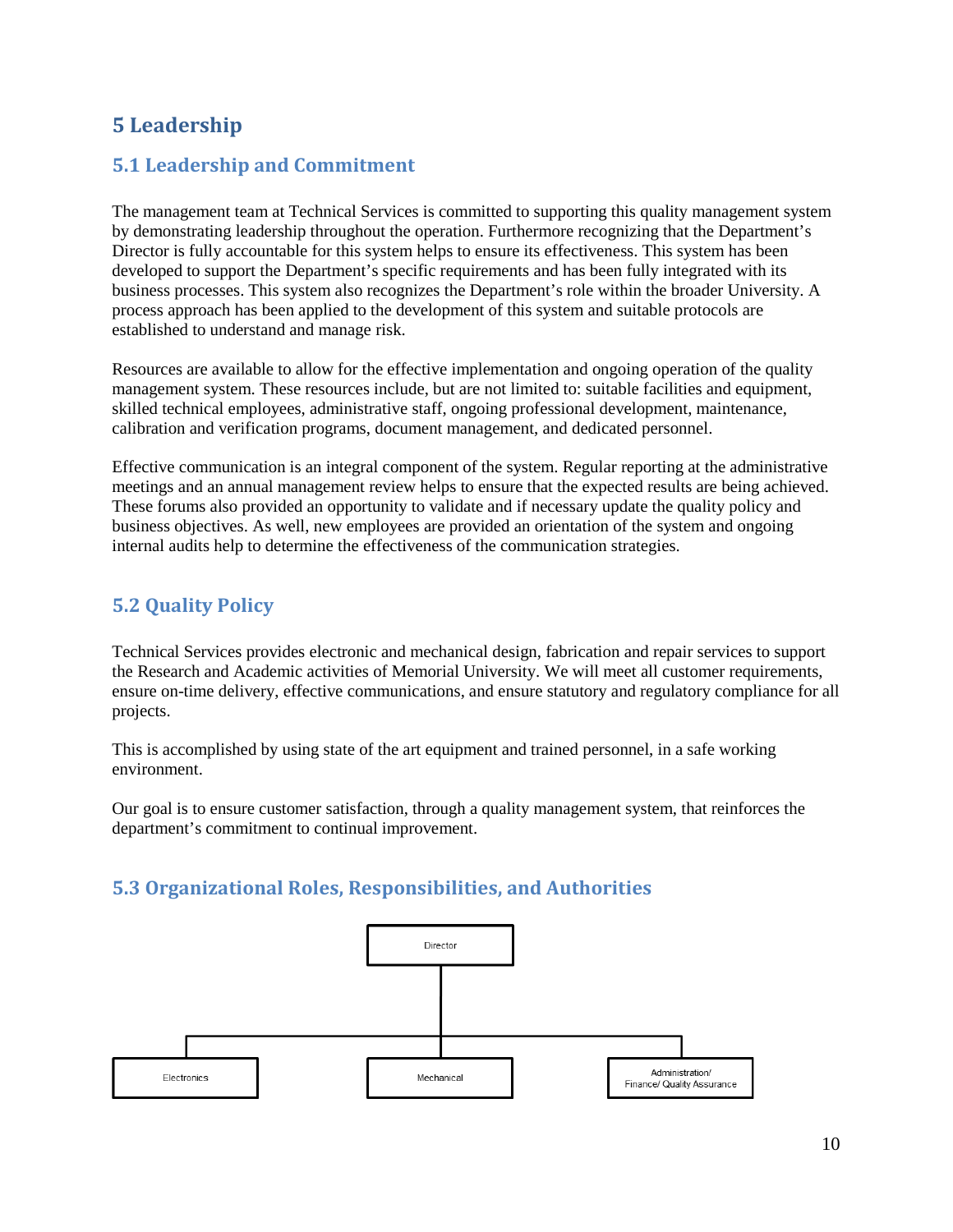As with any organization, the responsibilities and authorities of the different positions must be established to ensure the individuals in these positions have a clear understanding of what they can and cannot do. Outlined below are the responsibilities and authorities for the management positions at Technical Services.

## **Director**

- 1. Ensure departmental compliance and communication of the Quality Management System.
- 2. Overall budget allocations and allotment.
- 3. Ensuring departmental compliance to all University Policies and Procedures.
- 4. Contract approval with outside vendors.
- 5. Allocation of Resources
- 6. Review and approve both MP2 and Banner purchase requisitions.
- 7. Review and final approval of all Quality Management System related controlled documents and records.
- 8. Review, analyze and implement solutions for any non-conformity related to the department.

## **Finance/Administration/Quality Assurance Manager**

- 1. Oversees all revenues and expenditures.
- 2. Prepare budget submissions.
- 3. Prepare monthly budget statements.
- 4. Administer all Human Resources activities.
- 5. Oversee operation of the Quality Management System in accordance with the authority and delegation of the Director.
- 6. Review all financial system activities for compliance to the University Policies and Procedures.
- 7. Review financial system activities for compliance to the Quality Management System.
- 8. Review and approve both MP2 and Banner purchase requisitions.
- 9. Conduct the Management Review Meeting.

#### **Division Manager**

- 1. Overall operational and administrative management of all division staff.
- 2. Overall operational and administrative management of all division work orders and projects, including scheduling and delivery.
- 3. Budget requests for purchase of tools and equipment over \$10,000.00.
- 4. Ensure division compliance to the University Policies and Procedures.
- 5. Ensure division compliance to the Quality Management System.
- 6. Review work related price quotes for projects.
- 7. Follow up on larger or multidisciplinary projects.
- 8. Review and approve purchase requisitions up to \$10,000.00.
- 9. Oversee divisional safety issues.
- 10. Review, analyze and implement solutions for any non-conformity related to the division.

#### **Shop Supervisors**

- 1. Manage daily schedule and work assignments for the shop.
- 2. Assign work orders to individuals in the shop.
- 3. Ensure shop compliance to the University Policies and Procedures.
- 4. Ensure shop compliance to the Quality Management System.
- 5. Any disciplinary actions which can be handled at the shop level.
- 6. Orientation of new staff.
- 7. Prepare requested Price Quotes on projects, repairs or services to be provided.
- 8. Oversee shop maintenance.
- 9. Oversee shop safety issues and items.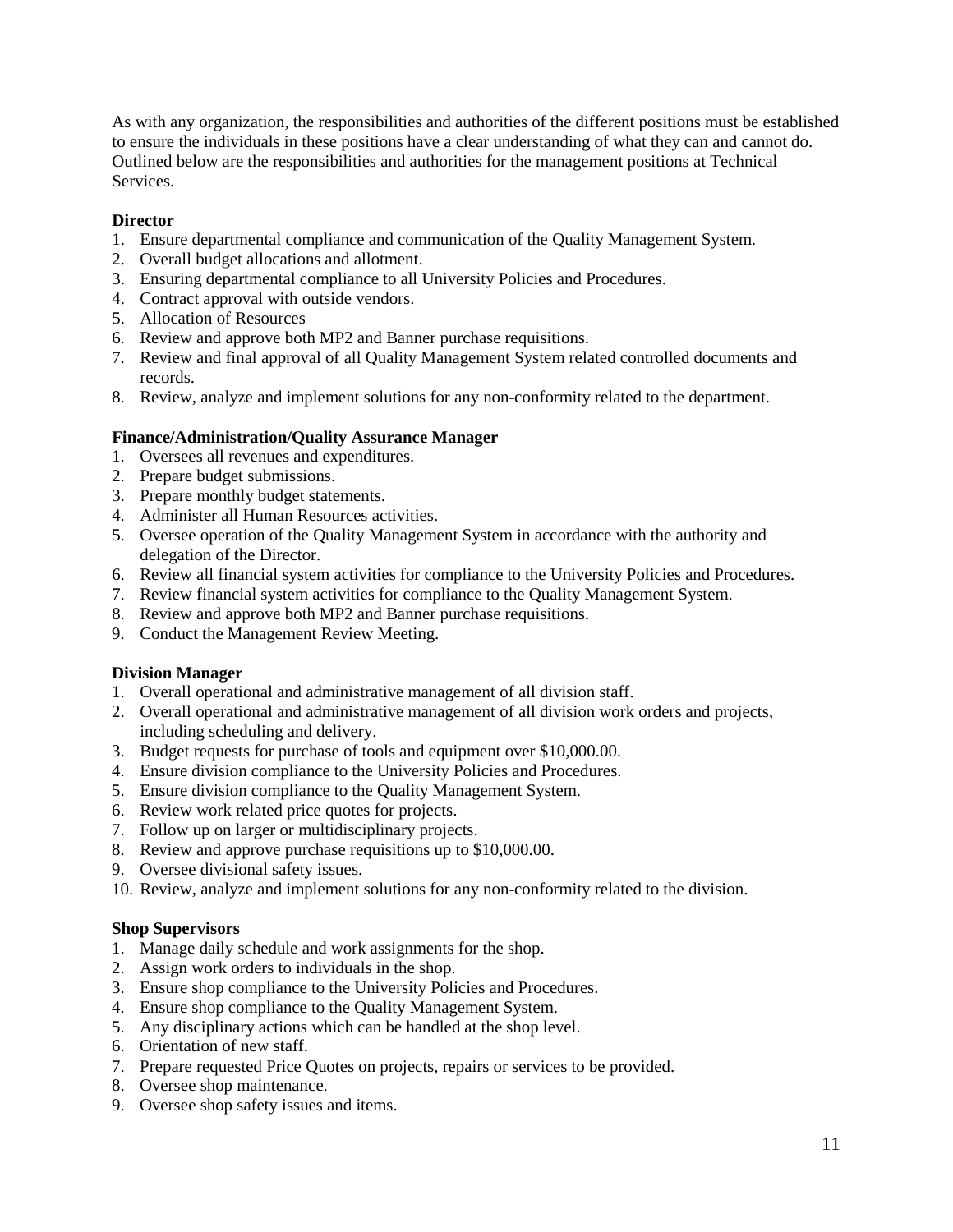- 10. Review and approve purchase requisitions up to \$1000.00 on approved work orders.
- 11. Start work orders on MP2 and assign work order number to work card.
- 12. Review MP2 work order after job has been completed and mark it as complete.
- 13. Review of non-conforming equipment returned to the shop for repair.
- 14. Review, analyze and implement solutions for any non-conformity related to the shop.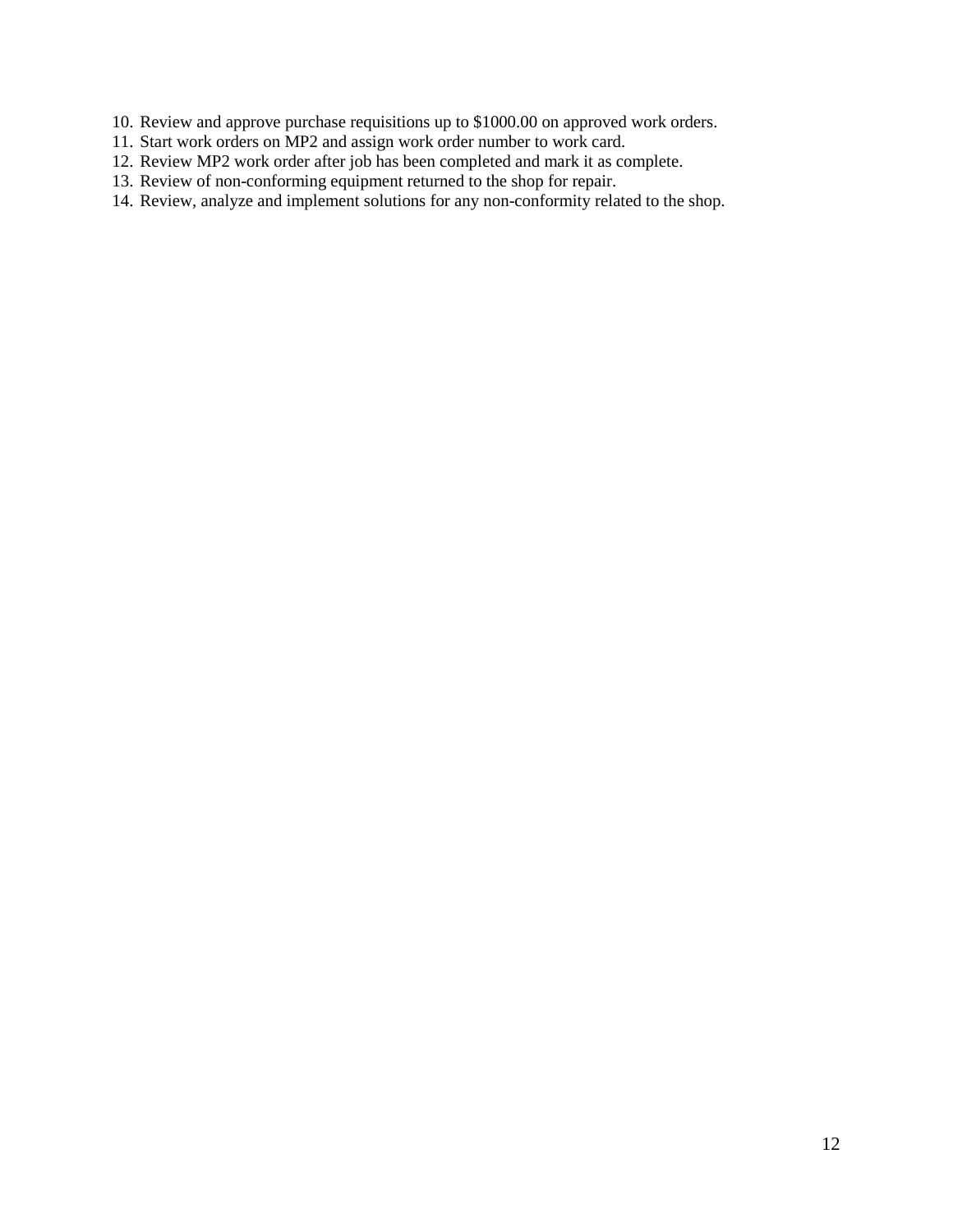## <span id="page-12-0"></span>**6. Planning**

## <span id="page-12-1"></span>**6.1 Actions to address risks and opportunities**

As part of Memorial University's overall structure, an Office of the Chief Risk Officer (OCRO) has been established. The mission of the Office of the Chief Risk Officer is to work collaboratively with the Memorial University community to provide a safe, secure and healthy environment with a managed, proactive approach to risk through engagement and education that supports teaching, learning, living and working on campus.

In keeping with this, the OCRO has collaborated with Technical Services to produce a Risk Register. This register is used to identify any risks and opportunities that are applicable to the department. The information contained in this Risk Registry is as follows:

- 1. Risk/Opportunity A name given to the risk/opportunity.
- 2. Description A description of the risk/opportunity.
- 3. Inherent Risk Rating An initial rating of the risk/opportunity.
- 4. Key Risk Indicators Factors indicating the presence of a risk/opportunity.
- 5. Notes Any applicable notes on the risk/opportunity.
- 6. Controls Any controls in place to mitigate the risk or take advantage of the opportunity.
- 7. Residual Risk Rating Risk/opportunity rating after controls have been applied.
- 8. Planned Actions Any planned actions to mitigate the risk or take advantage of the opportunity.

Once the risk registry has been completed, a copy is forwarded to Technical Services. The department will then work on any planned actions to mitigate any risks identified or take advantage of any opportunities that may be present. The control of this document is maintained by the OCRO.

## <span id="page-12-2"></span>**6.2 Quality Objectives and planning to achieve them**

To ensure that Technical Services is accomplishing our goals, as outlined in the Quality Policy, we have developed three core Quality Objectives. These objectives will be used to measure our success in regards to meeting the requirements of our Customers, and Employees and to measure effectiveness of our Quality Management system.

- 1. To measure customer satisfaction on an ongoing basis, with an emphasis on continual improvement of the effectiveness of our quality management system.
- 2. An on-going review of employee utilization.
- 3. An on-going review of financial position and revenue generation.
- 4. To provide a safe work environment to all levels of Technical Services.

To verify that we are meeting these objectives, a method of measuring each objective and the desired goals have been established.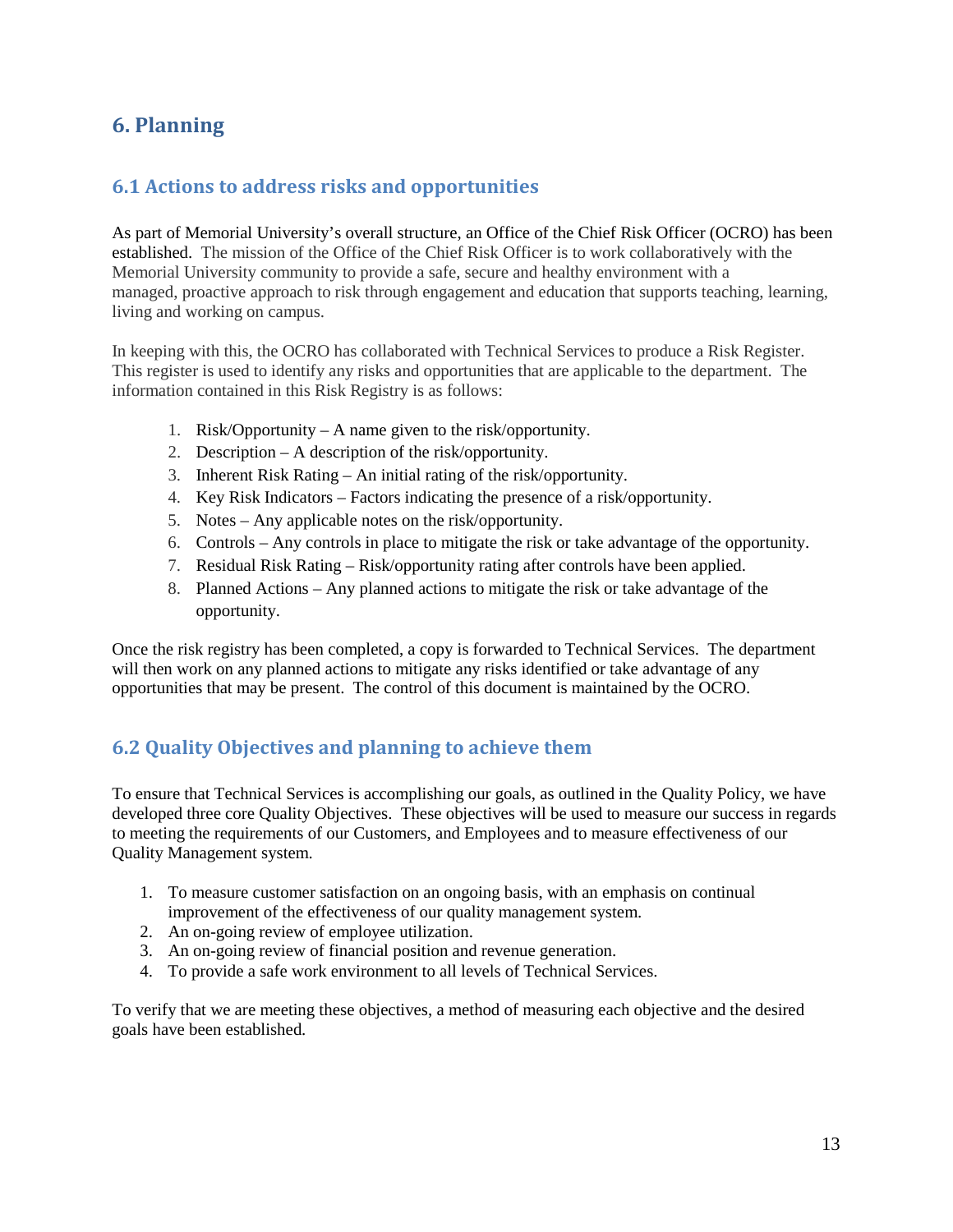#### <span id="page-13-0"></span>**Customer Satisfaction**

While being one of the more challenging parameters to measure in a Quality Management System, Customer Satisfaction is one of the most important. At Technical Services, we will use two separate methods of measurement to gauge the customer satisfaction with the department.

The first method of measurement will be a monthly telephone survey of a random sample of customers. The random sample will consist of the highest price work order for each shop that has been completed and billed during that month. The telephone survey questionnaire is document TS-0029.

The second method of measurement will be the handout customer satisfaction survey. These surveys are to be distributed to the customer when their job is completed and the equipment or service has been delivered. The handout survey questionnaire is document number TS-0030.

Our overall goal is to have a customer satisfaction level greater than 90% for the department and for each workshop in the department. The data resulting from the customer satisfaction measurements will be analyzed to see where improvements to the department, workshops, and the quality system can be achieved.

## <span id="page-13-1"></span>**Professional Development**

Professional Development is essential to enable our employees to provide products and services that consistently meet the requirements of our customers. To further this, Technical Services will commit a percentage of our annual operating budget to professional development within the department. To ensure that these resources are being used, and the types of training being undertaken are relevant, the following measures will be performed:

- 1. The Administration/Financial/Quality Assurance Manager will include training expenses within the regular financial reports (usually monthly). The goal is to use greater than 80% of the allocated training budget. The information for this will form part of the financial statements for the department.
- 2. On an ongoing basis the division managers will review the training that has been undertaken by their division. This review will be part of the Administrative Meeting process. Also at this time, the division managers will present any upcoming required and employee requested training.

Professional Development or training is an agenda item on our Administrative Meetings. At this meeting the reports required for this objective will be presented to senior management. The results from these reports will be analyzed to develop a long term professional development strategy for the department, and ensure that our objective is being met.

#### <span id="page-13-2"></span>**Safe Work Environment**

At Memorial University, Environment Health and Safety is responsible to ensure a safe work environment is provided. The department oversees all aspects of health, safety, and environmental program development, measurement, and management within the university.

To meet provincial legislation, Environment Health and Safety has established safety committee's for each building on campus. Where possible, Technical Services is represented on the committee for each of the buildings that we have facilities in.

As part of the mandate for these safety committees, they perform annual inspections of all facilities in their respective buildings. The results of these inspections are forwarded to Technical Services. Technical Services is then responsible to correct any deficiencies outlined in the inspection report.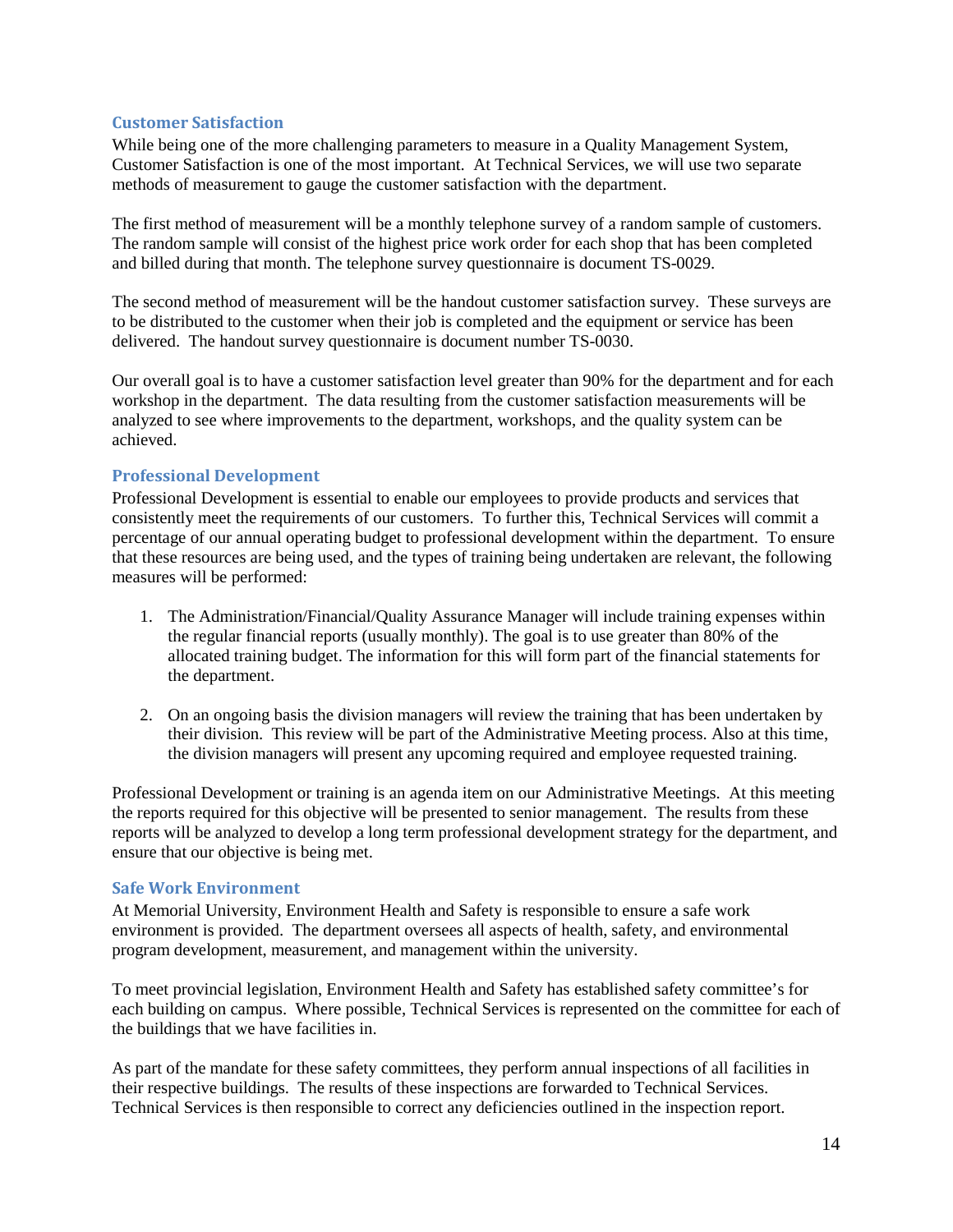## <span id="page-14-0"></span>**6.3 Planning of Change**

Continual improvement and change are an important part of any quality management system. Before any changes to the quality management system are made, the following steps are taken:

- 1. Determine the purpose and impact of any proposed change on the quality management system in regards to potential consequences and system integrity.
- 2. The resources required to make the change are identified.
- 3. If feasible the change is approved by the director and resources, responsibilities, and authorities are allocated to the project.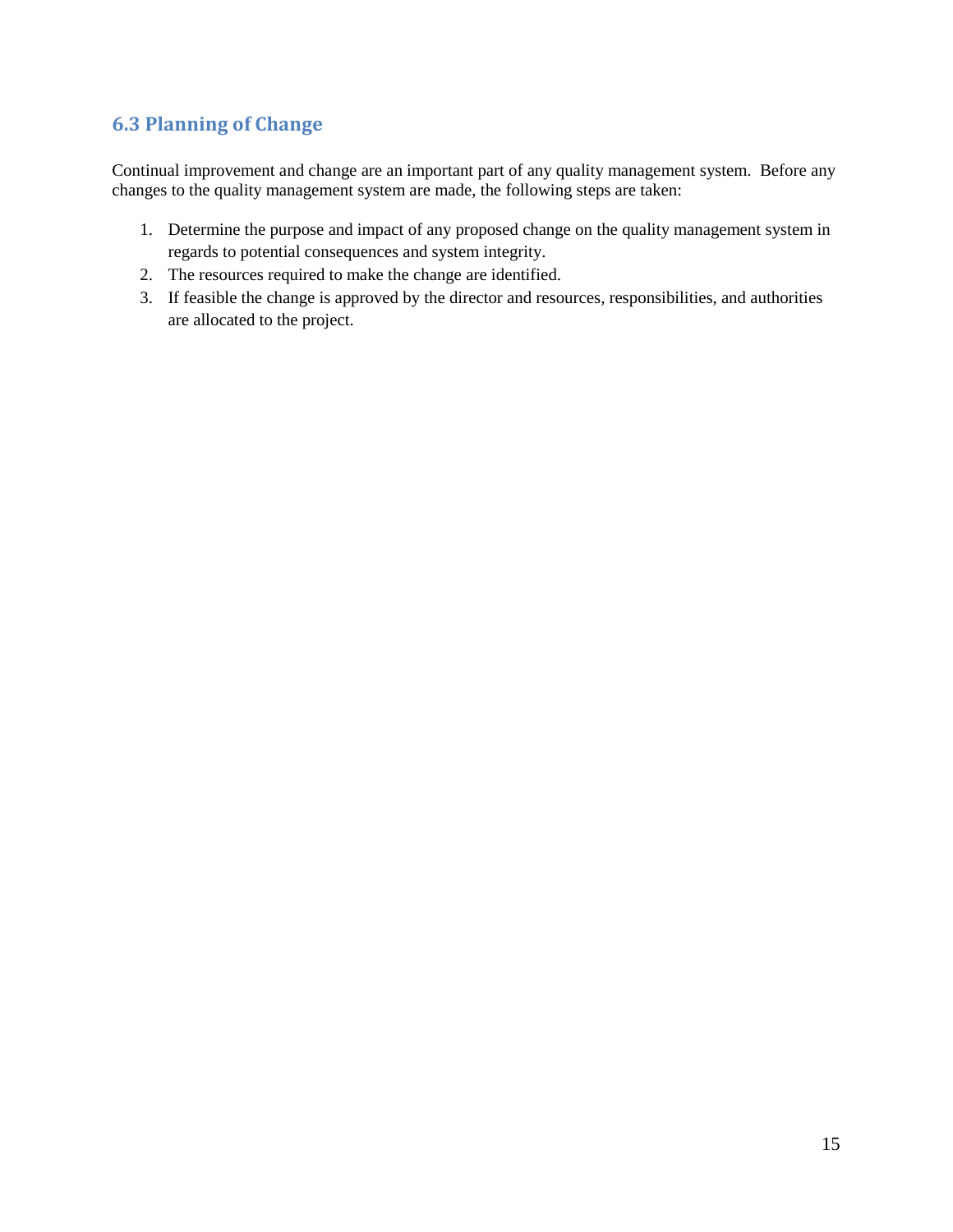## <span id="page-15-0"></span>**7 Support**

## <span id="page-15-1"></span>**7.1 Resources**

## <span id="page-15-2"></span>**7.1.1 General**

Customer satisfaction and the Quality Management System play an important role in Technical Services. To ensure that there are sufficient resource available for the Quality Management System the position of Manager of Finance, Administration and Quality Assurance has been established. One of the responsibilities of this position is to oversee the implementation and management of the Quality Management System in accordance with the authority and delegation of the Director.

To ensure the continual operation and improvement of the Quality Management System, both physical and information technology resources have been dedicated.

Along with their other qualifications, the Manager of Finance, Administration and Quality Assurance is required to have or undertake the training required to implement and maintain the Quality Management System.

## <span id="page-15-3"></span>**7.1.2 People**

Memorial University, as an entity, is comprised of many different departments focused on areas such as Academics, Research, Administration and Support Services. To maintain consistent human resource services to the different areas, the Department of Human Resources is mandated with developing and maintaining all applicable policies and procedures. The policies and procedures developed by the department of Human Resources covers such areas as recruiting, leave, professional development, and employee relations. A better understanding of the department of Human Resources and their responsibilities and services can be seen on their website, [www.mun.ca/hr/.](http://www.mun.ca/hr/)

Technical Services, as a part of Memorial University, is required to administer these policies and procedures to meet the operational requirements of the department. The areas that have the biggest impact on the daily operations of the department are recruiting, job evaluation, and leave management. The Recruiting policy explains how a job posting moves through the process, leading to a new employee starting work for Technical Services. The forms required for the recruiting process can be obtained from the Human Resources tab on the my.mun web portal.

As part of recruitment for the department, employee orientation must also be considered. The process for orientation of new employees can be seen in appendix 2. This process will cover new employees coming from both internal and external sources.

Job Evaluation at Memorial University is an on-going process. It has been recognized that over time the responsibilities and duties for a position can change significantly. With this is mind, this process gives the employee the ability to demonstrate how their work has changed. These changes are evaluated and used to determine where the position should sit on the established pay scales.

The Leave Management policy outlines the different types of leave available to employees of Memorial University and the requirements for accessing each type of leave. It is the responsibility of Technical Services to administer the Leave Policy to maintain the operational requirements for the department. The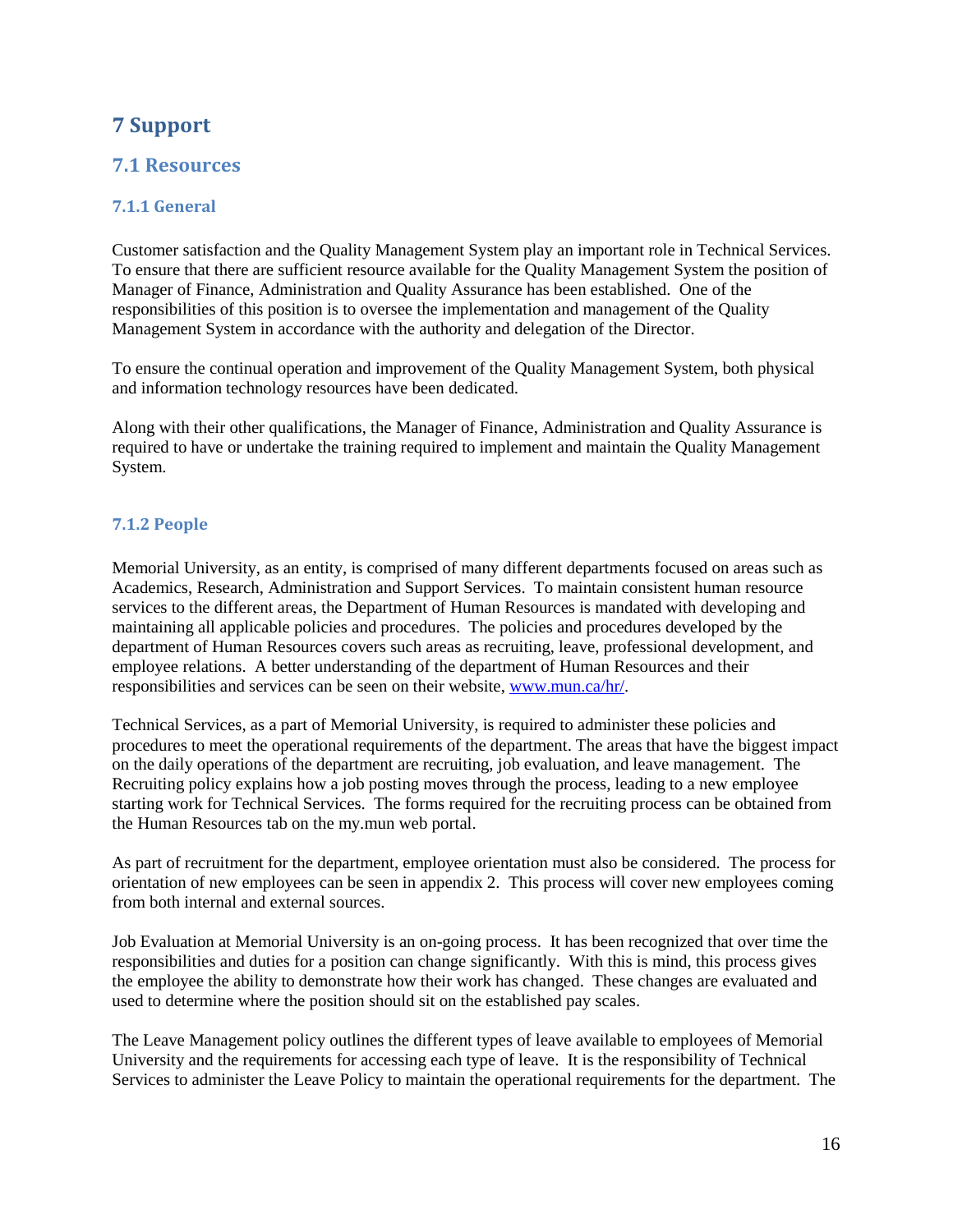forms required to access the different types of leave can be accessed at the Human Resources tab on the my.mun web portal.

## <span id="page-16-0"></span>**7.1.3 Infrastructure**

Technical Services is physically located in a number of separate buildings throughout Memorial University. The locations and functions, of these workshops can be seen in tables 1. As part of Memorial University, the various workshops have their general physical maintenance and custodial work performed by the Department of Facilities Management. Due to the different types of work carried out in workshops, the maintenance and materials handling for each location will be unique. This requires that some of the shop maintenance be performed by the Technical Services personnel in the individual shop. The type of maintenance referred to here is for the equipment used to produce the product or service being provided by Technical Services.

To ensure the best possible product or service for our clients, Technical Services has established a Preventive Maintenance and Calibration / Verification program for various pieces of equipment used throughout the workshops. This program is based on the equipment manufacturer's recommended maintenance procedures. Where no manufacturer procedure exists, an acceptable procedure is developed and implemented.

| <b>Building</b>       | Services Provided                                                     |  |
|-----------------------|-----------------------------------------------------------------------|--|
| Engineering           | Machine Servicing, Fabrication, Welding, Model Fabrication, Painting, |  |
|                       | Electronic Design and Prototyping                                     |  |
| <b>Health Science</b> | Machine Servicing, Fabrication, Biomedical / Electronics              |  |
| Center                |                                                                       |  |
| Chemistry             | General Electronics, Refrigeration, Cryogenics, Machine Servicing,    |  |
|                       | Fabrication, Welding, Scientific Glass Blowing                        |  |
| Science               | Microscope, Audio Visual, Fit-Testing, Biosafety/Fume Hood Testing    |  |
| <b>QE II Library</b>  | Computer, Networking & Security                                       |  |

Table 1: Building and Services Provided.

#### <span id="page-16-1"></span>**7.1.4 Environment for the operation of processes**

As part of Memorial University, Technical Services follows the policies and procedures outlined by the Board of Regents as to the social, psychological, and physical environment throughout the department. The university has a number of social clubs and societies that employees can become involved. It has also established an independent Employee Assistance Program through the department of Human resources.

The physical conditions in each work shop are dictated by a number of factors specific to each location. Cleaning, maintenance, electrical and ventilation services are the responsibility of the Facilities Management Department.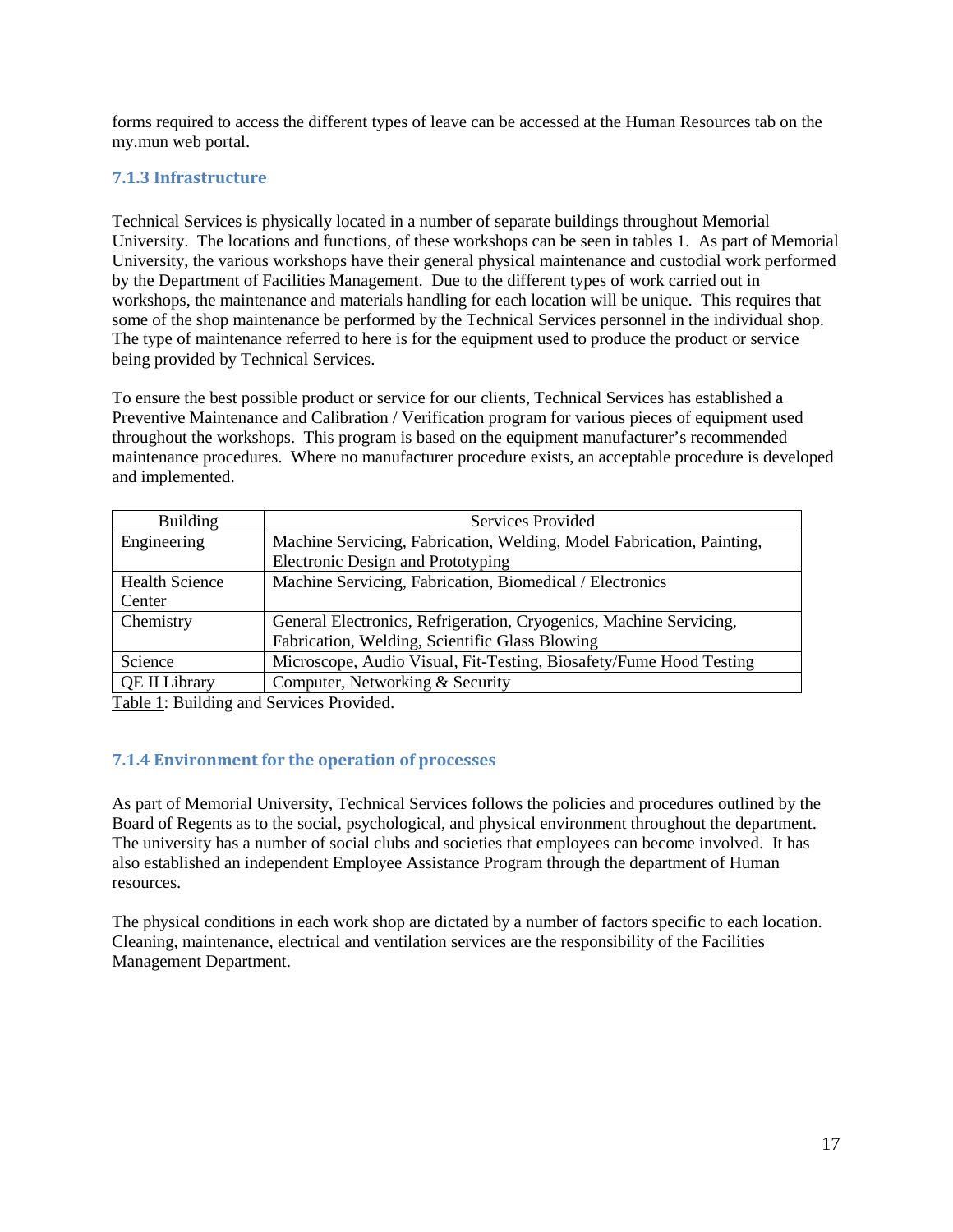## <span id="page-17-0"></span>**7.1.5 Monitoring and Measuring Resources**

## *7.1.5.1 General*

Due to the wide variety of equipment we service, design and development projects we undertake, and the departments we provide service to, monitoring and measuring devices play an important role in Technical Services. The proper operation of this equipment is vital to our ability to provide a quality product and service to our customers.

To ensure the proper operation of this equipment, Technical Services has implemented procedures to verify the accuracy of the equipment used. If the equipment being verified does not meet established standards, it is to be either repaired, calibrated, or replaced.

These verification procedures will be carried out on an annual basis and records kept to maintain a history on each piece of equipment. The records produced as part of these procedures will be maintained by the Electronics and Mechanical division manager, or designated individual. The division managers, will be responsible for ensuring the proper operation of this process. This will include the updating of the verification procedures, and timely storage and maintenance of all associated records.

The procedures and associated forms can be accessed on the Technical Services website. This is used to ensure timely access to anyone who may require access to these documents. The location of this webpage is [www.mun.ca/research/resources/ts/qa/cal-ver/index.php.](http://www.mun.ca/research/resources/ts/qa/cal-ver/index.php)

After completing a verification procedure on a piece of equipment, a calibration sticker is to be attached. This sticker will contain the following information:

- 1. The initials of the person who performed the verification procedure.
- 2. The date the next verification is due.

The only exceptions to using the sticker would be if the sticker impeded the proper operation of the unit being verified.

As part of this process, each piece of equipment falling under the Monitoring and Measuring Devices Process must be identified with a unique equipment number. These numbers will be used to link the equipment to the verification records produced by this process.

#### *7.1.5.2 Measurement Traceability*

To ensure the validity of the Monitoring and Measuring Devices Process, all verifications are to be performed using certified test pieces and proper handling technique. The various testing pieces such as weights, measuring gauges, electronic sources, etc. are to be certified and traceable to an international recognized standard.

The physical test pieces such as weights and measuring gauges shall be certified every three years. The electronics based test equipment shall be certified on an annual basis.

The division managers are responsible for maintaining the certifications and records for the various pieces of verification test equipment used in their division.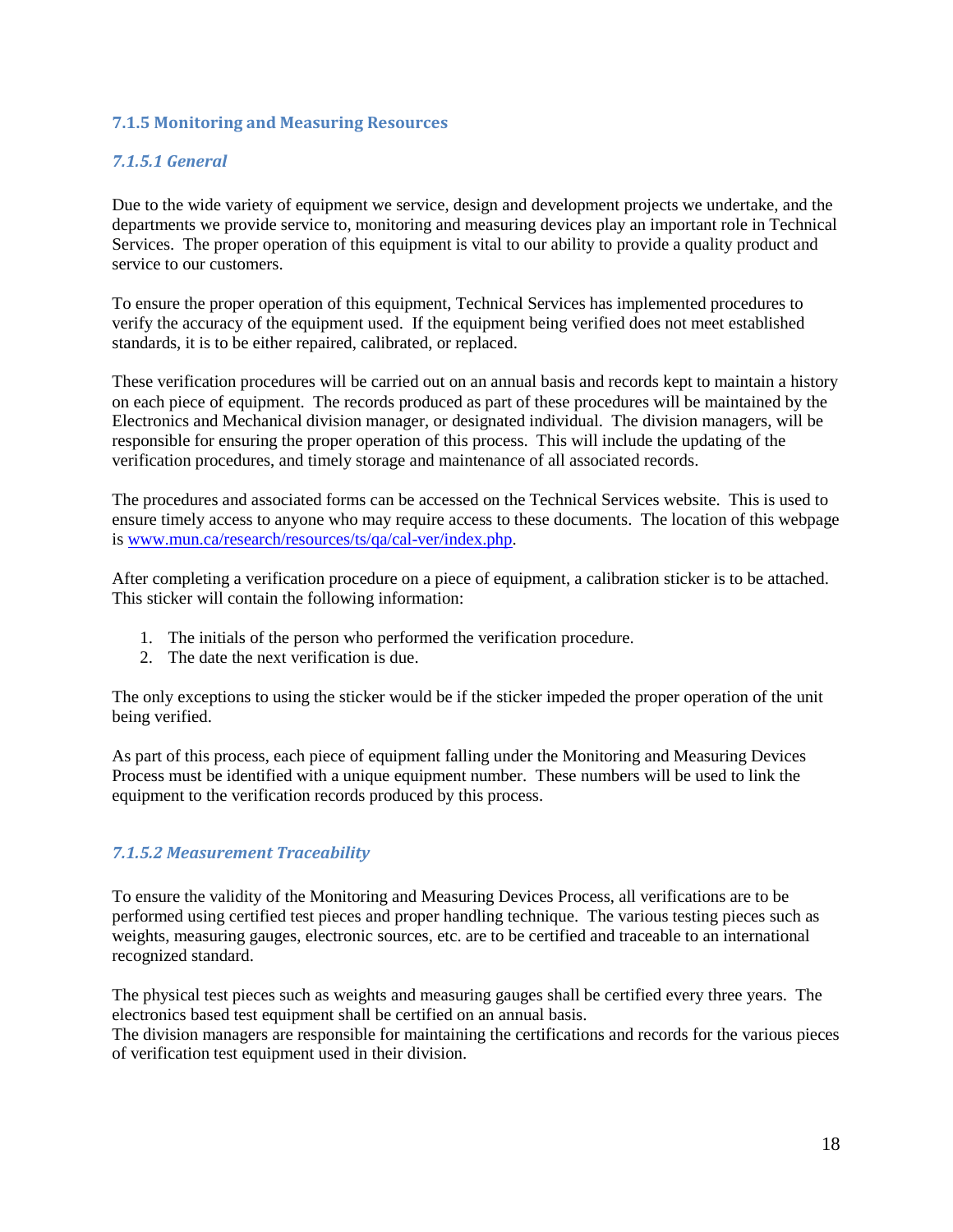## <span id="page-18-0"></span>**7.1.6 Organizational Knowledge**

The knowledge to operate Technical Services on a daily basis comes from a number of different sources. As part of Memorial University, we must follow the policies and procedures approved by the Board of Regents. This will include all administrative, financial, human resource, and academic policies and procedures. These policies and procedures can be found on the Memorial University website, [http://www.mun.ca/policy/.](http://www.mun.ca/policy/)

Along with Memorial University's policies and procedures, Technical Services has implemented a number of processes outlining the daily operations of the department. The processes followed by Technical Services can be found in our Quality Manual. The Quality Manual is primarily available on the Technical Services website, [http://www.mun.ca/research/resources/ts/QMSDocuments.php.](http://www.mun.ca/research/resources/ts/QMSDocuments.php)

## <span id="page-18-1"></span>**7.2 Competence**

Due to the nature of the work performed by Technical Services, employee training is very important. As qualified technologists and craftsmen in the various disciplines within Technical Services, employees are expected to have and maintain specified levels of training and/or certification, as required for their position. A list of the positions and the expected training and/or certifications required is maintained by Human Resources. Accordingly, if an employee is required to assume a new duty or function, the appropriate training may be provided.

Along with this, Memorial University offers a number of avenues for employees to further their careers. These possibilities come in the form of non-credit professional and/or skills development courses, certificate programs, university credit courses, and Human Resources sponsored courses. These courses are available to all employees of Memorial University.

All training undertaken by university employees is processed through the department of Human Resources. The university's policy on training can be seen on the policies and procedures website [www.mun.ca/policy/.](http://www.mun.ca/policy/) As part of the policy, all employees undertaking training for any reason are required to submit a training request form. The various training request forms can be obtained on the employee tab of the my.mun web portal.

The department of Technical Services will also maintain a current record of what training has been completed by each employee. This record is to be housed in the Administrative office and maintained by the executive secretary. The record itself consists of a listing of all the employees, the courses they have taken, and the associated date for each course.

## <span id="page-18-2"></span>**7.3 Awareness**

Ensuring that all employees have a clear understanding of the Quality Policy, relevant Quality Objectives, their contribution to the quality management system, and the implications of not conforming to the quality management system is very important. Technical Services completes an introduction to ISO 9001: 2015, an introduction to the Technical Services Quality Management System, and an introduction to MP2 with all employees as they start work.

The only employees exempt from this are the work term student. Work Term students are typically hired for periods of 10 to 16 weeks and then move to a different employer in their next work term.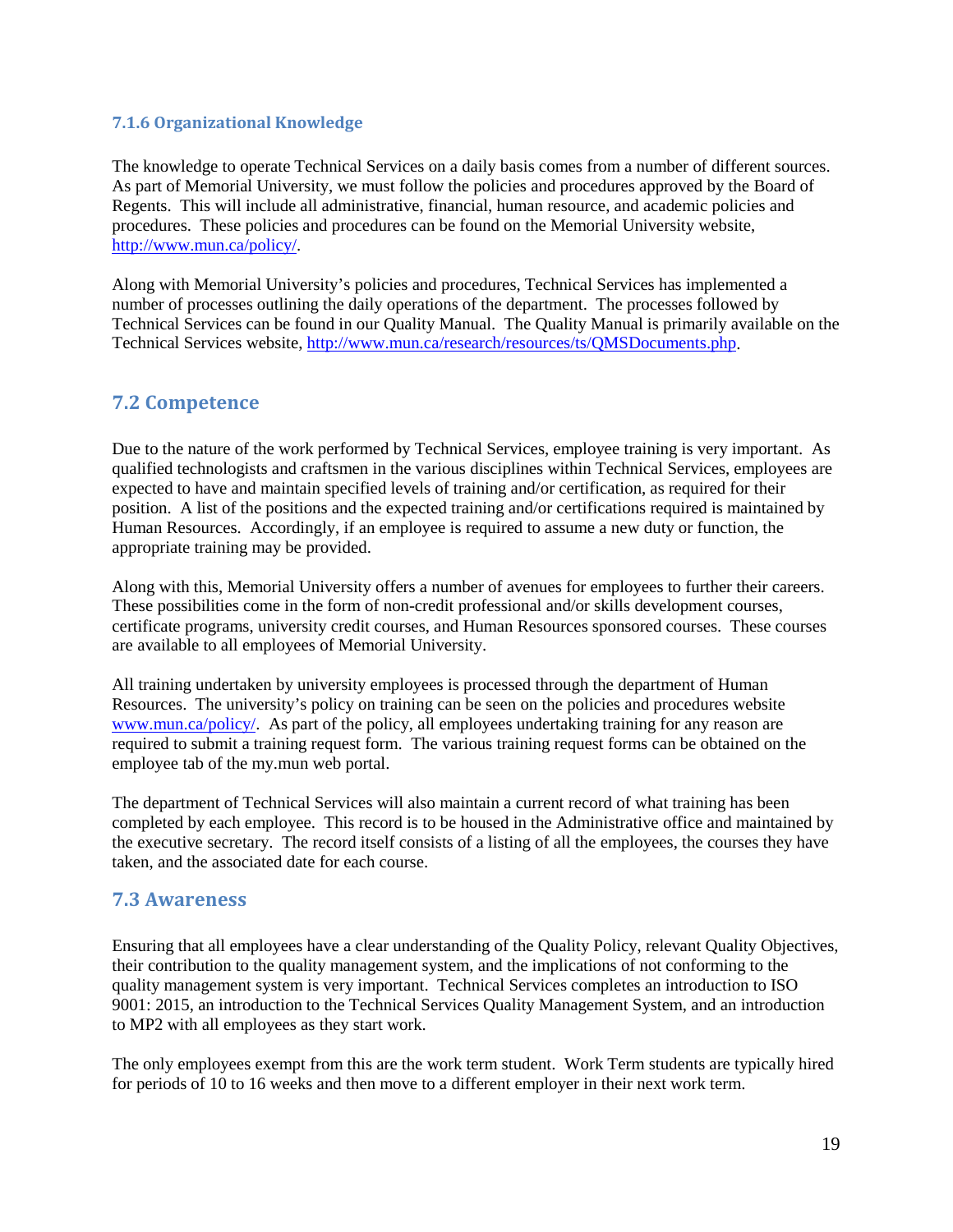## <span id="page-19-0"></span>**7.4 Communications**

Communications play an important role in any organization, with internal and external communications being of equal value. For Technical Services, internal communications would encompass the movement of information throughout the department. External communications would encompass not only customers and suppliers, but also the various stakeholders throughout Memorial University.

Most internal communications throughout Technical Services is carried out on an informal basis as conversations between the individuals at various levels in the organization. There are a number of formal communications channels that have been established and these include management review, administrative meetings, and division/supervisors meetings.

The management review meeting is used to review the Quality Management System and is held on an annual basis. The specifics of the management review process are outlined in section 9.3 "Management Review", of the Quality Manual.

The administrative meetings are used to discuss and review ongoing issues throughout the department. These are generally day-to-day operational issues, but also include issues related to the quality management system as they arise. This meeting will involve the Director, Manager of Finance, Administration and Quality Assurance, and the Division Managers. These meeting are generally held on a bi-weekly basis, with a minimum of 12 meetings per year. The minutes for these meetings are maintained by the executive secretary.

The division/supervisors meetings are held between the Division Manager and the Supervisors of the individual workshops in that division. These meeting are held to discuss current and upcoming issues in the division. These meetings are held on a monthly basis, with a minimum of 8 per year. The minutes for these meetings are to be maintained by the division manager.

External communications for Technical Services will encompass a wide variety of stakeholders. These include our customers, our suppliers, and the different departments and parties throughout Memorial University.

Our customers are comprised of people or organizations both internal and external to the university. Internal customers would be comprised of faculty, staff, and departments within, or affiliated with the university. External customers would be any person or organization contracting our services but having no direct affiliation with Memorial University.

Communication with our customers is maintained through a variety of media such as letters, e-mail, and telephone. Communications is maintained with the customer during the period of time a job is being completed and delivered. On some jobs communications with the customer will be maintained after the job is completed to ensure customer satisfaction.

## <span id="page-19-1"></span>**7.5 Documented Information**

Documented information or records play an important part in determining not only the operation of the quality management system, but also in the day-to-day operation of an organization. Documented information can be used for many purposes, such as determining the health of a process or procedure to capturing the various aspects of a job.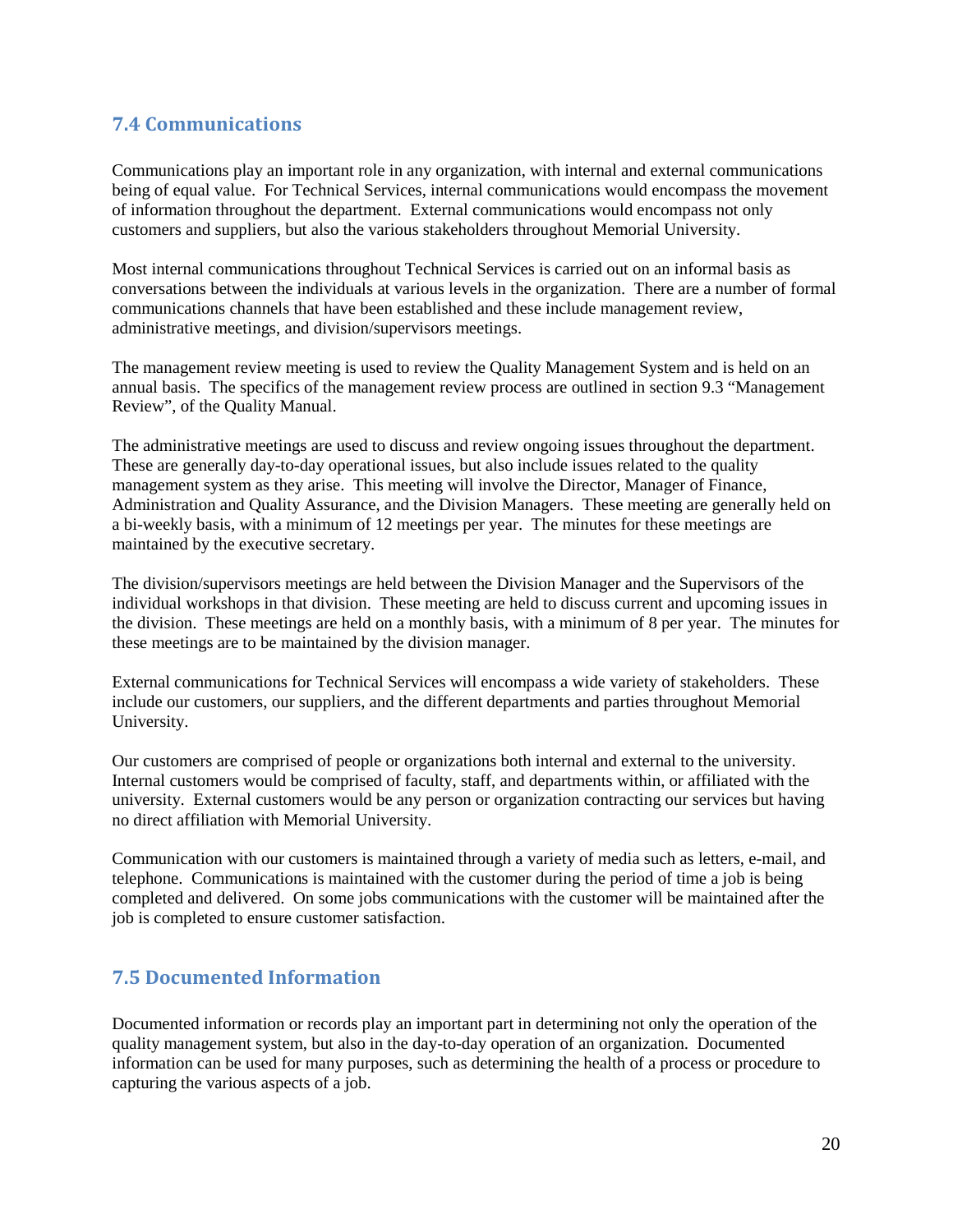## <span id="page-20-0"></span>**7.5.1 General**

On a continual basis Technical Services will maintain documented information for the following areas:

- 1. Showing compliance to the ISO 9001:2015 International Standard.
- 2. Showing the effectiveness of the quality management system.
- 3. The complexity of our processes, their interactions, and their effectiveness.
- 4. The competence of the persons employed by Technical Services
- 5. Any relevant information required by our customers, suppliers, and stakeholders.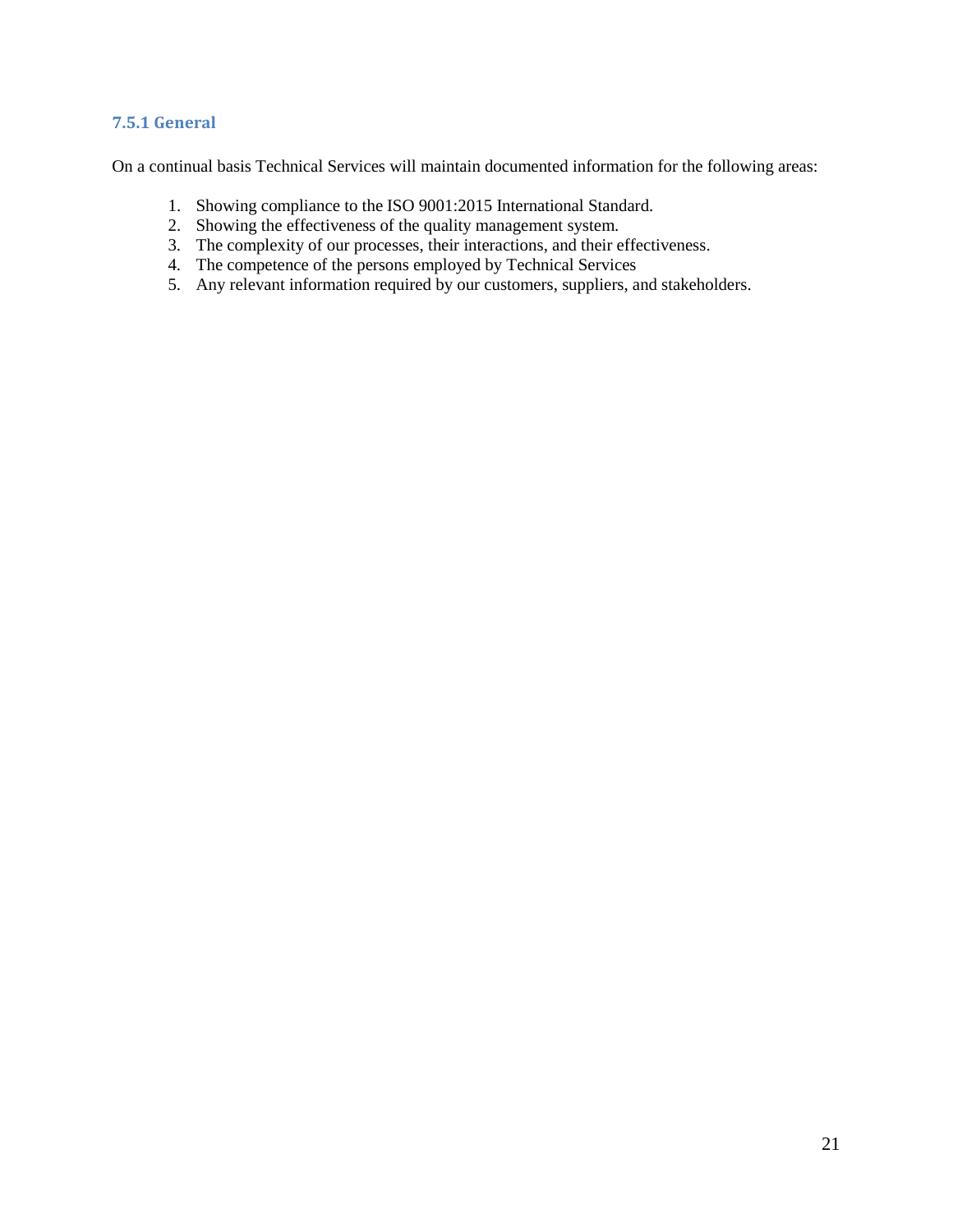# <span id="page-21-0"></span>Documented Information Process

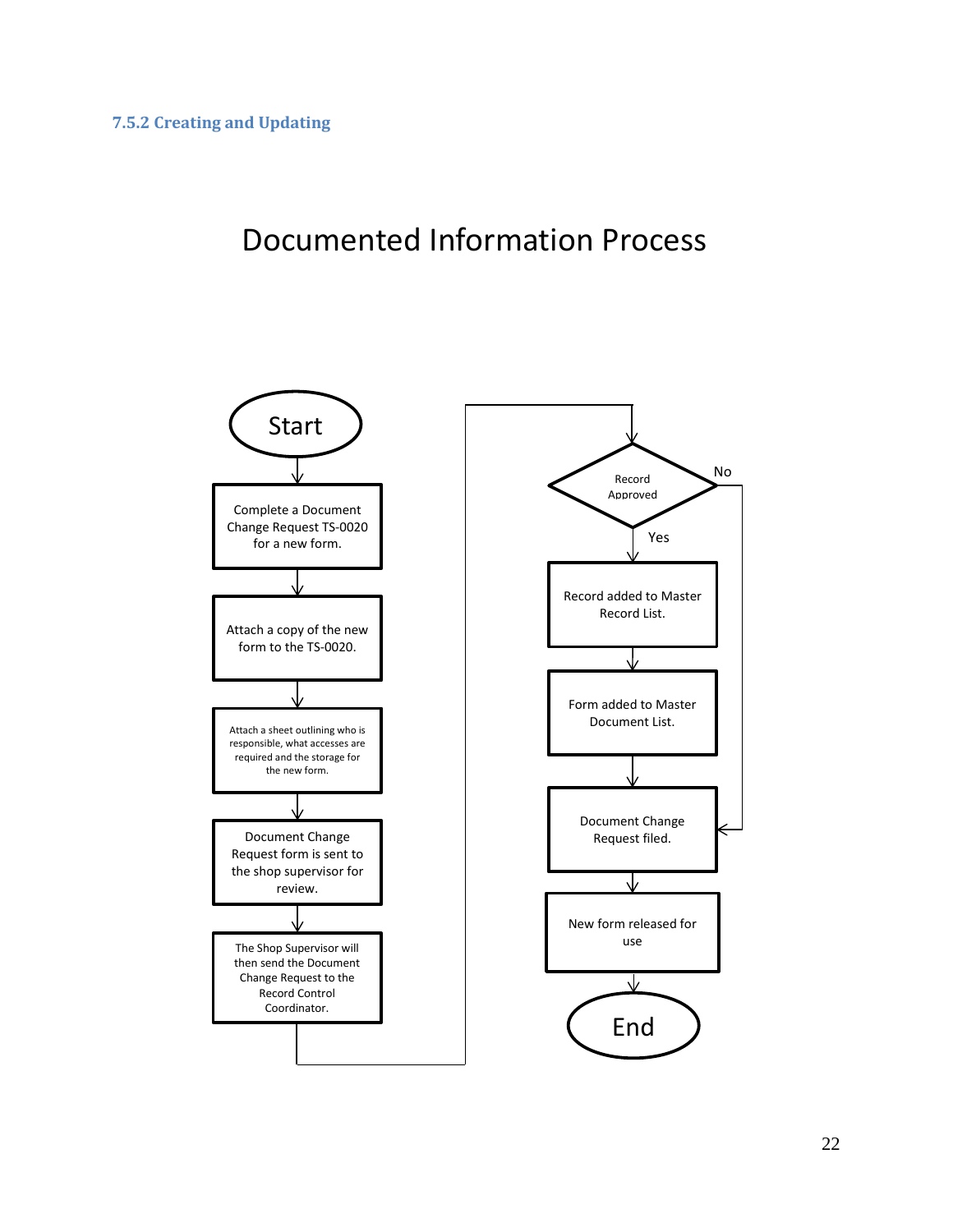## **Input:**

• A new or modified record, coming under the documented information process, which requires approval.

## **Process:**

- Acquire and complete a Document Change Request TS-0020 for a new form.
- Attach a copy or edited version of the new form to the TS-0020.
- Attach a sheet outlining who is responsible, what accesses are required and the storage for the new form.
- Send the Document Change Request form to the shop supervisor for review.
- The Document Change Request form is then sent to the Record Control Coordinator by the shop supervisor.
- If the record is not approved, the document change request is filed.
- If the record is approved the record will then be added to the Master Record List.
- The approved document will then also be added to the Master Document list.
- The document change request is filed.
- The new from is then released for use.

## **Output:**

• A record that had been either specified as approved and ready for proper filing, or one that has not been approved; is properly marked and filed in its corresponding filing space.

## **Process Owner:**

• The Quality Assurance Manager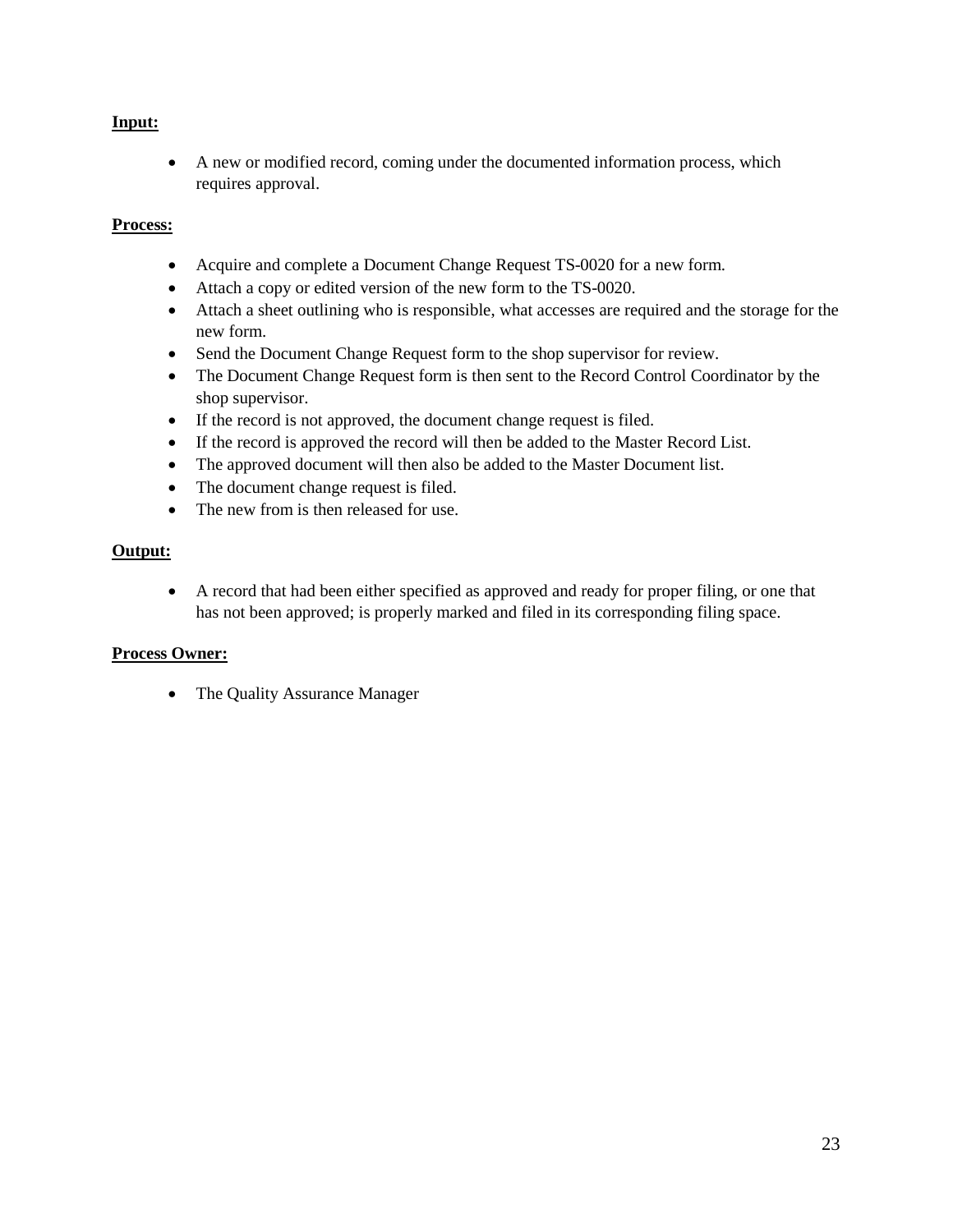## <span id="page-23-0"></span>**7.5.3 Control of Documented Information**

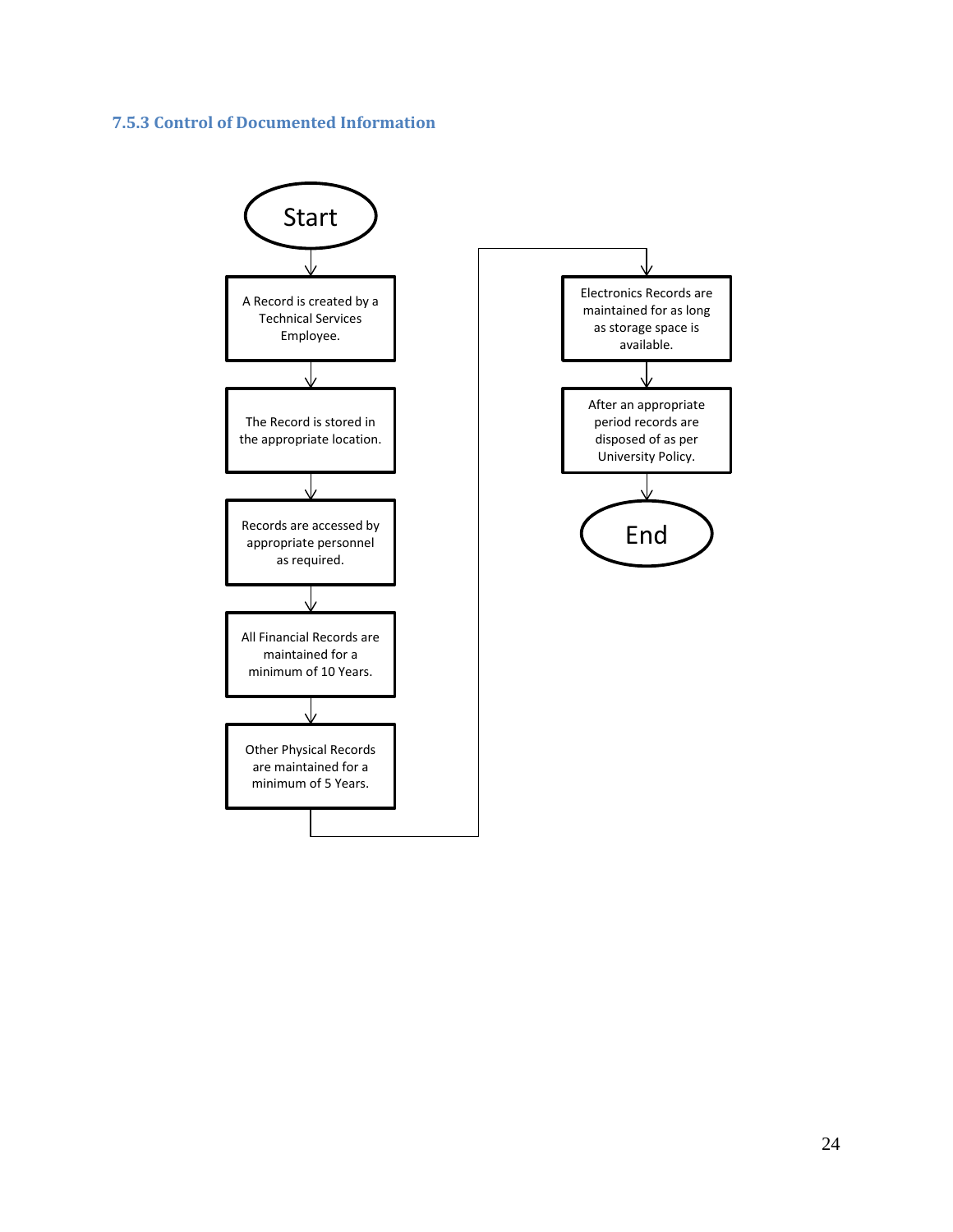## **Input:**

• A new record is created by a Technical Services employee.

## **Process:**

- The record is created by the employee.
- The record is stored in the appropriate location for the record created.
- The record is available for access by the appropriate individuals.
- All Financial Records are maintained for a minimum of 10 Years.
- Other Physical Records are maintained for a minimum of 5 Years.
- Electronics Records are maintained for as long as storage space is available.
- After an appropriate period records are disposed of as per University Policy.

## **Output:**

• A record that has been completed and appropriately stored.

## **Process Owner:**

- The employee completing a record.
- Technical Services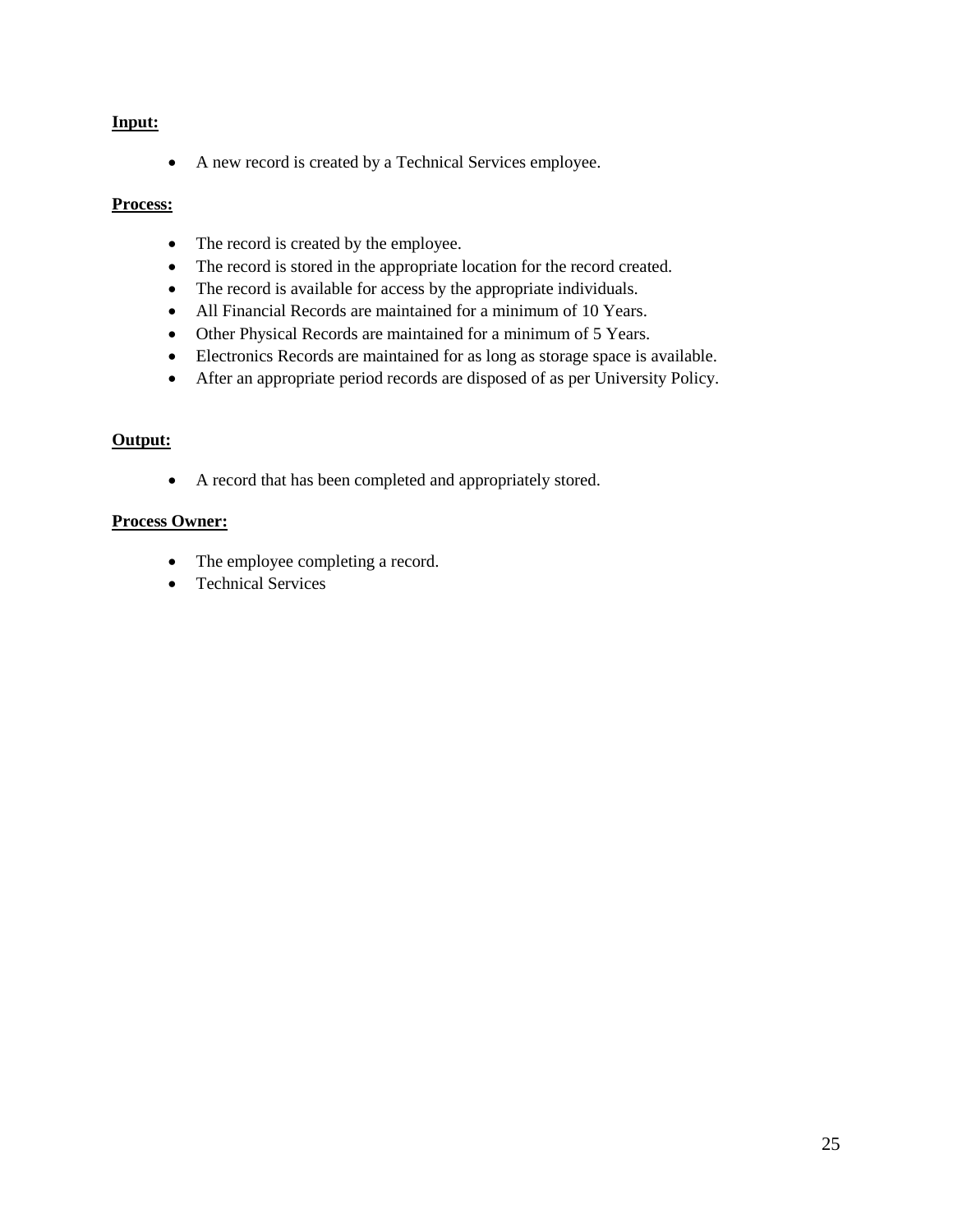## <span id="page-25-0"></span>**8 Operation**

## <span id="page-25-1"></span>**8.1 Operational Planning and Control**

Technical Services as an organization has evolved over the years. Our focus has been on the repair, fabrication, and design of equipment and services to support research, infrastructure, and administration of Memorial University. This has now been expanded to include the production of liquid nitrogen and liquid helium. This production comes under the Electronics Division.

The repair, fabrication, and design services come under the general Work Order process that we have established. As each individual work order is unique planning and control for each job is done accordingly. The work order process is also reviewed periodically to see if there are any improvements that can be initiated. Any changes would include an introduction to the Technical Services employees before implementation, and evaluating the effects of the change.

The production process for liquid nitrogen and liquid helium is outlined in a separate manual titled, "Technical Services Cryogenics Manual". This manual will outline all the processes, procedures, and records required for the operation of the cryogenics plant. The amount of liquid nitrogen or liquid helium dispensed is recorded on individual forms, one form per customer, with the information then entered into MP2 for monthly billing. Each form is to have a copy of a work order barcode label attached. This is used to connect the form to the individual customer on MP2.

Each customer must provide a Technical Services Work Request for product to be dispensed. The work request can cover a single dispensing or for multiple dispensing over a specified period of time. Customers such as local medical clinics will be considered External customers and billed accordingly.

The information generated in operating the cryogenic plant production process will be used for operational planning and control. If the data shows that there are possible improvements they will be investigated. Any changes to the process would include an introduction to the Cryogenics/Refrigeration employees before implementation, and evaluating the effects of the change.

## <span id="page-25-2"></span>**8.2 Requirements for Products and Services**

## <span id="page-25-3"></span>**8.2.1 Customer Communication**

Customer communications is very important for Technical Services in a dynamic environment such as Memorial University. With the different types of projects we undertake communication of requirements in both directions plays a big role. It has enabled researchers and facilities management to make required changes as jobs are in progress.

Along with this is the ever changing university community. This is seen in groups such as students, faculty and staff. The biggest challenge with this group is ensuring that new students, faculty and staff are aware of the products and services provided.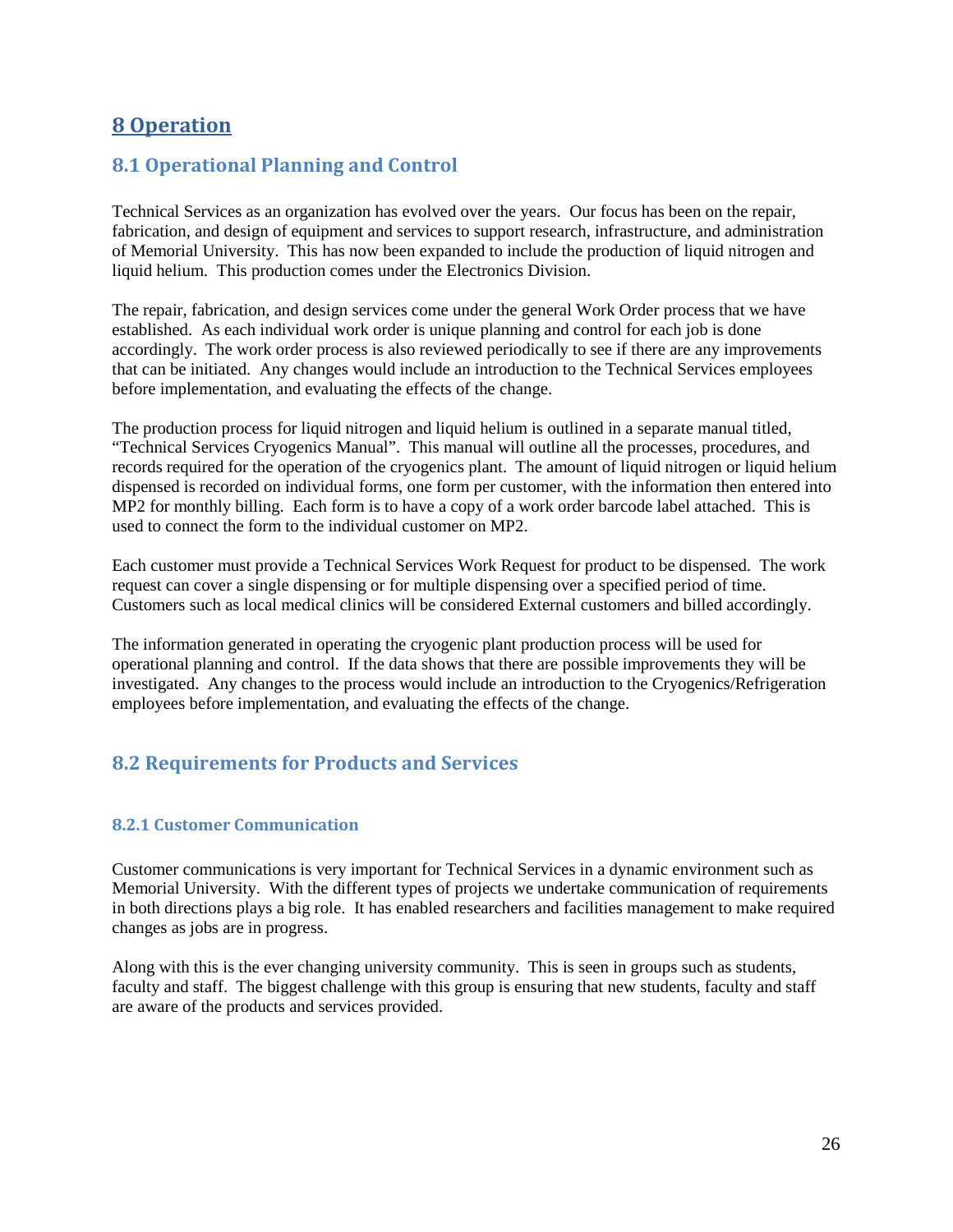To ensure that new students, faculty, and staff are aware of the products and services offered by Technical Services we have implemented the following:

- 1. Pamphlets outlining the services offered in the various shops and departments.
- 2. Twitter feed outlining events and projects.
- 3. Inclusion in Undergraduate and Graduate student orientation packages.
- 4. Inclusion in faculty and staff orientation packages.
- 5. Invited tours for faculty and staff.

#### <span id="page-26-0"></span>**8.2.2 Determining the Requirements for Products and Services**

When determining if Technical Services can provide a product or service for a customer there are a number of things to be checked. The list of items to be checked includes statutory, regulatory, and organizational requirements. Technical Services will also review the specifications required by the customer.

#### <span id="page-26-1"></span>**8.2.3 Review of the Requirements for Products and Services**

As part of the process for accepting a job all applicable statutory, regulatory, and organizational requirements are reviewed. Along with this we review the requirements of the job requested. Upon conducting the review if we cannot meet the requirements, we will inform the customer and suggest alternatives that may be available.

If jobs are reviewed and accepted, the documentation for the requirements will be part of the MP2 work Order or stored on the Projects Drive in the associated folder. If jobs are reviewed and rejected, all associated documentation is to be stored in an appropriate folder on the Technical Services server.

#### <span id="page-26-2"></span>**8.2.4 Changes to requirements for Products and Services**

When Technical Services and a customer agree to changes in the requirements for a job the following shall occur:

- 1. All relevant documentation is updated to reflect the changes.
- 2. All personnel working on the job are informed of the changes and the new versions of documents to be followed.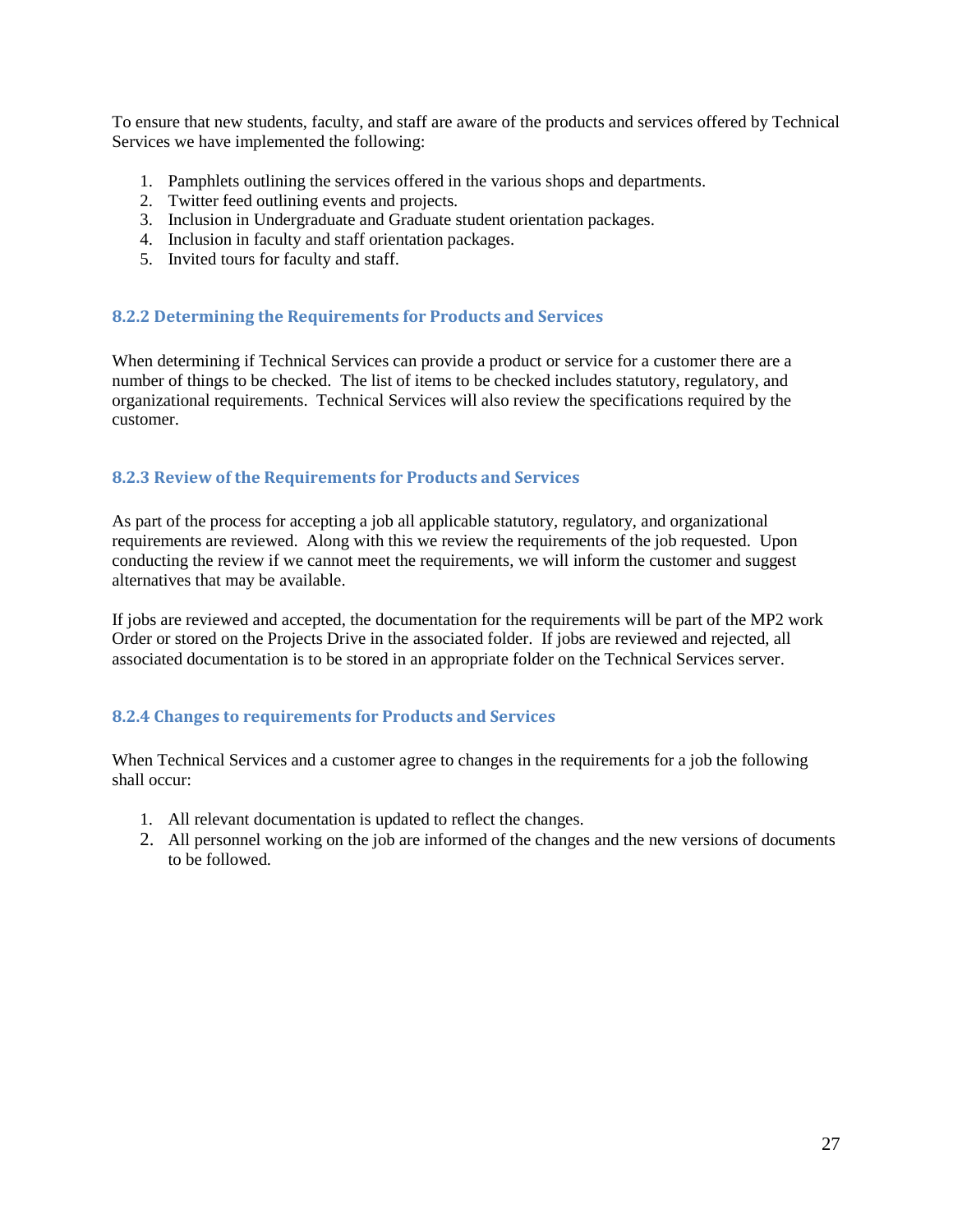# 8.3 Design and Development of Products and Services

<span id="page-27-0"></span>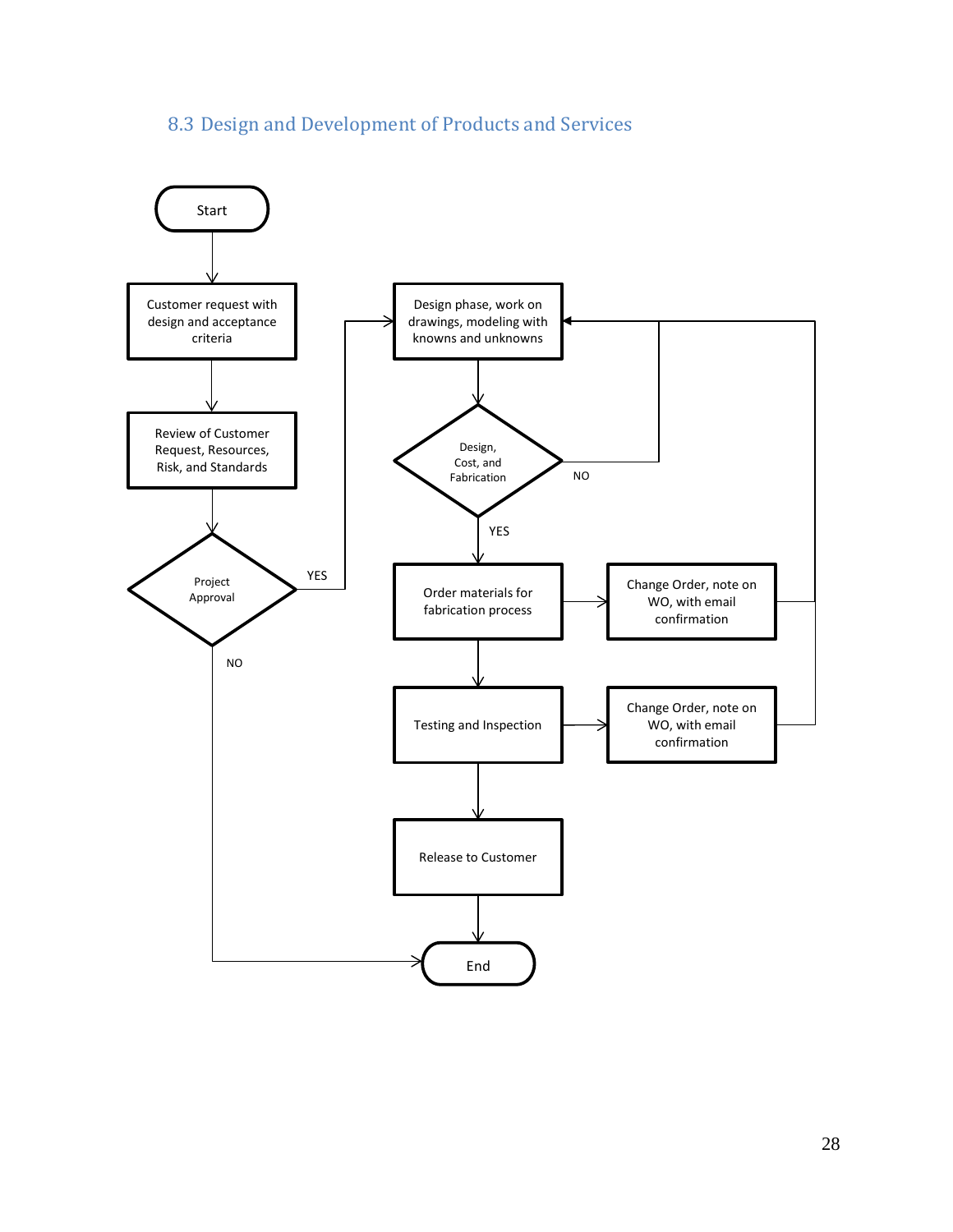## **Input:**

A Work Requisition from a customer to undertake a design and development project. The request would include the design and acceptance requirements.

## **Process:**

- Verify customer design and acceptance requirements as well as determine any statutory or regulatory requirements.
- Review the Customer design and acceptance requirements, Resources required for the project, Risks and Opportunities associated with the project, and all applicable Regulatory and Statutory requirements.
- Accept or Reject Project.
- Meeting with the customer to discuss and obtain approval on final design, cost estimate, and fabrication process.
- If "Not Approved" return to design phase. If "Approved" move to next step.
- Order the materials to start the fabrication process.
- Complete the testing and inspection of the product.
- If at any time there is a change to the design for any reason a Job Change Request must be completed, a note put on the MP2 work Order, and an email confirmation received from the customer.
- Release the final product to the customer.

## **Output:**

- A completed product for the customer.
- A Work Requisition, Customer Requirements and Acceptance Criteria, MP2 Work Order, Drawings, Job Change Request, and Inspection Sheet.

#### **Process Owners:**

- Originating Shop Supervisor
- Technical Services
- Customer

#### **Process Stakeholders:**

- Technical Services Department
- Customers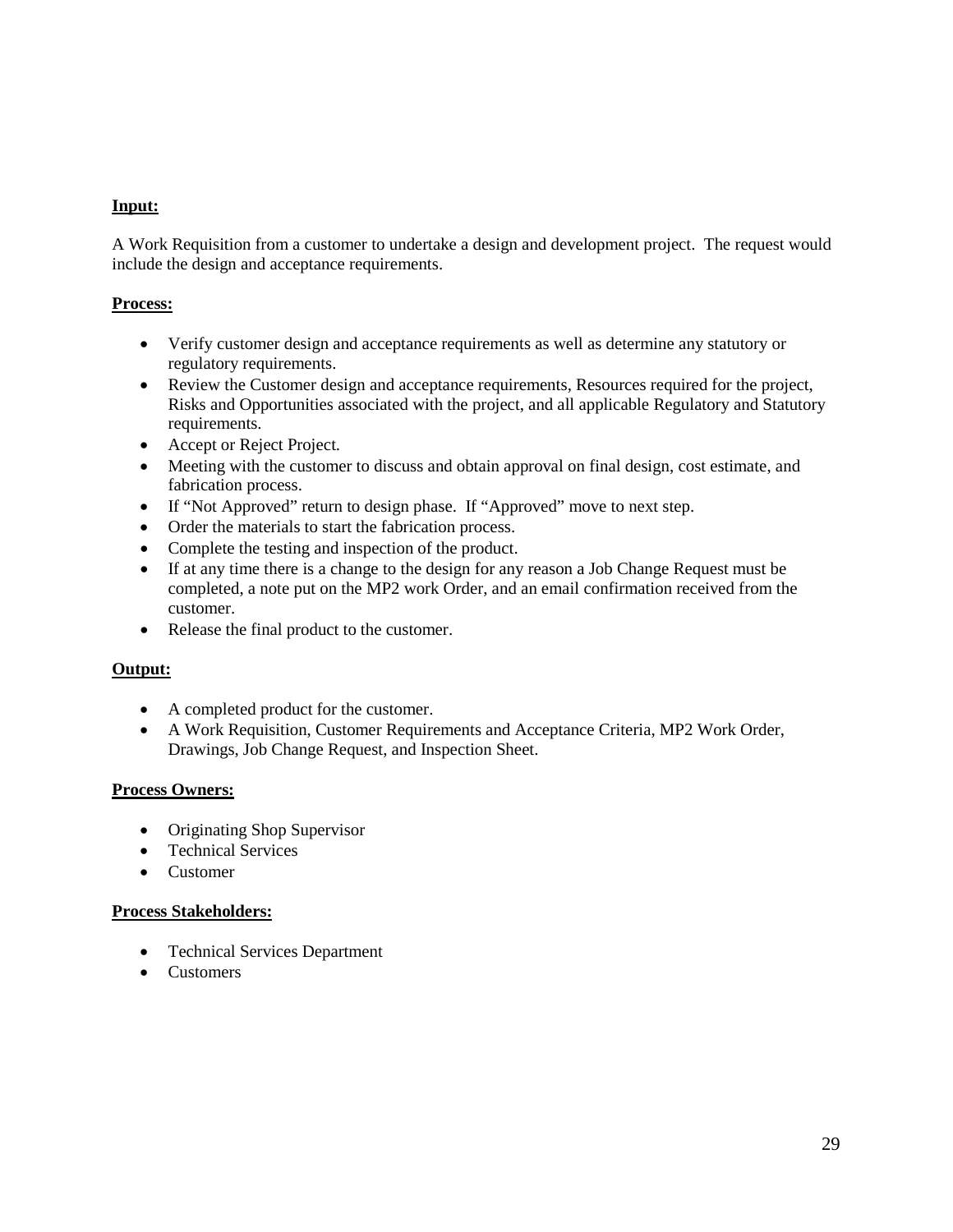## <span id="page-29-0"></span>**8.4 Control of Externally Provided Processes, Products, and Services**

## <span id="page-29-1"></span>**8.4.1 General**

Purchasing for Technical Services plays a vital role in providing quality products and services to our customers. The purchasing office plays many roles ranging from ensuring that purchase requests and orders are properly placed, the goods received meet the original orders placed, and ensuring that the vendors have received proper payment and paperwork. Throughout this process, it is integral that all pricing and relevant information is maintained in the MP2 and Banner systems as required.

The standard policies and guidelines followed by the Purchasing Office are outlined in the policies as set forth by Financial and Administrative Services of Memorial University. The requirements and approvals required for purchases are outlined in table 2.

| Up to \$1000       | Catalog price of item                         | Shop Supervisor           |
|--------------------|-----------------------------------------------|---------------------------|
| \$1001 to \$2500   | Catalog price of item                         | <b>Division Manager</b>   |
| \$2501 to \$10,000 | 3 formal price quotes and a Quotation Summary | Director, Manager Finance |
|                    | Log attached to the Purchase Order            | / Admin, Division         |
|                    |                                               | Managers                  |
| > \$10,000         | Public Tender                                 | Director                  |
|                    |                                               | Manager Finance/Admin     |

## Table 2: Purchasing Approval

The purchase of shop tools and equipment must be approved by the division manager regardless of the price.

The process to be followed for making purchases can be seen in appendix 3.

To ensure that Technical Services is receiving the best possible products and services, our suppliers are evaluated on an annual basis. These evaluations are performed by the Purchasing Office personnel using the Supplier Audit Form (TS-0037), with the results of these evaluations being used to develop a master list of preferred venders. The form for this process is available on the Technical Services Documents and Forms webpage. Respective vendors and ratings are viewable on the MP2 system, enabling any employee entering Purchase Requisitions to see who the best venders are. The completed Supplier Evaluation Forms will be maintained and available in the Purchasing Office.

In the case of specialty items or capital equipment purchases Technical Services may have to use vendors that have not been evaluated.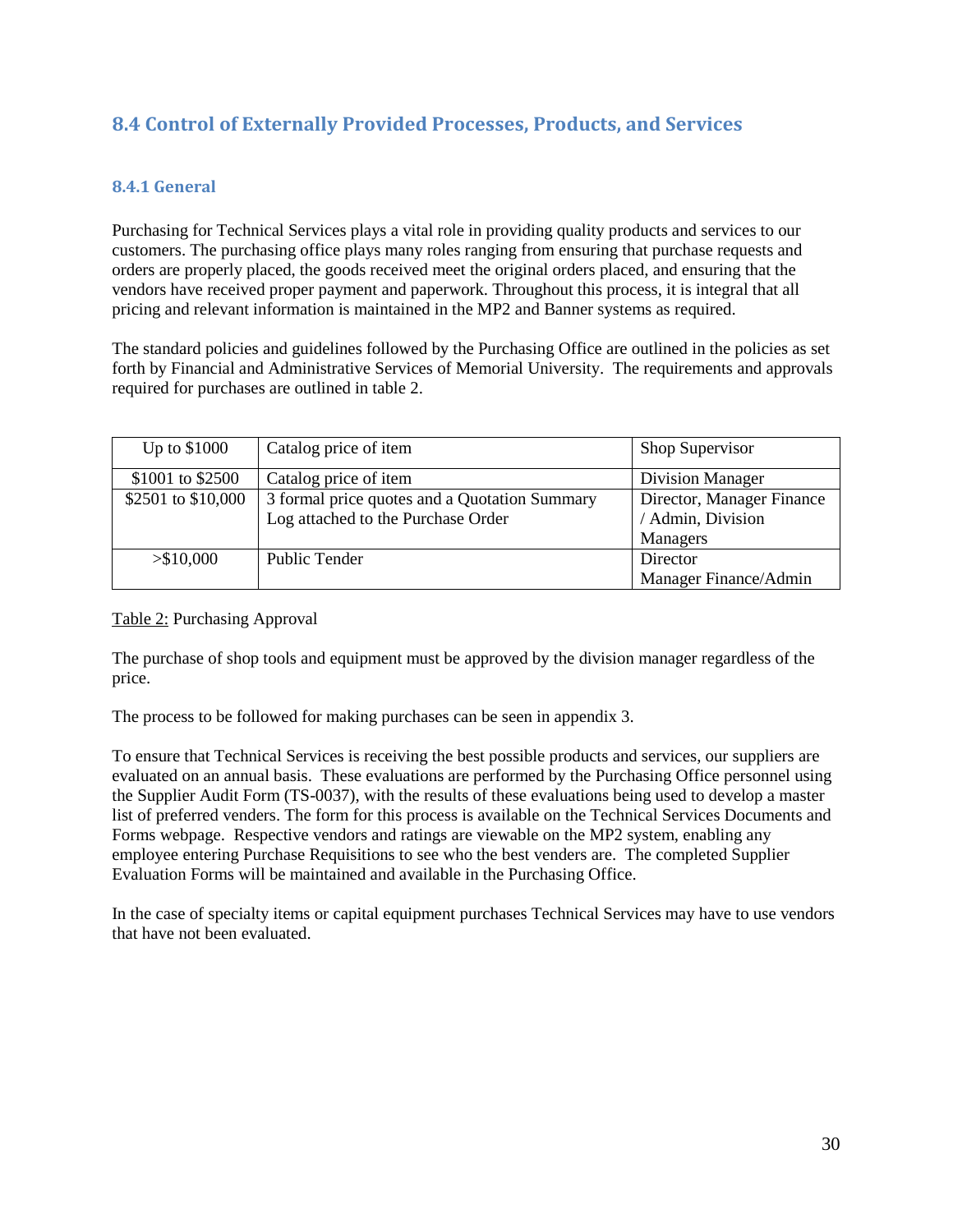#### <span id="page-30-0"></span>**8.4.2 Type and Extent of Control**

To ensure the best possible product for our customers, Technical Services has all parts and materials ordered shipped to our shops before delivery to our customers. This is done to ensure that the correct parts or materials have arrived and that they meet the specifications outlined in the original purchase request.

## <span id="page-30-1"></span>**8.4.3 Information for External Providers**

To ensure the adequacy of requirements being provided to external suppliers, each purchase requisition is checked at various levels of the process. The shop supervisor will check the purchase requisition for accuracy of product information before sending it on for approval. The person approving the purchase requisition will again check the requisition for accuracy of product information as well as financial information. The purchase requisition is finally checked by the purchasing supervisor for financial information before being sent to the purchasing agent for processing.

## <span id="page-30-2"></span>**8.5 Production and Service Provision**

## <span id="page-30-3"></span>**8.5.1 Control of Production and Service Provision**

As we have seen in section 8.1, the production process for liquid nitrogen and liquid helium is outlined in the manual "Technical Services Cryogenics Manual". The characteristics of the products produced are specified on the Material Safety Data Sheets TS-0100 Liquid Nitrogen and TS-0101 Liquid Helium.

The monitoring and measuring devices used to monitor and control the processes involved are outlined in section 8.1. These processes also ensure that the infrastructure and environment are suitable for production and worker safety.

To produce liquid nitrogen and liquid helium we use a purpose build cryogenics plant. The cryogenics plant is housed in a secured facility with limited access. The facility is also monitored for the safety of the employees directly working in the cryogenic plant, and the surrounding building as well. These safety monitors will remotely notify Technical Services and Campus Enforcement Patrol of any unsafe conditions.

Due to the nature of the products and the equipment used, we require anyone working in the cryogenics plant to have appropriate training. Staff responsible for dispensing cryogenic material will receive training on daily plant operation and dispensing of product. Staff operating the cryogenics plant will also receive appropriate company training on repair and maintenance of the equipment.

#### <span id="page-30-4"></span>**8.5.2 Identification and Traceability**

Identification and traceability for Technical Services will depend on the type of job being performed. The method used to identify any parts and materials used will depend on whether the job is a repair or a project.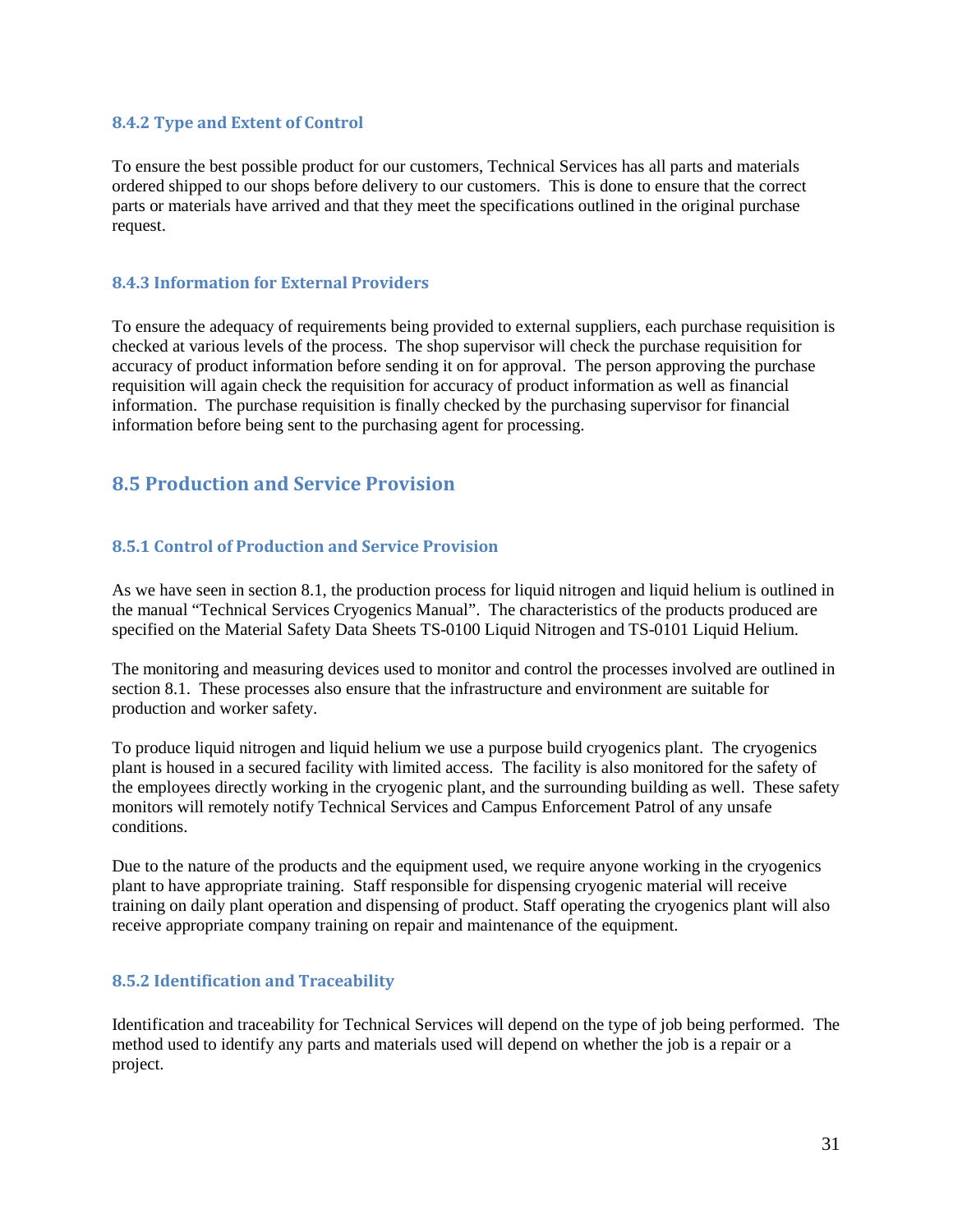As with any organization doing repair work, a supply of general parts and materials is maintained to provide a quality service for our customers. These parts and materials are ordered through our purchasing office and recorded on the MP2 system. As these parts and materials are used on a job they are recorded on the MP2 work order for the job. All parts and materials in general supply are assumed to be utility grade and treated as such.

For any job, that requires parts or materials not readily available; the items are ordered using the MP2 purchasing system. When the employee places the purchase requisition on MP2, they will specify which work order the items are for. MP2 will then link the purchase order for these parts or materials to the work order record. As these parts and materials come into the shop, a label with the work order number is printed and attached. These labels are to remain with the parts and materials throughout the job. If a label becomes damaged or removed for any reason, the employee will ensure a new label is attached.

If there are any excess parts or materials after the job has been completed, they will be added to the general shop supply or disposed of, depending on the quantity and quality of the materials remaining.

Identification of products produced as part of a project will also be very important. This will allow Technical Services to easily identify a particular project and any information concerning the project. This information will also include the parts and materials used and the purchase information.

To identify the parts used in a project, the product will be divided into an assembly and any associated sub-assemblies. The assembly will be the overall finished product for the project while the subassemblies will consist of any parts, materials or software required to construct the assembly.

Identification of the assembly will be done through the use of the work order number for the project. This information, where possible, will be attached to the assembly in a permanent manner before delivery to the customer.

All parts and materials used in creating any sub-assemblies will be recorded in a detailed parts list. This parts list will be recorded and kept as part of the documentation for the project. Where applicable, the individual components will be identified on any drawings for the assemblies and referenced to the parts list. As any sub-assemblies move through the project lifecycle, they will be identified by an attached work order number label.

All information pertaining to a finished product will be available on the projects folder of the division documents server. This information for each project will be accessible by the model or work order number.

#### <span id="page-31-0"></span>**8.5.3 Property belonging to customers or external providers**

Materials are occasionally provided by our customers. For most fabrication projects, the materials provided are usually in their raw state and can be anything from gases and liquids to solid materials in any shape or size. To ensure the safety of the people working in the shops, any materials coming into a shop must be in an appropriate container for the material and be clearly labelled with the contents. Any hazardous materials should also have an MSDS sheet attached.

A record of the materials and/or equipment entering a shop will be maintained. To accomplish this any items entering a shop for repair is recorded on the MP2 work order. If there is a raw material of any kind, the Shop Supervisor will record the information on the Incoming Materials Form TS-0091. If the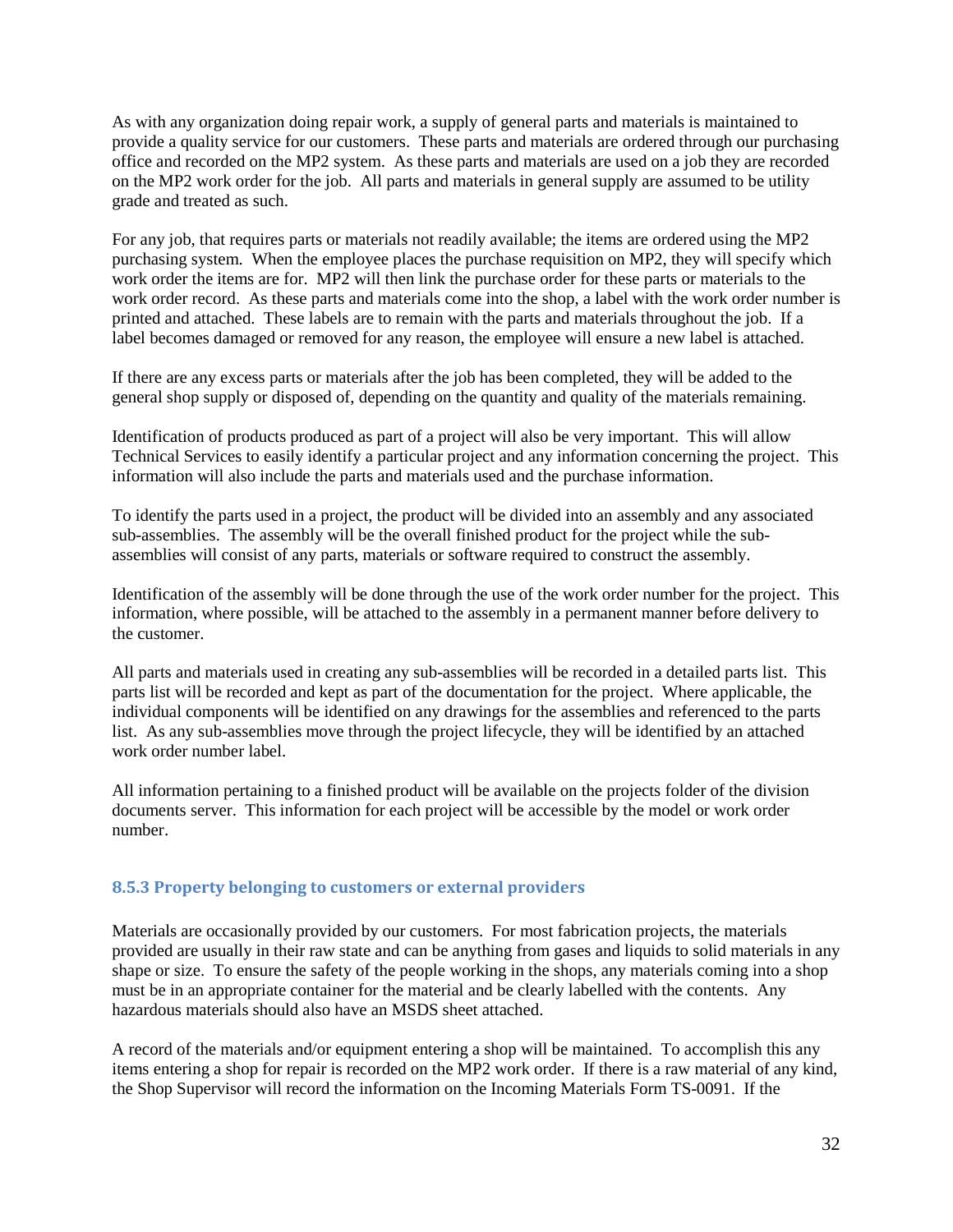supplied material is indicated to be of a specific type, the item must be validated before it is used. A Work Order barcode label is to be attached to any supplied items.

During the work process, the shop will provide a safe area for any materials and/or equipment provided to be stored.

If there is any material remaining after the job has been completed, it is to be returned to the customer. If the customer does not want the excess material to be returned, the material will be added to the shop general supply or be disposed of appropriately. Any hazardous materials will be returned to the customer. A record of this is to be kept on the Incoming Materials Form, TS-0091. The TS-0091 form is to be scanned into a PDF document, and stored in the appropriate folder on the Projects Drive.

The Work Order barcode label is to remain on any material and/or equipment being returned to the customer.

The only exception to the above process is for the Computer Shop, where they will be using document number TS-0092. The reason for this is the nature of the equipment that they service and repair.

#### <span id="page-32-0"></span>**8.5.4 Preservation**

Once a new piece of equipment has been fabricated or a repair has been completed, ensuring nothing happens to the equipment before delivery plays a large part in customer satisfaction. To ensure that items waiting for delivery are kept as safe as possible. The equipment will be moved to an appropriately sized area of the shop. The equipment will stay in this area until final delivery occurs.

#### <span id="page-32-1"></span>**8.5.5 Post – Delivery Activities**

Due to the nature of the services we provide to customers throughout Memorial University post – delivery activities will depend on the nature of the job being performed. The post – delivery activities could range from the customer picking up a piece of equipment that has been repaired or fabricated, to Technical Services personnel installing and in-servicing the customer on the operation and care of the equipment. Once the item has been picked up or delivered the shop doing the job will give the customer a Handout Survey.

The only items that fall outside of this are the liquid nitrogen and liquid helium produced in the cryogenics plant. In this instance, the customer takes position of the product in the waiting area of the cryogenics plant. The customer is then responsible for the transportation of the product to the final destination.

#### <span id="page-32-2"></span>**8.5.6 Control of Change**

When Technical Services and a customer agree to changes in the requirements for a job the following shall occur:

- 1. All relevant documentation is updated to reflect the changes.
- 2. All personnel working on the job are informed of the changes and the new versions of documents to be followed.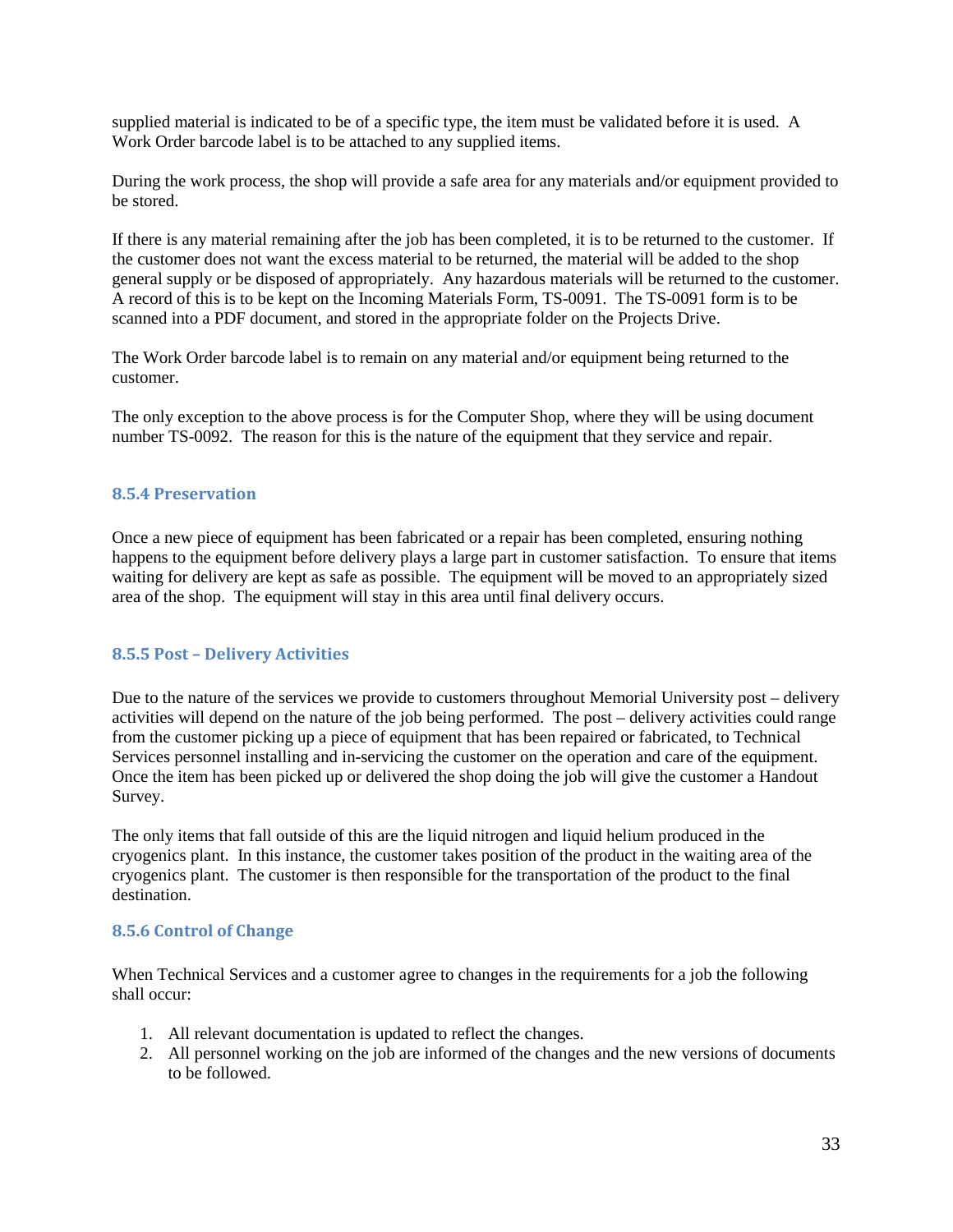## <span id="page-33-0"></span>**8.6 Release of Products and Services**

Ensuring that all requirements have been meet will play a big part in customer satisfaction. As we fabricate parts and equipment, conduct repairs, or provide services ensuring everything is ready for release is important.

When we fabricate a part or piece of equipment inspections are completed to ensure they meet established requirement. Before a fabricated item can be released, the person releasing the item must ensure that all inspections have been completed. For equipment that has been repaired the person releasing the equipment must ensure that the results of physical and operational inspections have been noted on the MP2 work order. Finally, for services being provided, any personnel, materials and resources required are ready. A note of this is to be entered on the MP2 work order.

Once all the requirements have been meet the item or service is able to be released. The name of person releasing the item or service to the customer is to be noted on the MP2 work order.

## <span id="page-33-1"></span>**8.7 Control of Non-Conforming Product**

Due to the nature of the services we provide to different customers throughout Memorial University nonconforming product can be identified either in the work shop or by customer after delivery has occurred. If fabricating parts for a job these non-conforming parts would be identified when inspected as part of the work process.

If the part for a job is supplied by an outside vendor and used to repair a piece of equipment, the issue may not occur until after the equipment has been tested and returned to the customer. Here the customer would identify the issue and return the equipment for repair.

To cover these possible situations, the following process has been implemented.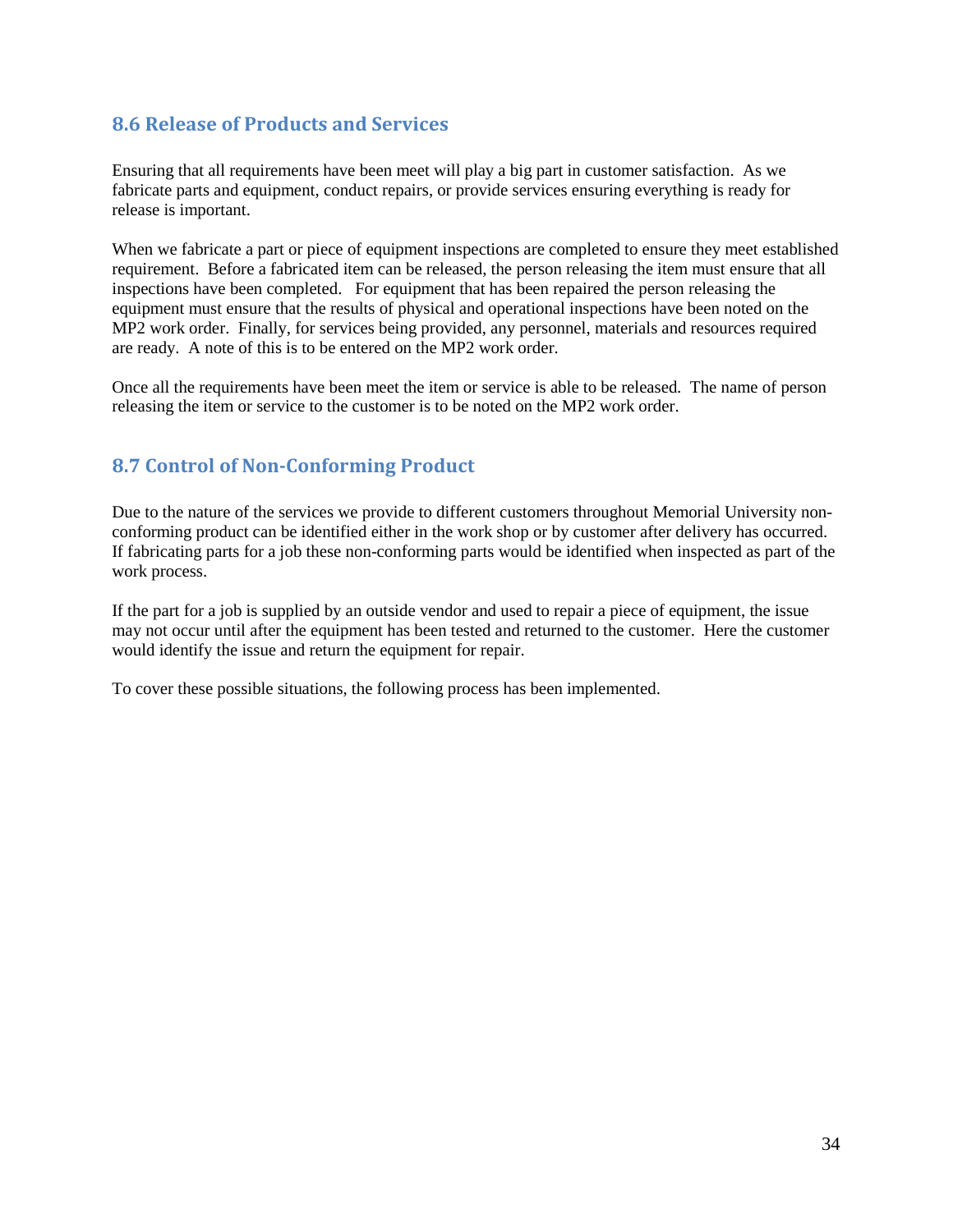# Non-Conforming Product Process

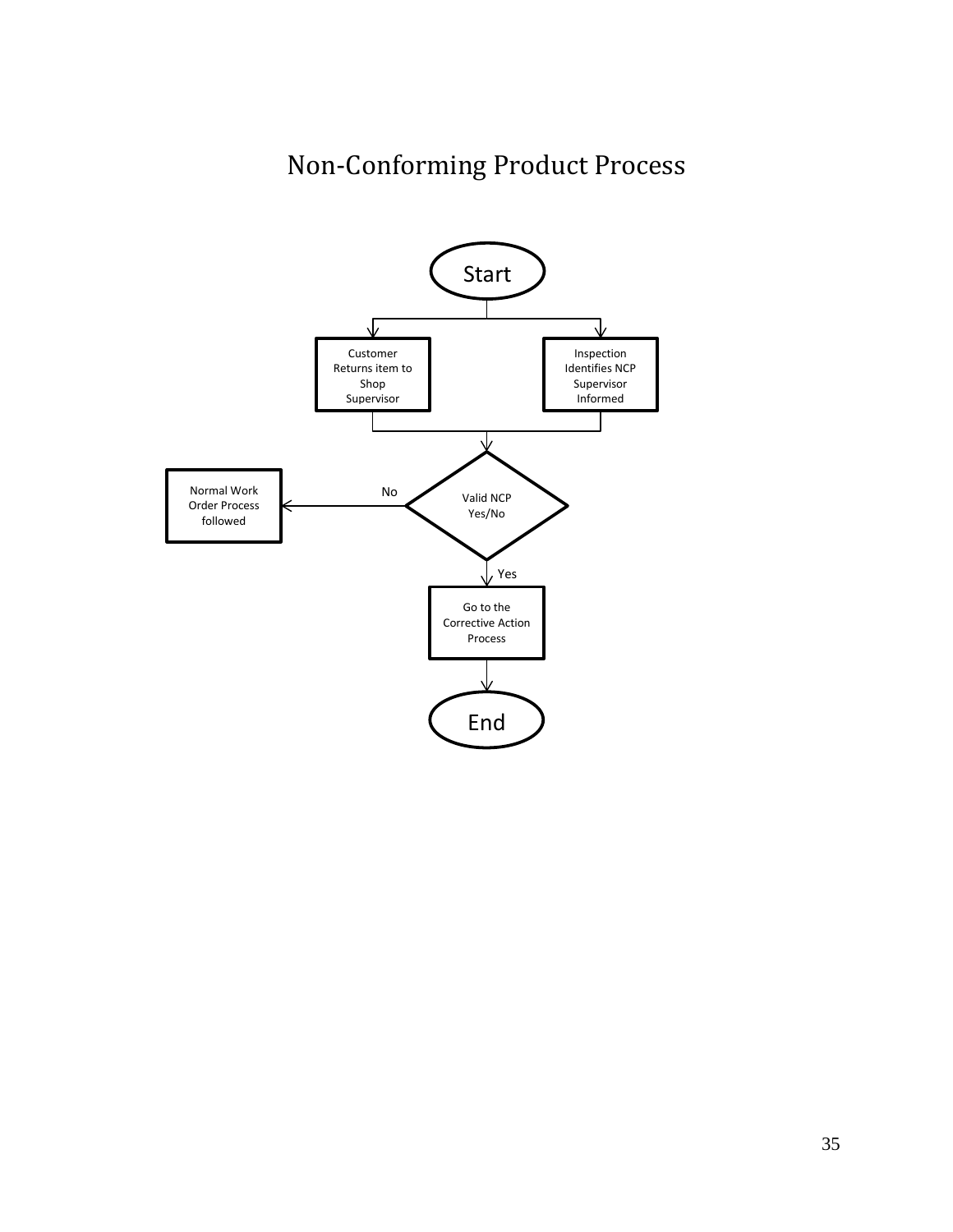## **Input:**

• An item identified as a nonconforming product.

## **Process:**

- Determine if this is a valid nonconforming product.
- If it is not a valid nonconforming product, proceed with the normal work order process.
- If it is a valid non-conforming product go to the Corrective Action Process.

## **Output:**

• A completed closed TS-0022 form and a nonconforming product issue that has had a long term solution implemented and verified.

## **Process Owners:**

- Division Manager
- Quality Assurance Manager
- Technical Services
- Customer

## **Process Stakeholders:**

- Technical Services Department
- Customers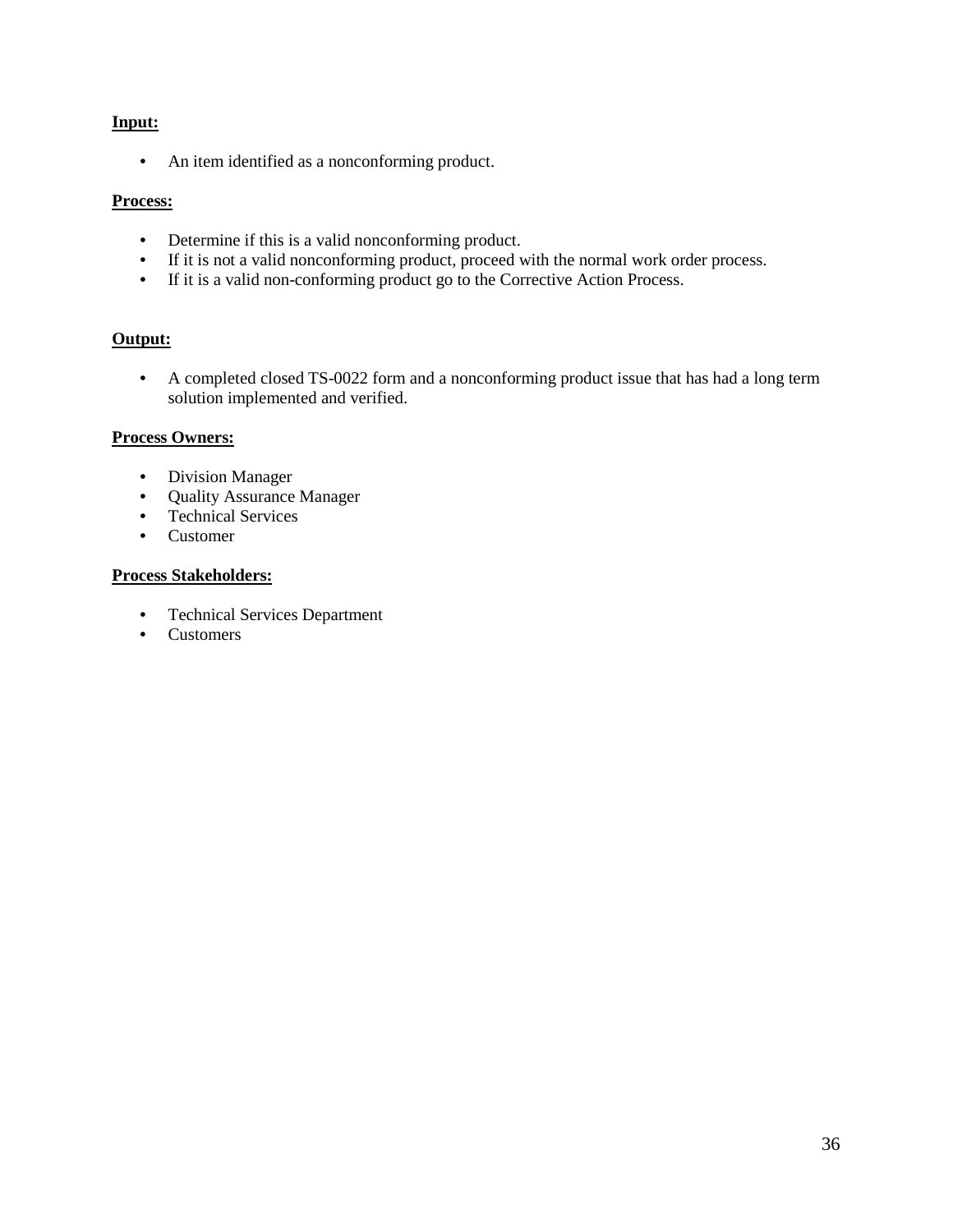## **9 Performance Evaluation**

## <span id="page-36-0"></span>**9.1 Monitoring, Measurement, Analysis, and Evaluation**

## <span id="page-36-1"></span>**9.1.1 General**

Monitoring, measurement, analysis, and evaluation of the Technical Services quality management system is accomplished through a system of client surveys and by examining returned non-conforming product. The results of these processes are used in conjunction with our Internal Auditing process. This allows us to evaluate our internal processes to ensure proper operation and adherence to the Quality Management System.

These monitoring and measurement tools are then analyzed and evaluated during our Administrative Meetings and Management Review.

## <span id="page-36-2"></span>**9.1.2 Customer Satisfaction**

While being one of the more challenging parameters to measure in a Quality Management System, Customer Satisfaction is one of the most important. At Technical Services, we will use two separate methods of measurement to gauge the customer satisfaction with the department.

The first method of measurement will be a monthly telephone survey of a random sample of customers. The random sample will consist of the highest price work order for each shop that has been completed and billed during that month. The telephone survey questionnaire is document TS-0029.

The second method of measurement will be the handout customer satisfaction survey. These surveys are to be distributed to the customer when their job is completed and the equipment or service has been delivered. The handout survey questionnaire is document number TS-0030.

On an ongoing basis, the Computer Shop performs repair and warranty services for a number of outside companies on a contractual basis. Some of these companies will do customer satisfaction measurement of the services provided by Technical Services to their respective customers. These companies provide the results of these measurements to Technical Services. These results will also be used is measuring the customer satisfaction of the Computer Shop and the department.

Our overall goal is to have a customer satisfaction level greater than 90% for the department and for each workshop in the department. The data resulting from the customer satisfaction measurements will be analyzed to see where improvements to the department, workshops, and the quality system can be achieved.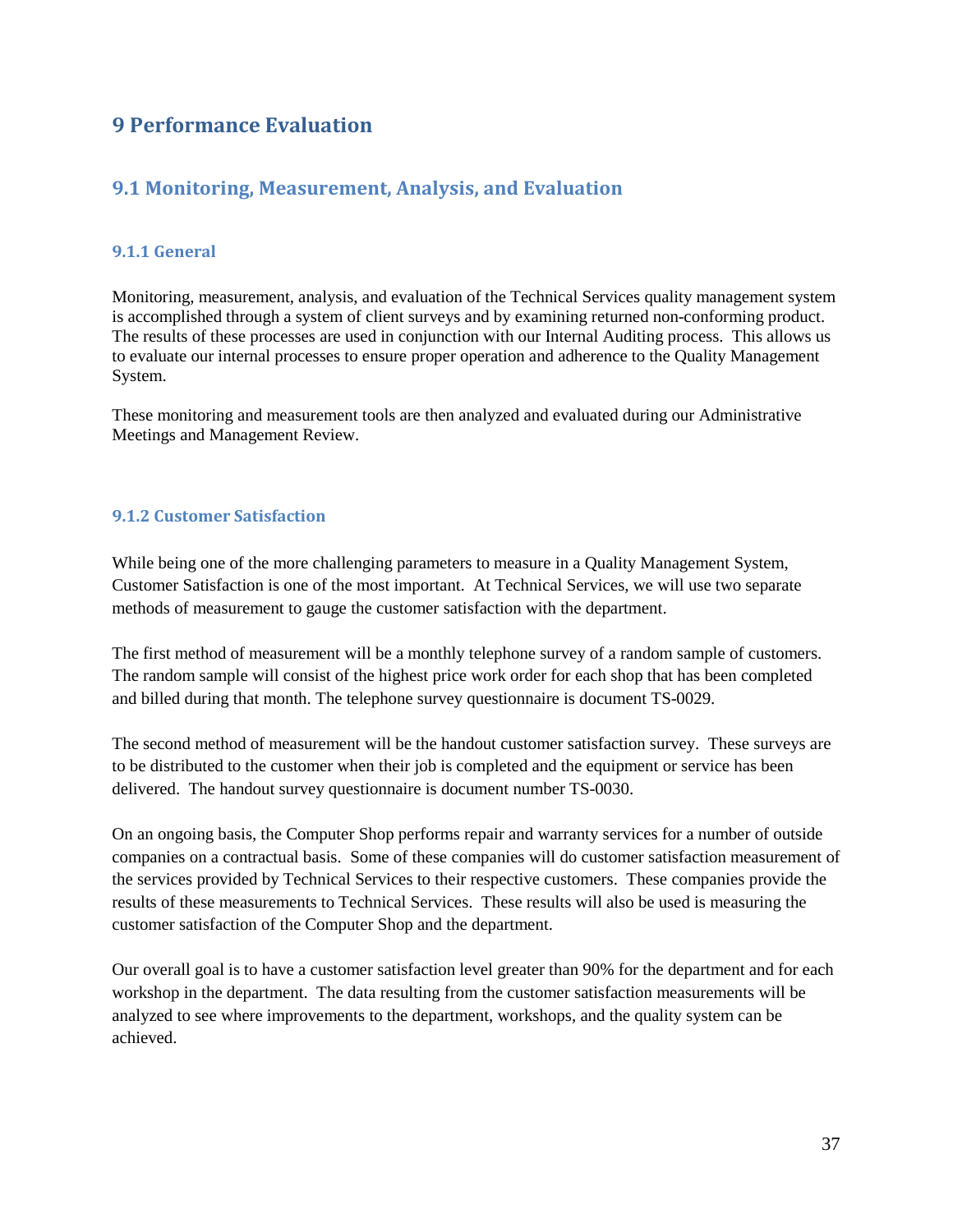#### <span id="page-37-0"></span>**9.1.3 Analysis and Evaluation**

As the data is gathered from monitoring and measuring our customer satisfaction and processes it is compiled and analysed. The analysis is performed looking for areas where we excel as well as areas where we can improve.

The results of the analysis are presented on quarterly bases during our administrative meetings. The overall annual results are presented at the Management Review meeting. Any required actions can be generated from either of these meetings.

## <span id="page-37-1"></span>**9.2 Internal Audit**

The Internal Audit Process is one of our most important. This process will describe how we will audit ourselves to ensure compliance with our quality management system and the ISO 9001:2015 standard.

As part of their mandate, the Quality Assurance manager will be responsible for the Internal Audit Process. This will include all aspects of the process, from developing the annual audit scope and schedules, conducting the audits, to following-up on any opportunities for improvement or nonconformities arising from the audit.

To assist with this process, Technical Services has established an internal audit team. The team is comprised of members from the electronics division, mechanical division, administrative offices, and the internal audit coordinator. The audit coordinator roll is performed by the Quality Assurance manager.

This blend of personnel ensures an internal auditor does not examine their own unit. The audit coordinator may also conduct audits if required.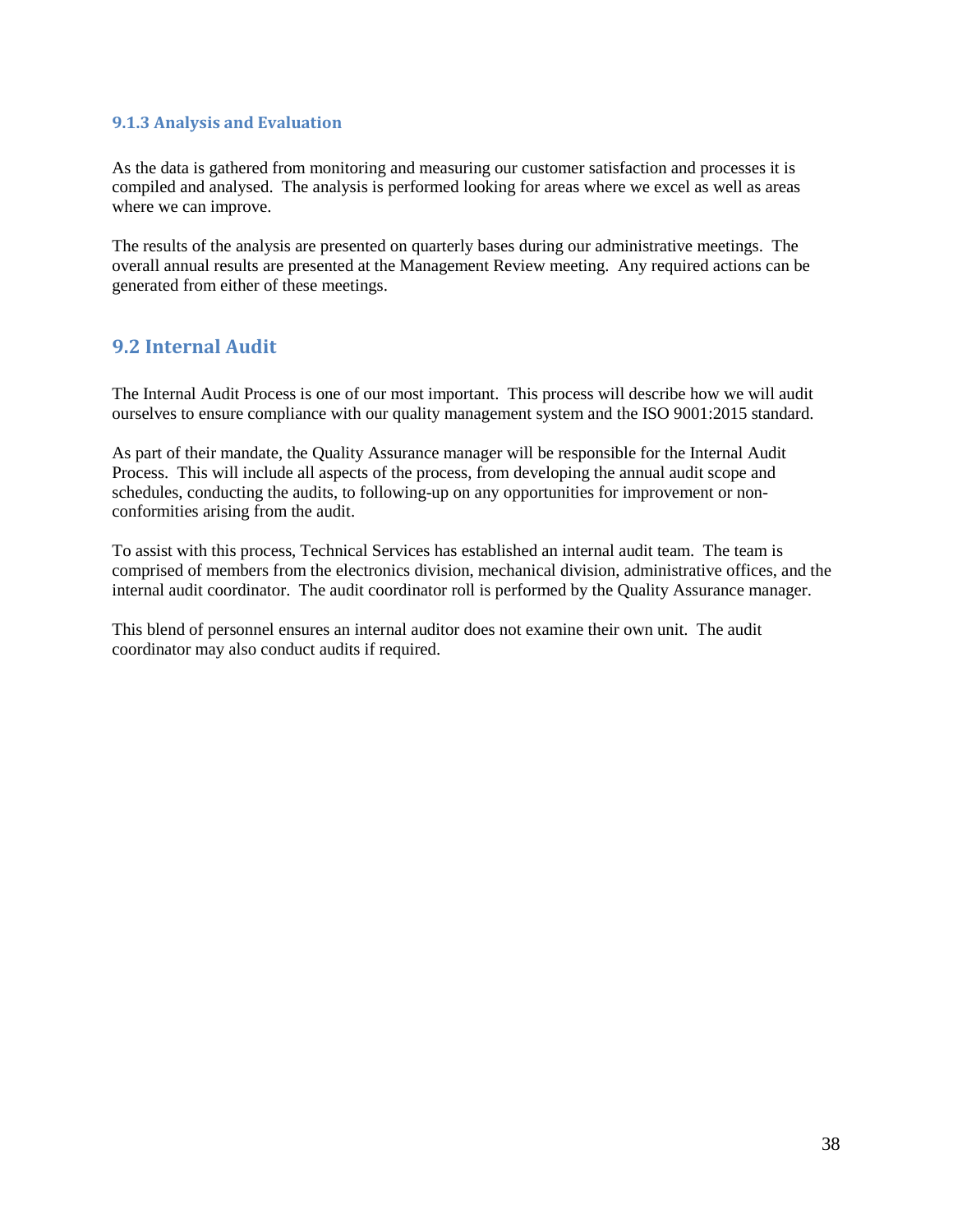# Internal Audit Process

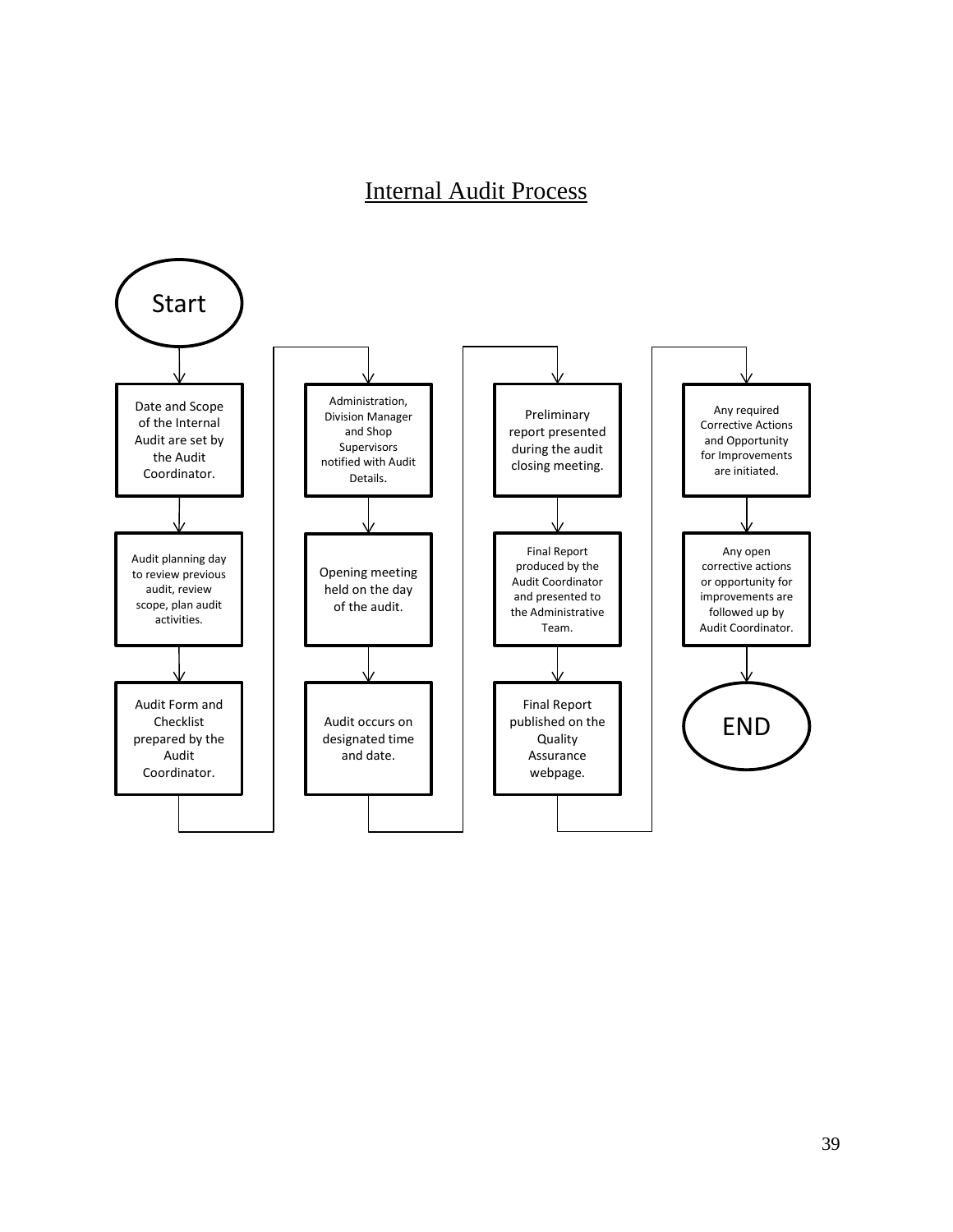## **Inputs:**

• Annual internal audit plan developed by the audit coordinator

## **Process:**

- Schedule date and scope of an upcoming internal audit according to the annual internal audit plan developed by the audit coordinator.
- Conduct an audit planning day to review previous audits, scopes, and findings. Plan the audit activities and questions for the upcoming audit.
- The audit form TS-0039 is started by the audit coordinator and the audit checklists TS-0040 are prepared.
- The administration, division managers and shop supervisors are informed of the upcoming audit. This includes the date and scope of the audit.
- On the designated audit date,
	- o An opening meeting is held to confirm the agenda for the day and answer any relevant questions.
	- o The audits are held in the shops with a person selected on the day of the audit.
	- o Audit coordinator and auditors prepare the preliminary report.
	- o A closing meeting is held to present the preliminary report and to answer any questions.
- The final report is prepared by the audit coordinator and presented to the administrative team.
- The final report is published on the Quality Assurance webpage.
- Any corrective actions or opportunities for improvement are initiated and followed up by the audit coordinator.

#### **Outputs:**

• A completed internal audit with corrective actions and opportunities for improvement identified.

## **Process Owner:**

• Audit Coordinator

#### **Stakeholders:**

- Audit Team
- Administrative Team
- Technical Services Employees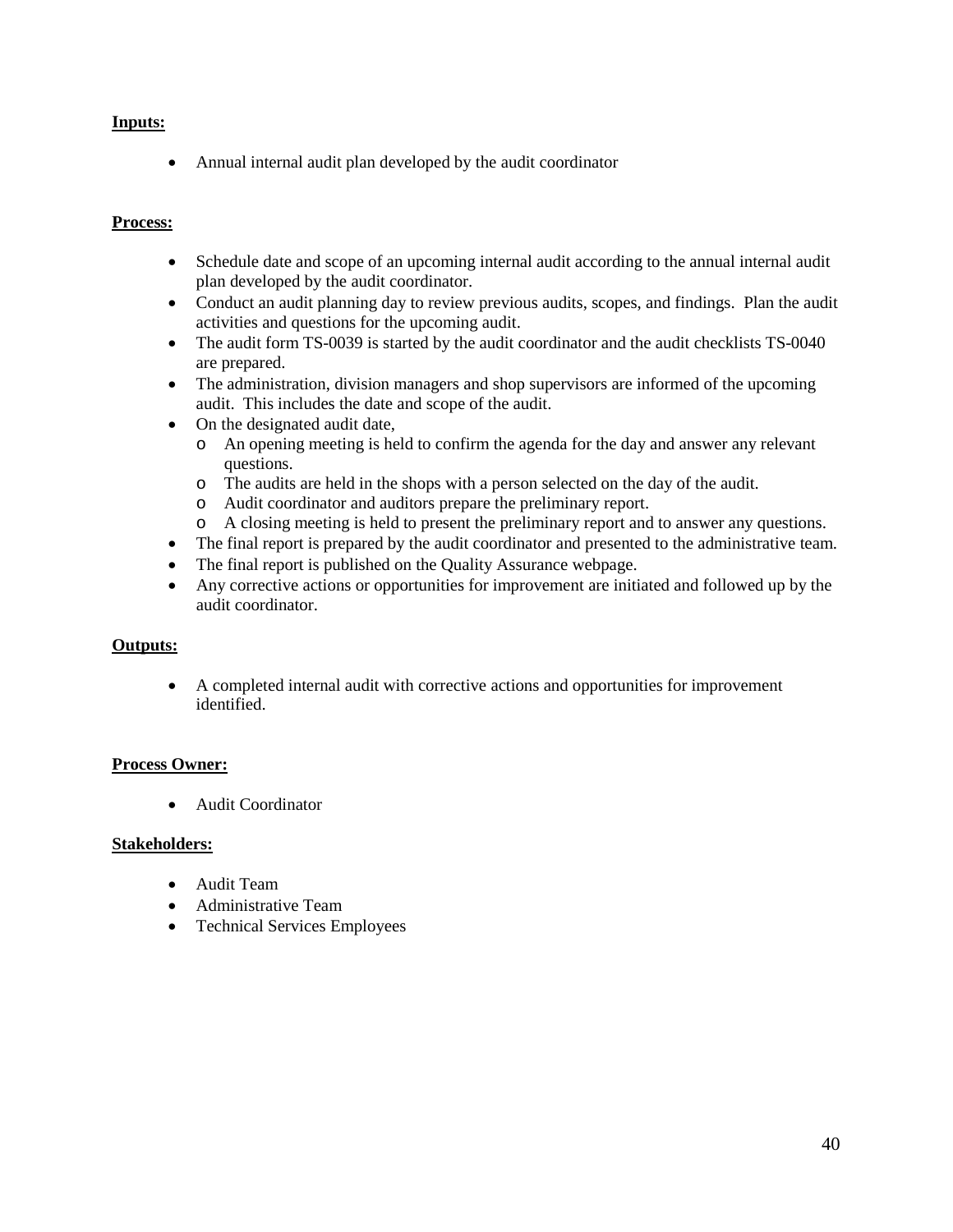## <span id="page-40-0"></span>**9.3 Management Review**

## <span id="page-40-1"></span>**9.3.1 General**

To ensure the continual improvement of the Quality Management System, Technical Services has established a continual process of reviewing ongoing issues in the department.

As part of our normal management operations, an Administrative Meeting for all managers is scheduled to discuss current issues throughout the department. A permanent agenda item for these meetings is the Quality Management System. Here quality issues are discussed and any necessary actions are developed and implemented. Minutes for these meetings are produced and maintained by the administrative office.

Also, on an annual basis Technical Services will have a formal Management Review meeting. At this meeting a presentation is made outlining the overall progress of the quality management system. From an analysis of this data any necessary actions are developed and implemented.

#### <span id="page-40-2"></span>**9.3.2 Management Review Inputs**

The input for the management review meeting is a presentation by the Quality Assurance Manager covering the following areas:

- The status of any open corrective actions or opportunities for improvement.
- Any changes to internal or external issues that may affect the quality management system.
- Provide information on the performance and effectiveness of the quality management system.
	- Customer satisfaction (handout and telephone surveys)
	- Extent to which quality objectives have been meet
	- Non-conforming Product and Corrective Actions
	- Monitoring and measurement results
	- Internal audit results
	- Performance of external providers
- The adequacy of resources.
- The effectiveness of actions taken to address risks and opportunities.
- Any opportunities for improvement.

#### <span id="page-40-3"></span>**9.3.3 Management Review Outputs**

The output from the management review is a list of action items arising from the discussion. This list will contain the action item, the person who is responsible for the action item, the target date for completion of the action item, and a target date for the confirmation that the action item has been resolved.

The list of action items will be compiled and maintained by the Director's secretary.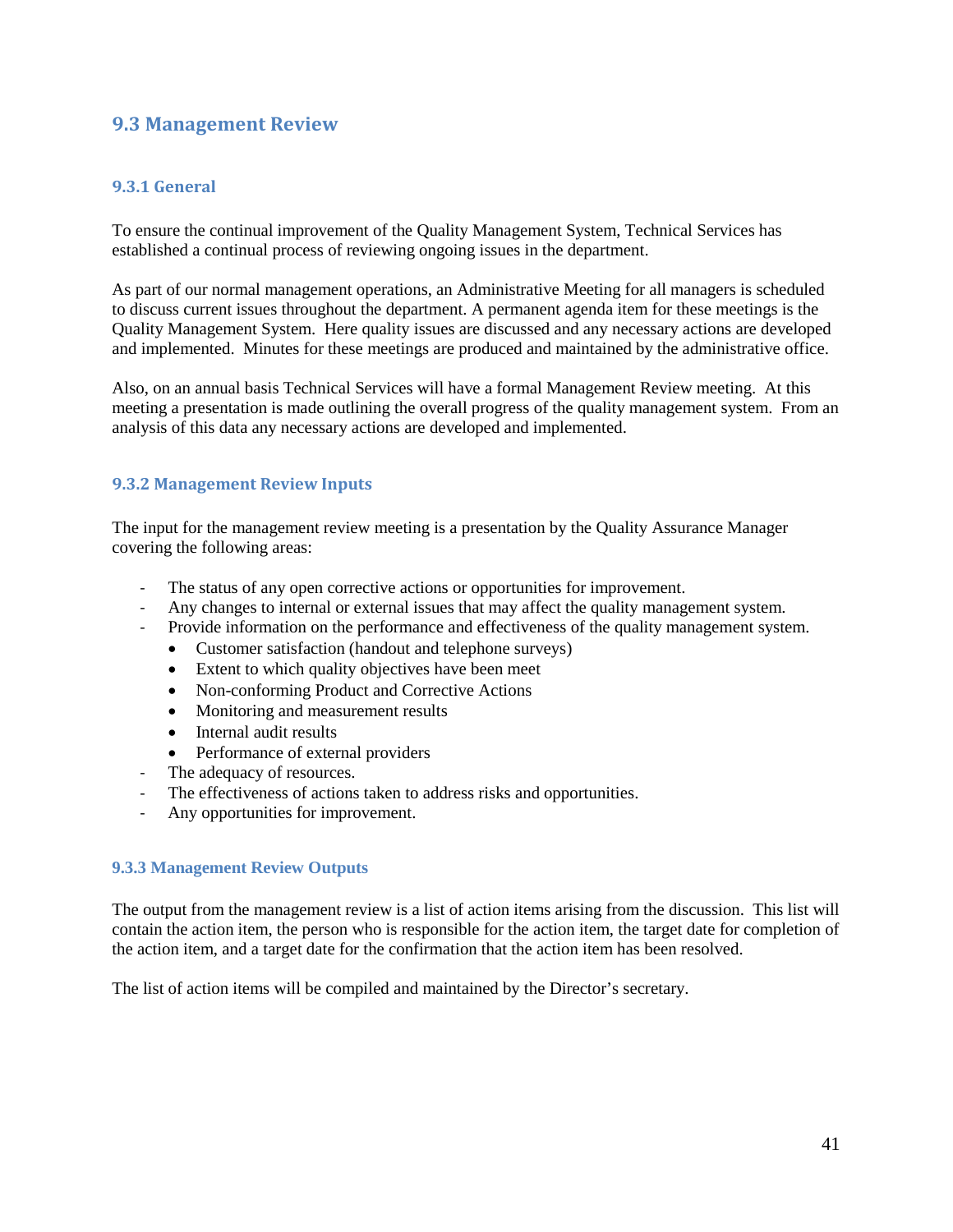## <span id="page-41-0"></span>**10 Improvement**

## <span id="page-41-1"></span>**10.1 General**

A Corrective Action is the steps taken to correct an identified issue, and prevent it from reoccurring. The identified issue can be either small or large, but they must all be treated the same. To ensure that all issues are treated equally, no matter the severity, a process has been established, outlining the steps to be followed when dealing with a corrective action. Identifying a corrective actions can occur in any number of ways either during an internal or external audit, through an identified opportunity for improvement, through a non-conforming product, or through a recorded non-conformance. All corrective actions are initiated using the Corrective Action Form TS-0022.

## <span id="page-41-2"></span>**10.2 Non-conformity and Corrective Action**



## Corrective Action Process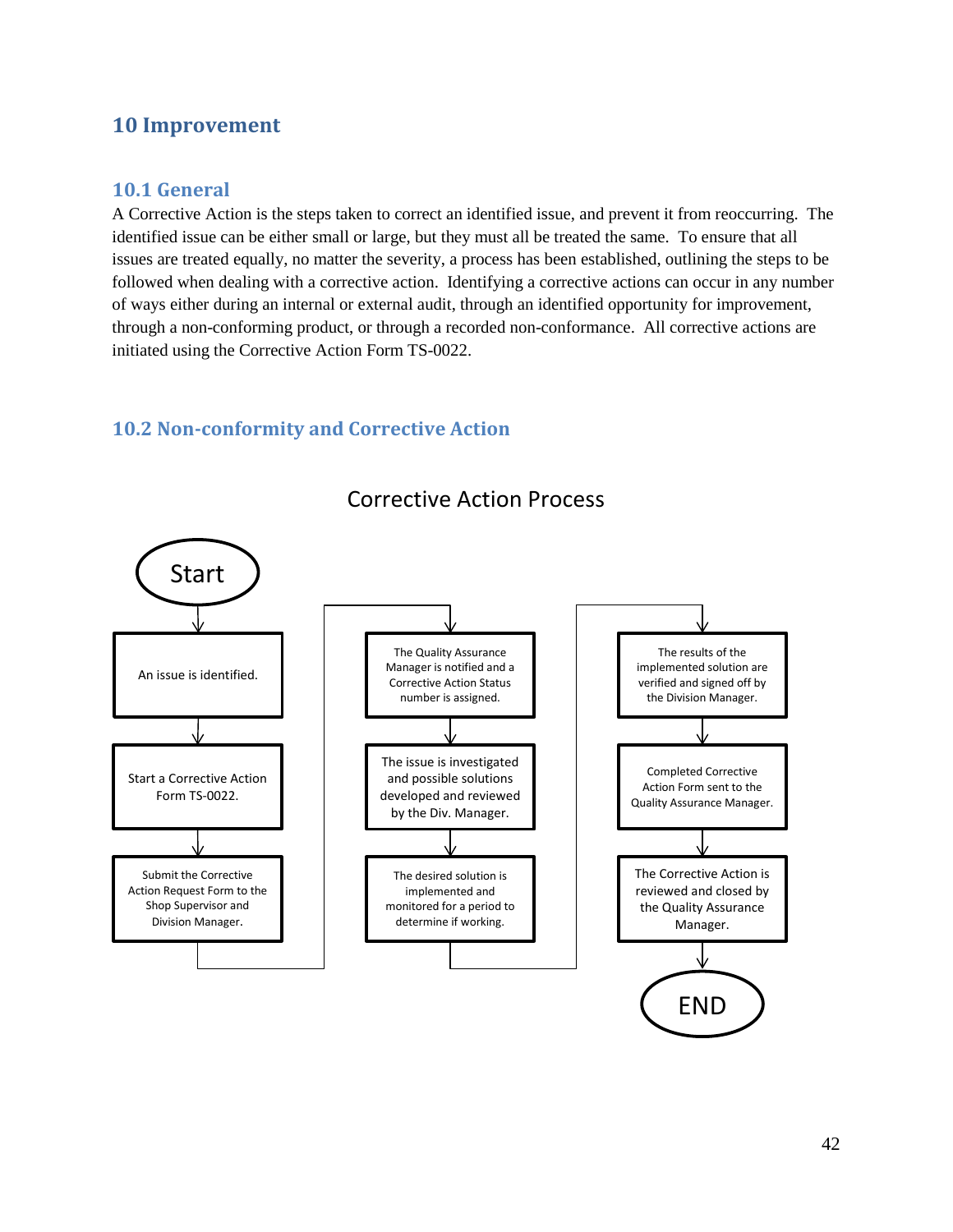## **Inputs:**

• An identified non-conformance, opportunity for improvement, or non-conforming product, and a TS-0022 Corrective Action Form.

## **Process:**

- A non-conformance, opportunity for improvement, or non-conforming product has been identified and a TS-0022 Corrective Action form has been initiated, and submitted to the Shop Supervisor and the Division Manager.
- The Quality Assurance Manager is notified and a corrective action status number is assigned.
- A root cause analysis is performed to discover the underlying causes for the issue.
- A series of solutions are developed and analyzed to determine which one best resolves the issue at hand and are to be reviewed by the division manager.
- The desired solution is implemented and monitored for an appropriate period of time to determine if this is the required solution.
- Once the final solution for the issue has been implemented, the results of the implemented solution are verified by the Division Manager, and, the Corrective Action form is signed by the Division Manager.
- The Corrective Action form is sent to the Quality Assurance Manager.
- The Corrective Action is reviewed and closed by the Quality Assurance Manager.

#### **Outputs:**

• A successfully completed corrective action and the accompanying TS-0022 form.

#### **Process Owner:**

- Employee Identifying the issue
- Division Manager
- Quality Assurance Manager

## **Stakeholders:**

- Administrative Team
- Technical Services Employees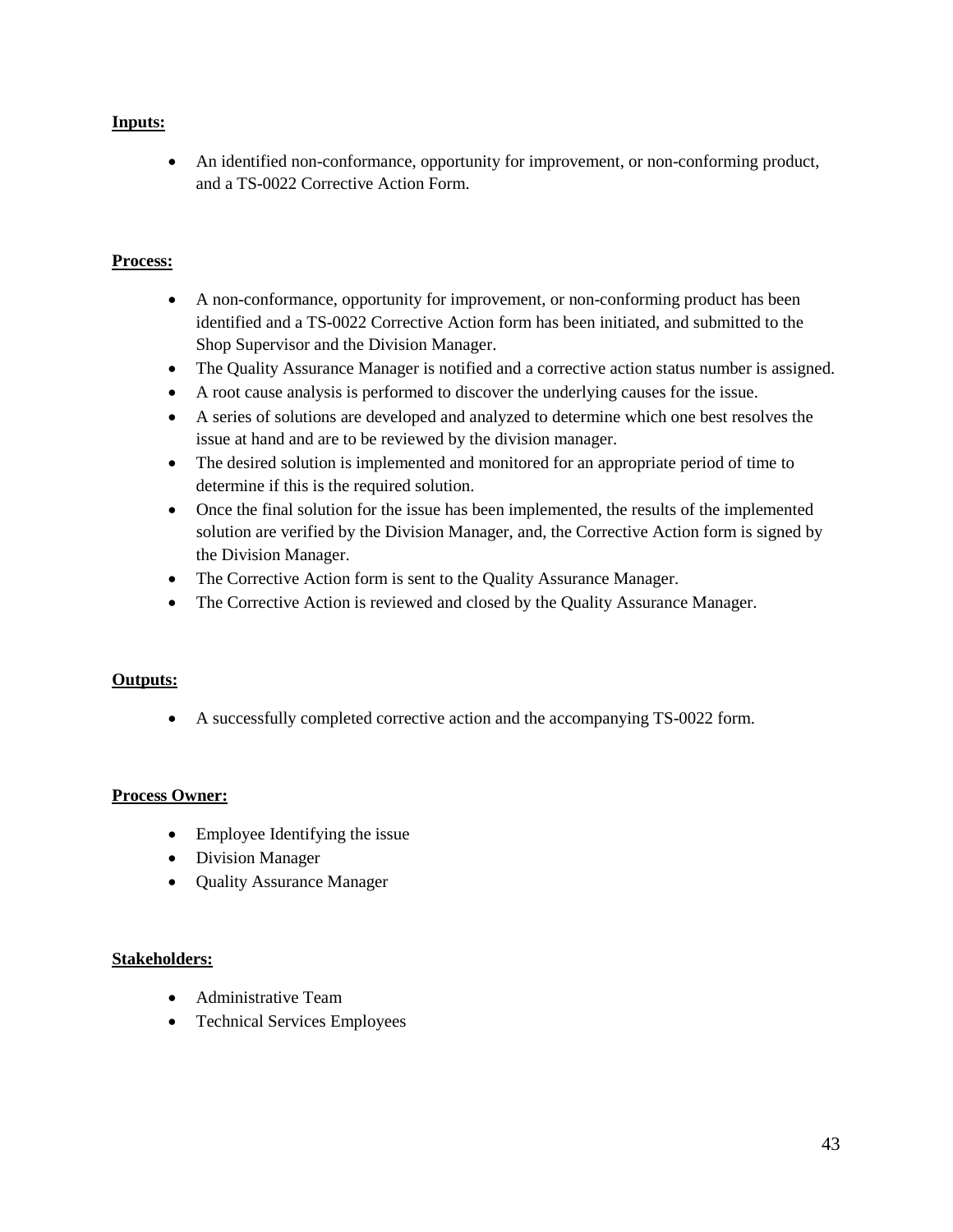## <span id="page-43-0"></span>**10.3 Continual Improvement**

Technical Services, through the use of the ISO 9001:2015 standard is embracing the practice of continual improvement. This gives us the ability to control our processes using a quality management system. This goal is achieved by applying the three main components of a Quality Management System; quality control, quality assurance, and quality improvement, not only to the products and services produced, but also to our business processes.

This continual improvement will be achieved by analyzing and evaluating the results of our management review meeting and the administrative meetings. These outputs will be used to determine if there are any opportunities for improvement that can be addresses as part of continual improvement.

A Corrective Action is the steps taken to correct an identified issue, and prevent it from reoccurring. The identified issue can be either small or large, but they must all be treated the same. To ensure that all issues are treated equally, no matter the severity, a process has established outlining the steps to be followed when dealing with a corrective action. Identifying corrective actions can occur in any number of ways either during an internal or external audit, through an identified opportunity for improvement, through a non-conforming product, or through a recorded non-conformance. All corrective actions are initiated using the Corrective Action Form TS-0022.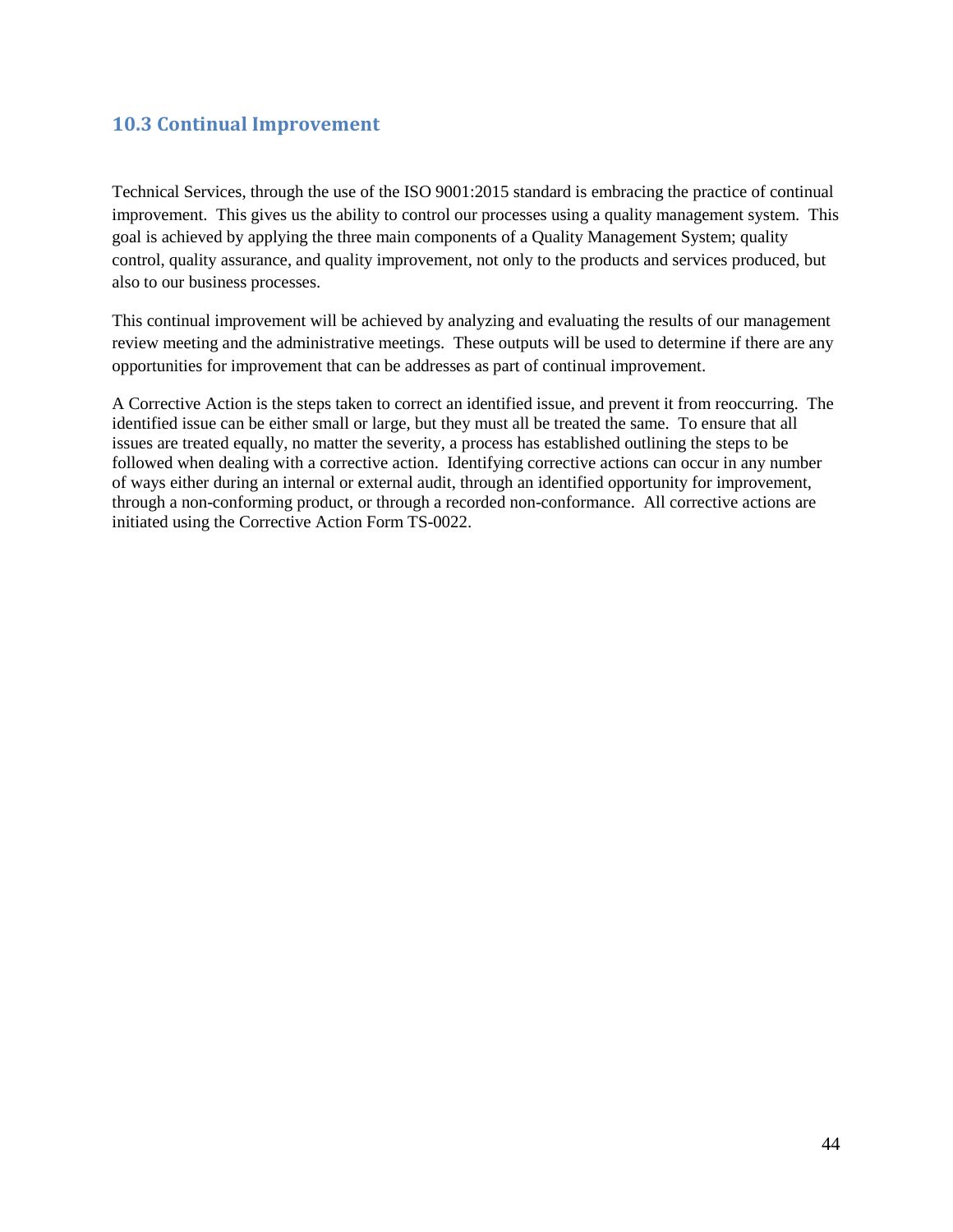# <span id="page-44-0"></span>**Appendix 1:**

## **Work Order Flow**

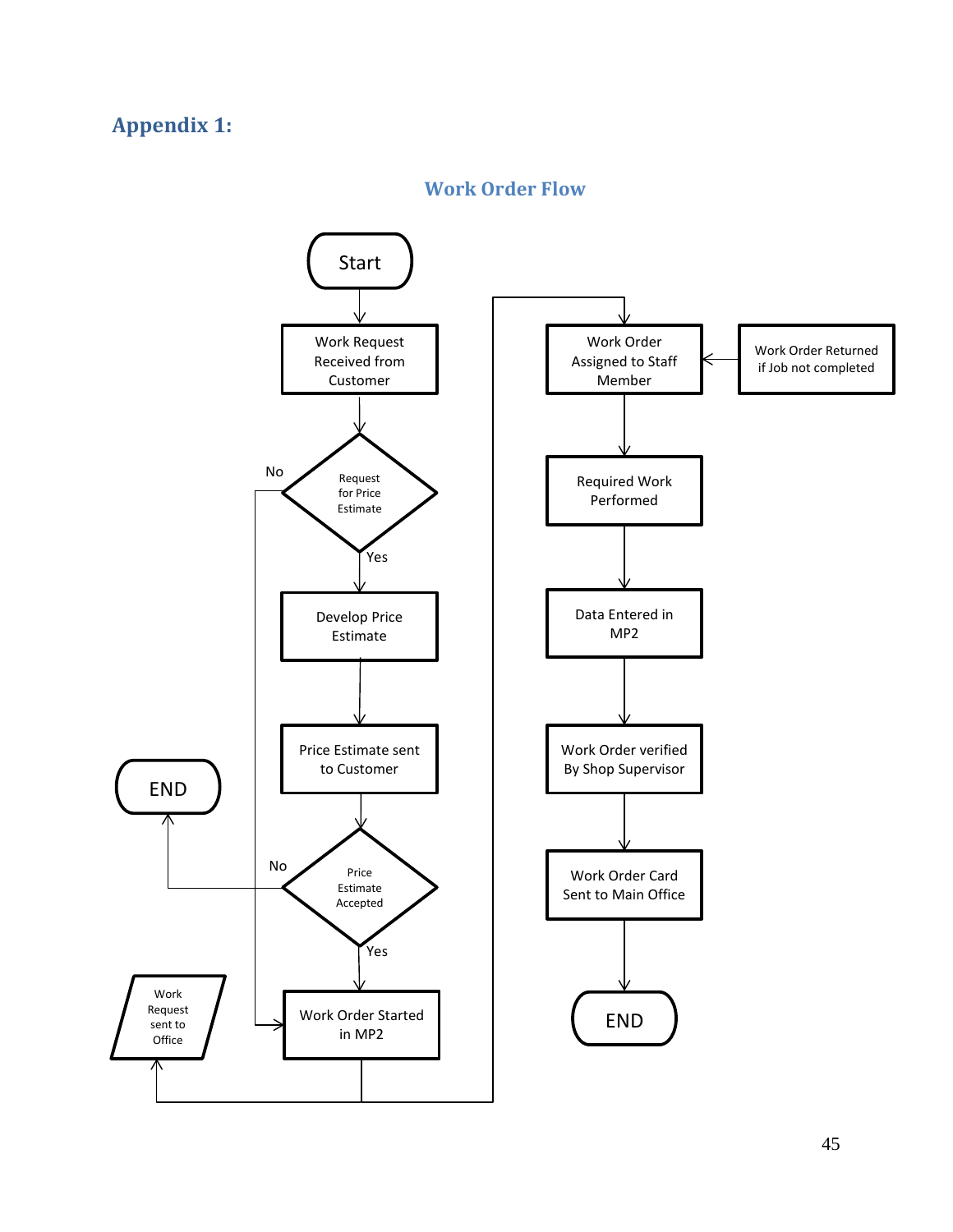#### **Input:**

• Work Request from a customer.

#### **Process Steps:**

- Work Request received from customer.
- Has a Price Estimate been requested by the customer.
- If YES, develop the Price Estimate and forward it to the customer, await approval from customer.
- Work Order started in MP2 and the Work Request is sent to the office.
- The Work Order is assigned to a staff member and work is performed.
- All relevant data is entered in MP2.
- Shop Supervisor verifies data on MP2 every month.
- On the Second Friday of month, all open work orders are sent to office for billing purposes.
- All uncompleted Work Orders are returned to their respective shops.
- All completed Work Orders are closed and filed.

#### **Output:**

• Verified information on MP2 required for billing purposes.

#### **Process Owner:**

• Shop Supervisor who receives the original Work Request.

#### **Process Stakeholders:**

- All Technical Services staff
- The customer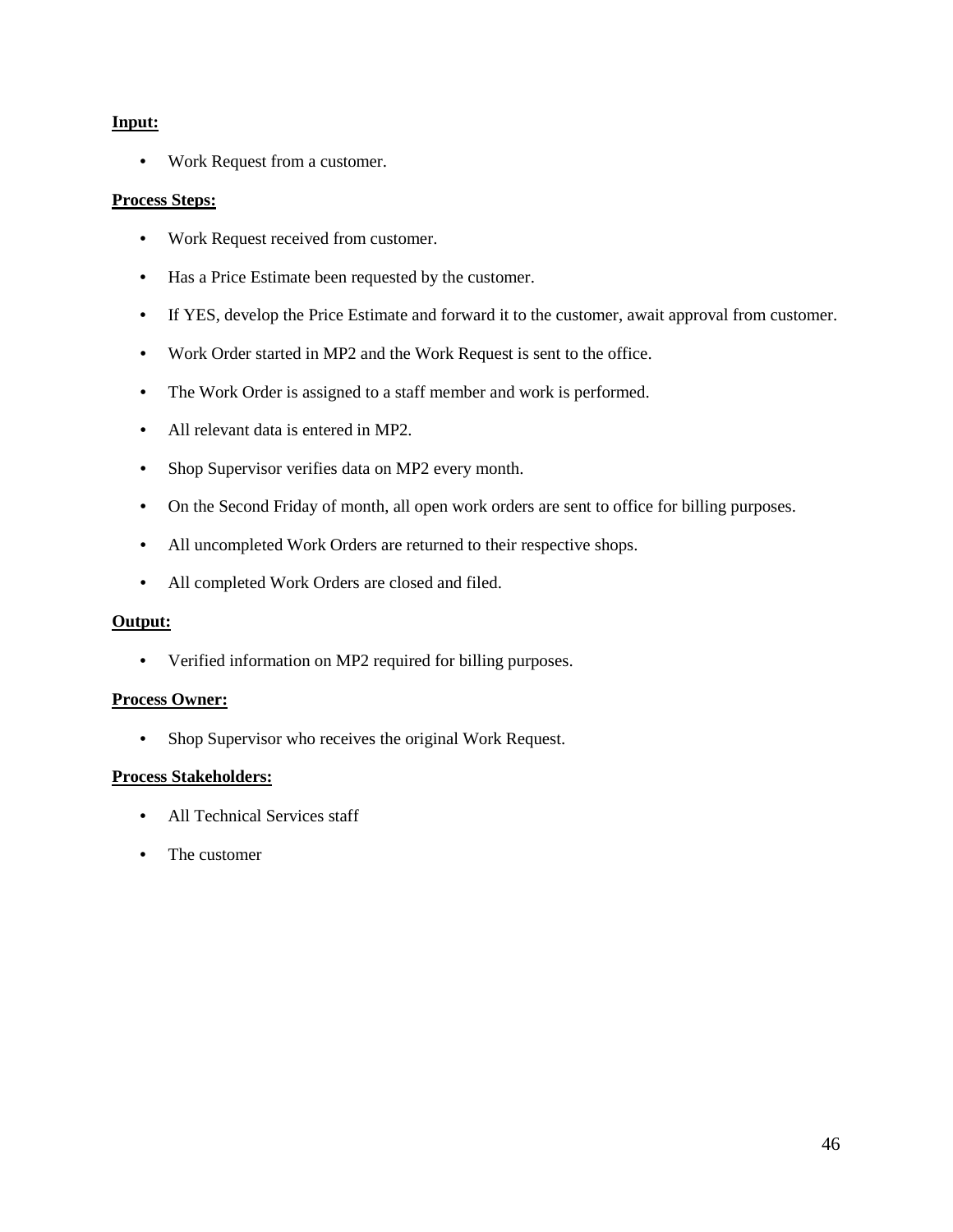## **Multi-shop Work Order**

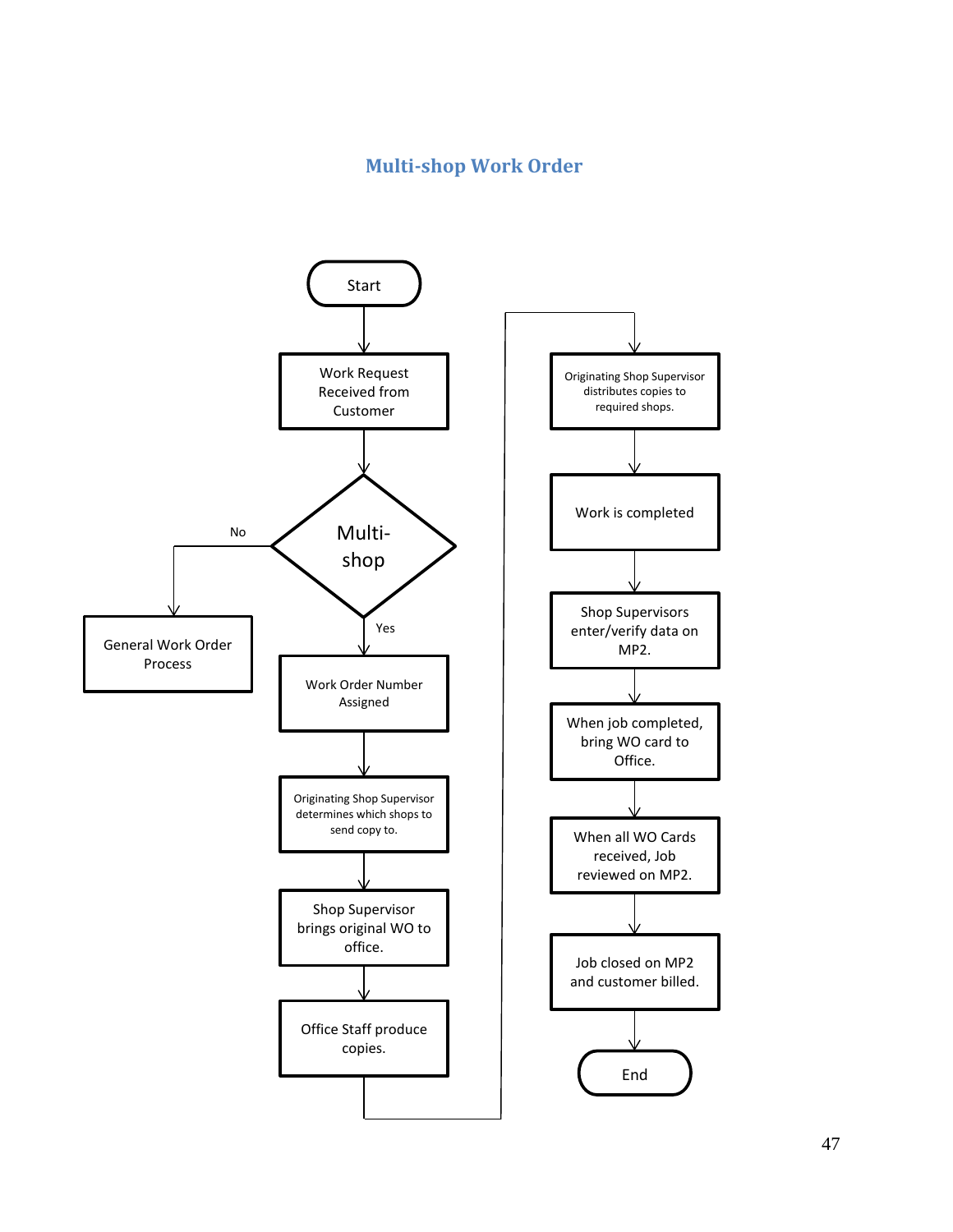## **Input:**

• Work Request from a customer that requires work to be performed in two or more shops.

#### **Process Steps:**

- Work Request received from customer.
- Is this a Multi-Shop job? If NO go to the General Work Order Process.
- Work Order started on MP2 and Work Order Number assigned.
- Originating Shop Supervisor determines which shops are required to perform the job.
- Shop Supervisor brings the original Work Order to the Office.
- The Office Staff produces the copies of the Work Order.
- The originating Shop Supervisor distributes the copies to the required shops.
- The work is completed by each shop.
- The Shop Supervisors enter the required data into MP2.
- As each shop completes its work the Work Order Card is sent to the Office.
- When all the copies have been received in the Office, the job is reviewed on MP2.
- The job is closed on MP2 and the customer is billed.

#### **Output:**

- A completed multi-shop job.
- The original and all copies of the work order cards used in a multi-shop job.

#### **Process Owner:**

• Shop Supervisor who receives the original Work Request.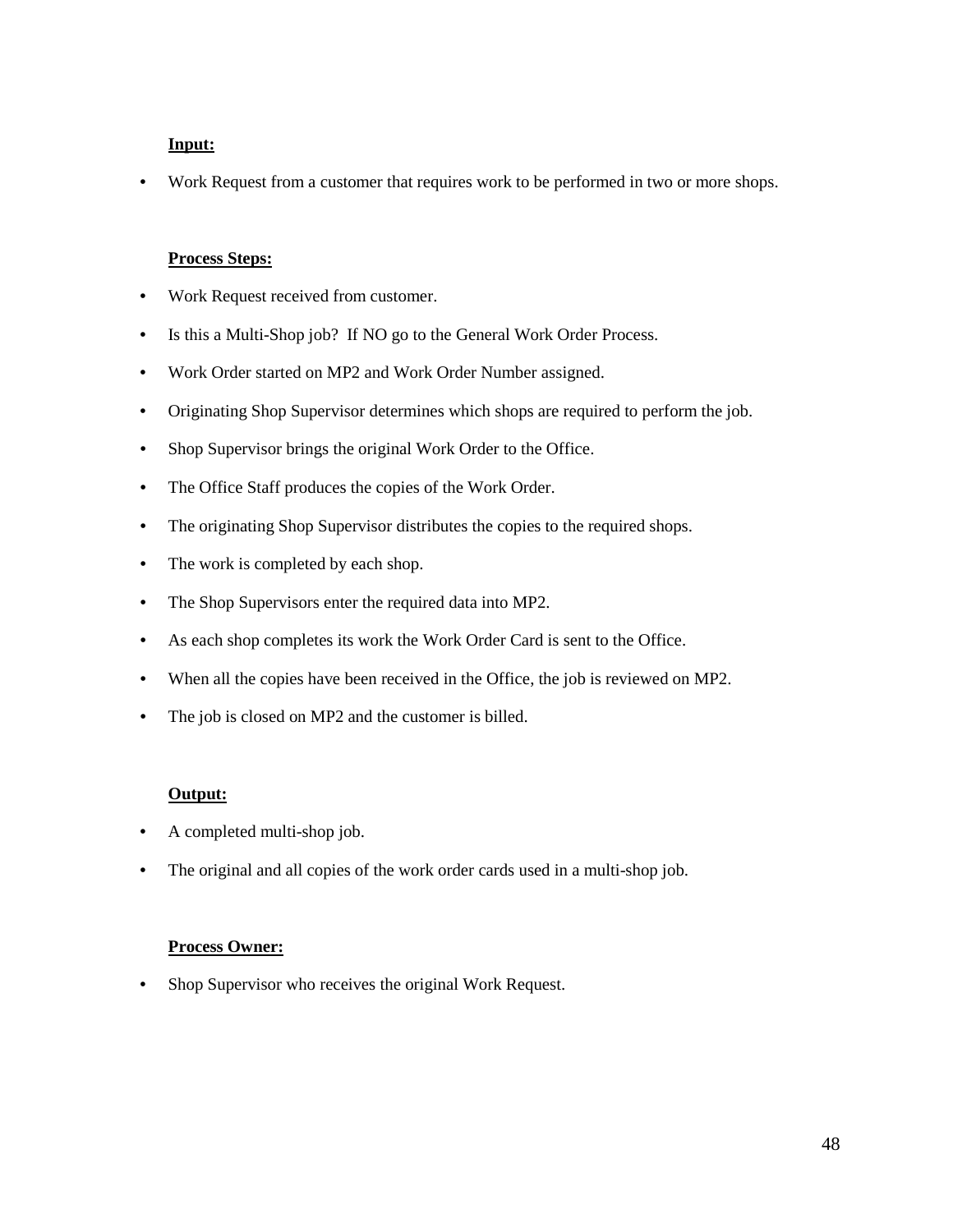## **Process Stakeholders:**

- All shop supervisors participating in the specific job.
- The customer
- Administrative staff

## **Note:**

- Red Ink used to indicate Multi-Shop Work Orders
- The original work order stays with the original shop.
- All jobs involving 2 or more shops require multi-shop copies to be produced.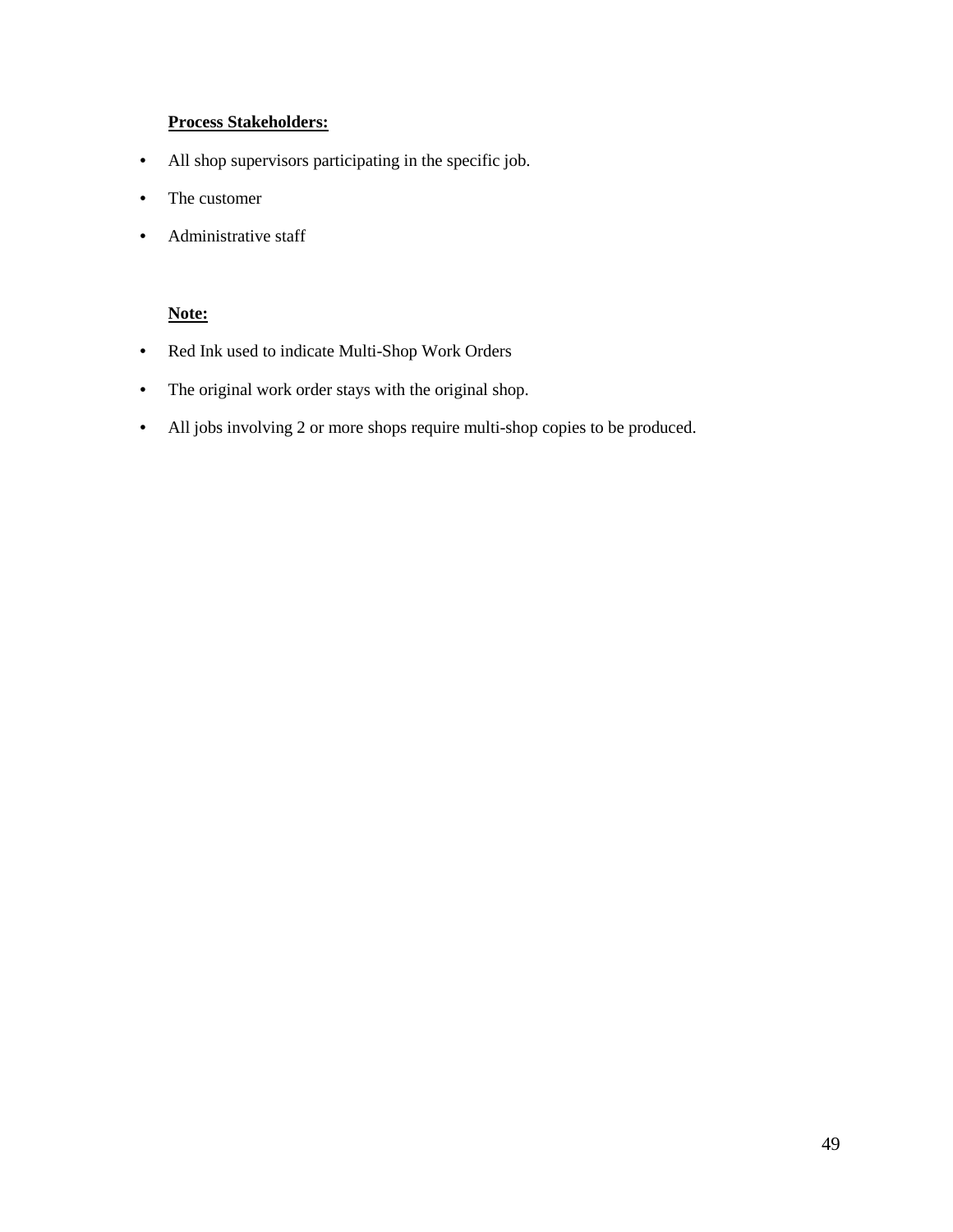# **Cryogenics Work Order**

<span id="page-49-0"></span>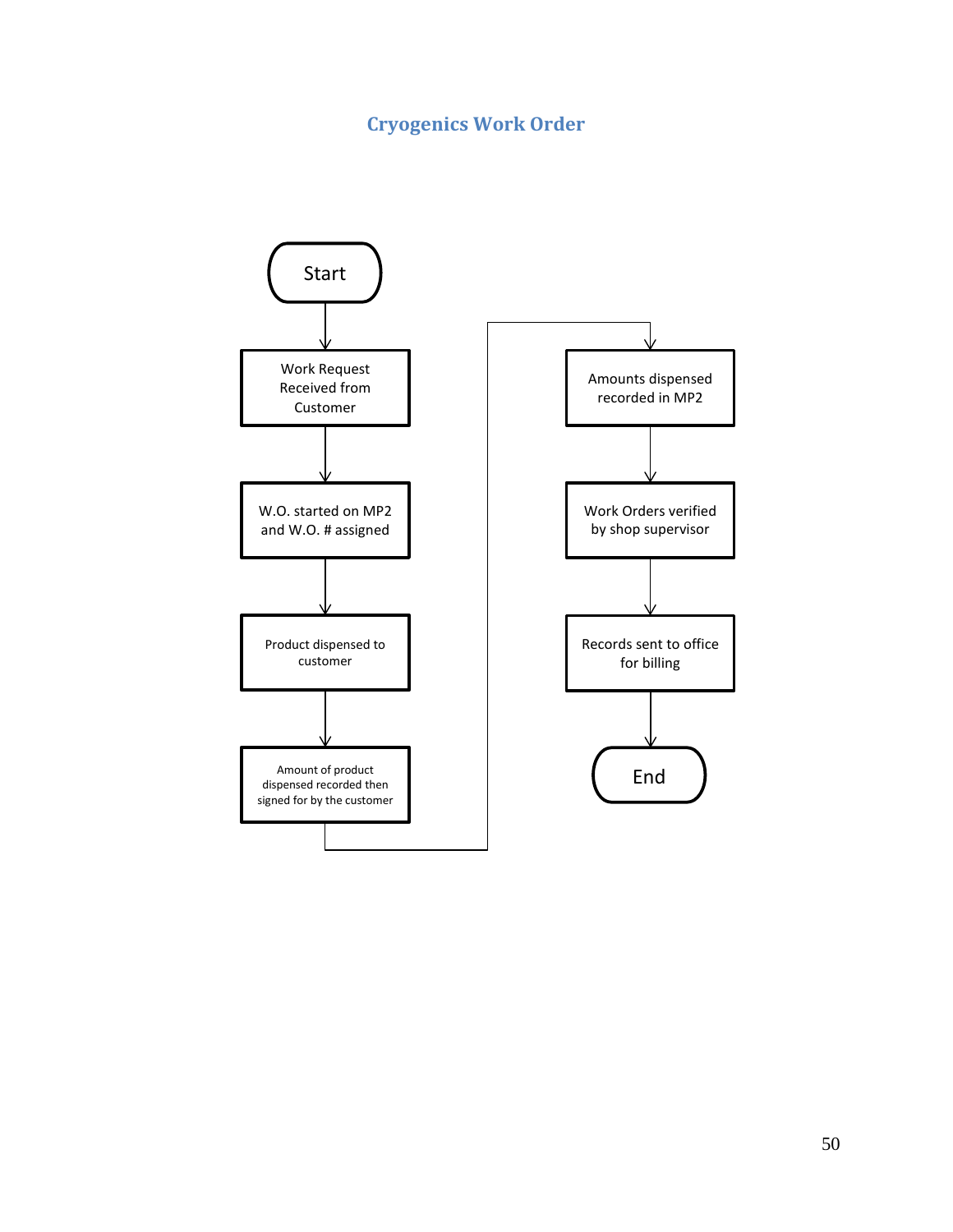## **Input:**

• Work Request from a customer for dispensing of Liquid Nitrogen or Liquid Helium.

## **Process Steps:**

- Work Request received from customer.
- Work Order started on MP2.
- Product dispensed to customer.
- The amount and type of product dispensed is recorded and signed for by the customer.
- Information is recorded in MP2.
- MP2 work orders are verified by the shop supervisor monthly.
- On the Second Friday of month, all records are sent to office for billing purposes.

## **Output:**

• Verified information on MP2 required for billing purposes.

## **Process Owner:**

• Shop Supervisor.

## **Process Stakeholders:**

- Refrigeration supervisor and personnel.
- The customer
- Administrative staff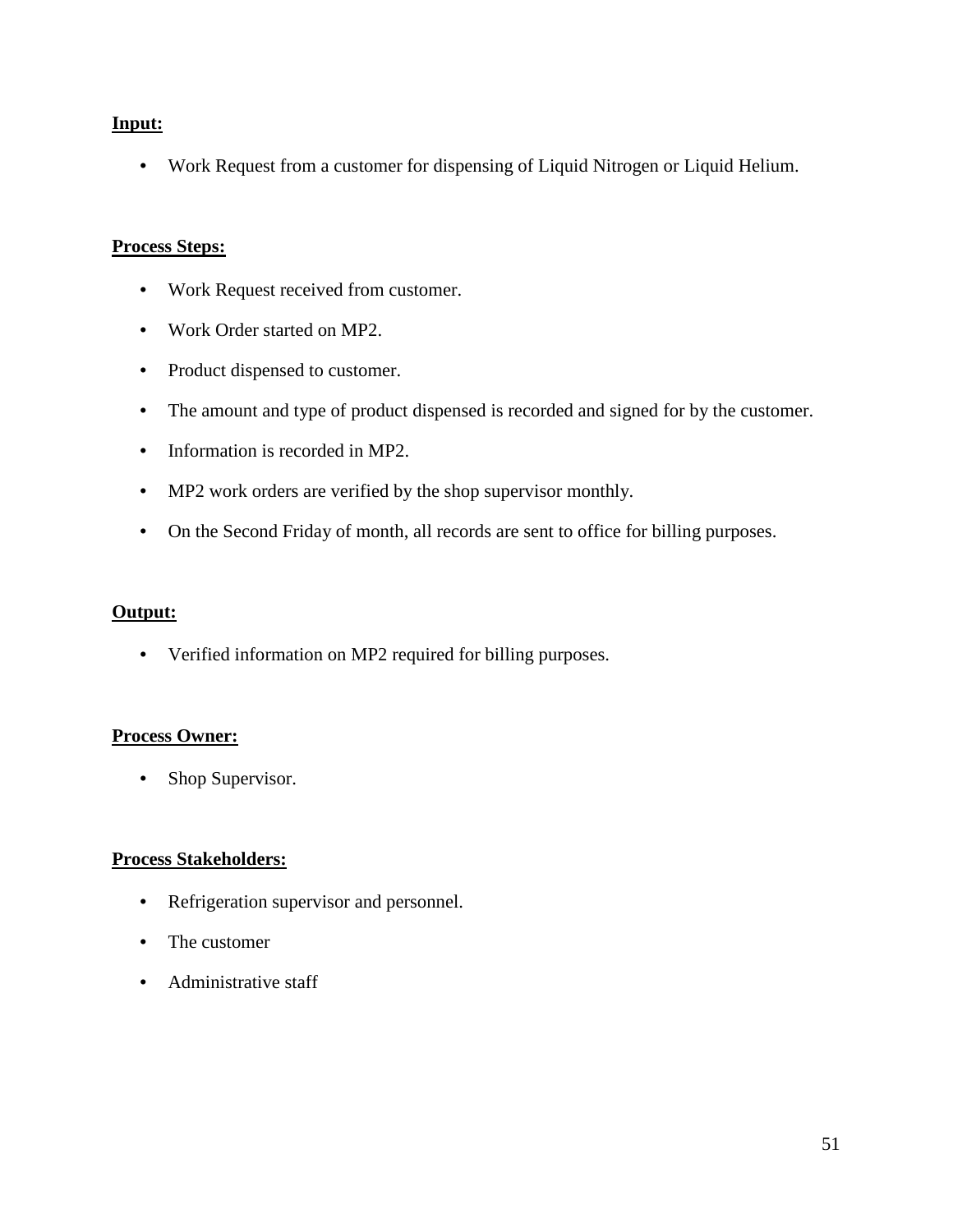## **Billing Process**

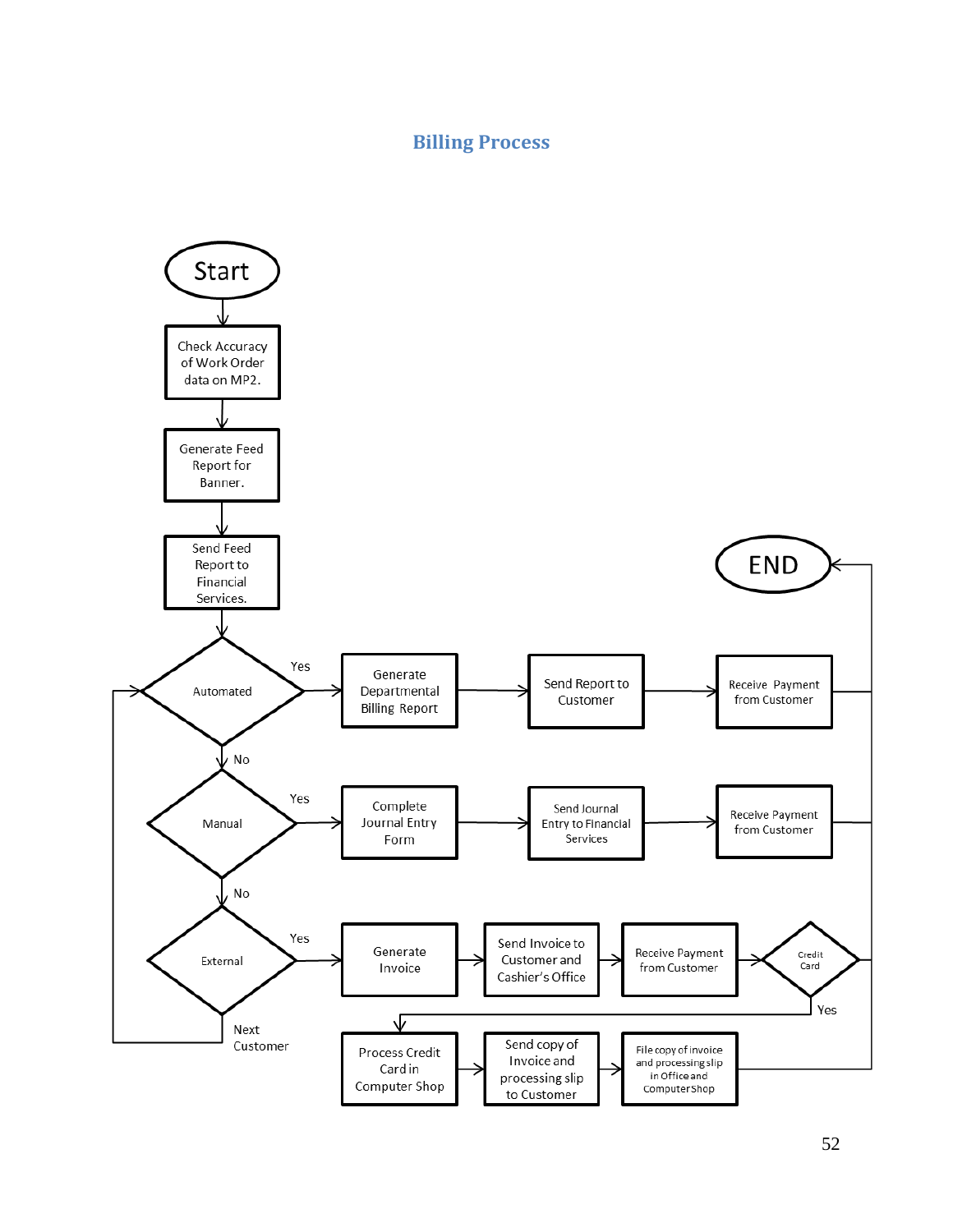## **Input:**

• Accurate work order data on MP2.

## **Process:**

- Check the accuracy of the work order data on MP2.
- Generate the Feed Report for Banner.
- Send the Feed Report to Financial Services for processing.
- If it is an automated transaction, generate Departmental Billing Report and send it to the customer.
- If it is a manual transaction, complete a journal entry form and send it to financial services.
- If it is an external customer, generate an invoice and send it to the customer and Cashier's Office.
- Receive payment from the respective customer.
- If the customer is paying by Credit Card.
	- Credit Card information is to be forwarded directly to the department Secretary or Manager of Finance, Administration and Quality Assurance.
	- They will take the information to the Computer Shop where it will be processed through the Moneris Machine.
	- $\triangle$  A copy of the invoice and attached processing slip will be sent to the customer.
	- $\hat{\mathbf{\cdot}}$  The copy of the invoice and the processing slip will be filed in the Office and Computer Shop.
- Repeat the process until all customers have been billed appropriately.

## **Output:**

• The output for this process is each customer has been appropriately billed and payment is received for work performed.

## **Process Owner:**

• Office Staff

## **Process Stakeholders:**

- Technical Services Department
- Financial Services Department
- Customers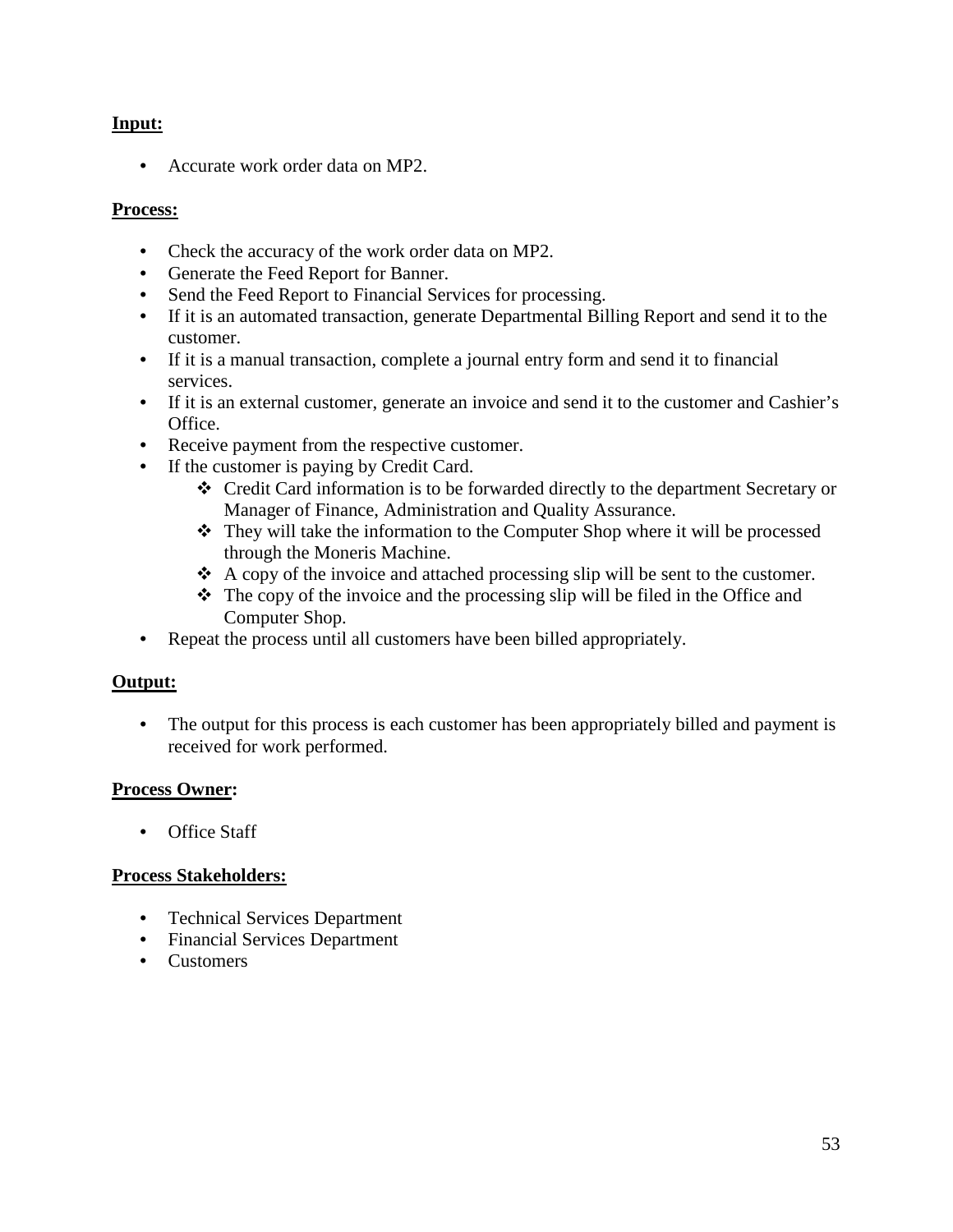# <span id="page-53-0"></span>**Appendix 2:**

# **New Employee Orientation**

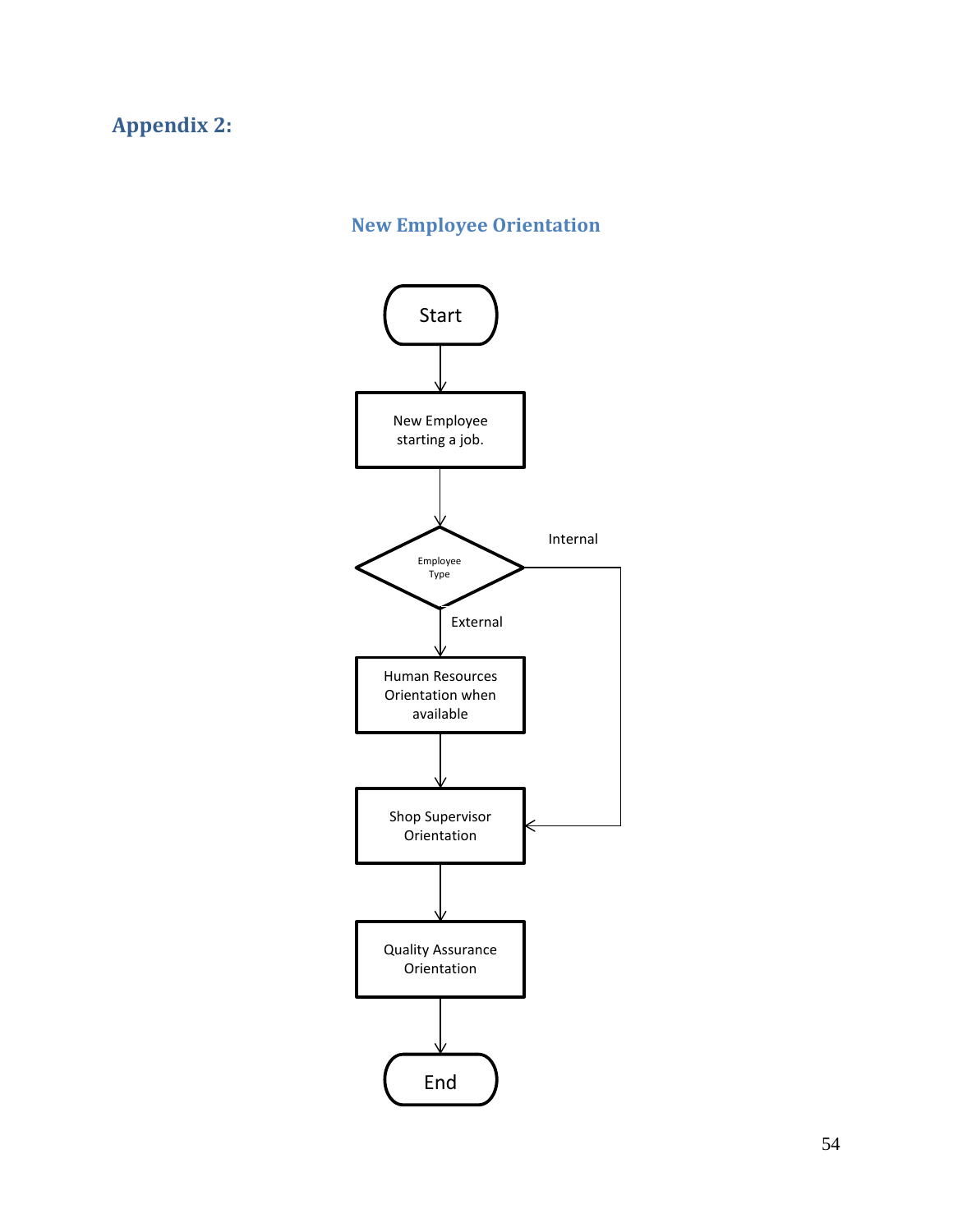## **Input:**

• A new employee starting work with Technical Services.

## **Process:**

- If the new employee is coming from outside the university, or external, they must complete the Human Resources employee orientation seminar at the first available session.
- The employee is oriented to their work shop by the shop supervisor. This includes orientation to the processes relevant to the shop and the daily operation of the shop.
- The employee is oriented to the quality management system by the Quality Assurance office.

## **Output:**

• An employee that has been oriented to both Memorial University and Technical Services.

## **Process Owner:**

- New Employee
- Shop Supervisors
- Finance/Administration/Quality Assurance Manager

## **Process Stakeholders:**

- New Employee
- Technical Services Department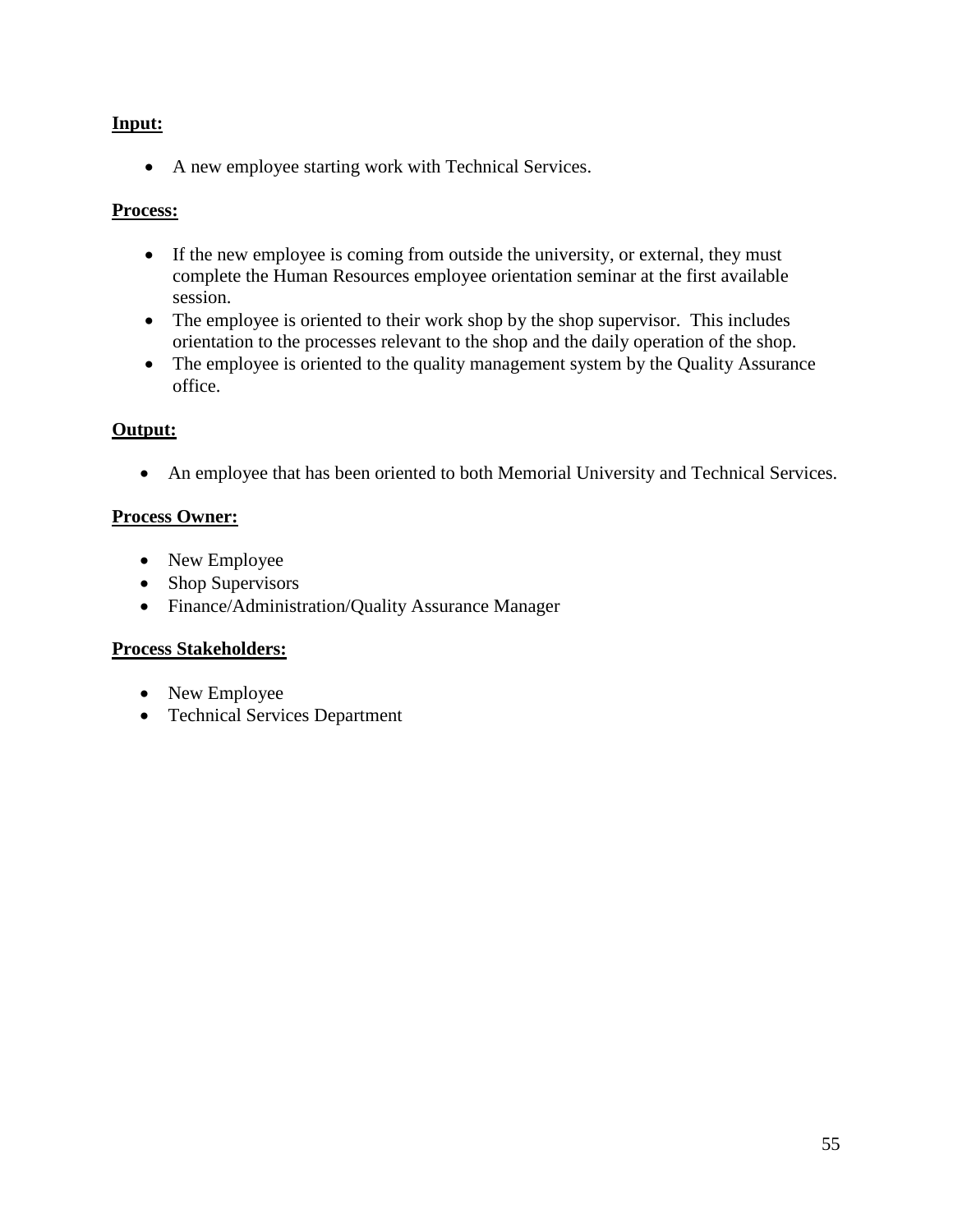# <span id="page-55-0"></span>**Appendix 3:**

# **Shop Purchasing Process**

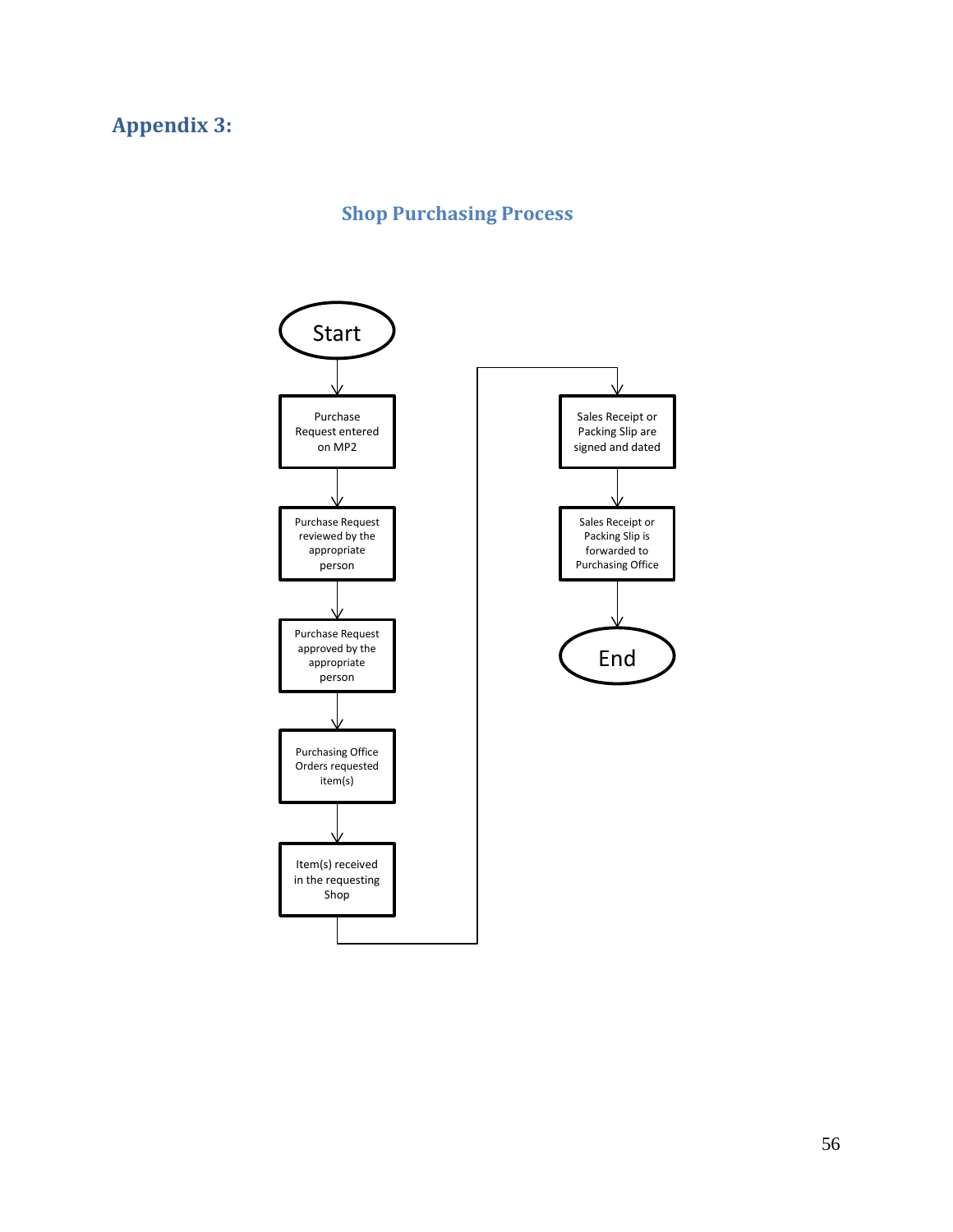#### **Input:**

• A Purchase Requisition entered on MP2

#### **Process:**

- A purchase requisition is entered on MP2.
- The purchase requisition is reviewed by the appropriate person.
- The purchase requisition is approved by the appropriate person.
- The Purchasing Office orders the item(s) requested.
- The item(s) requested are received in the requesting shop.
- The Sales Receipt or Packing Slip is signed and dated by the person receiving the item(s).
- The Sales Receipt or Packing Slip is forwarded by the person receiving the item(s) to the purchasing office.

## **Output:**

• The product(s) or service(s) required by the person entering the purchase request.

## **Process Owners:**

- Employee purchasing a product or service.
- Person approving the purchase request.
- Purchasing Office

## **Process Stakeholders:**

- Technical Services Department
- Financial Services Department
- Customers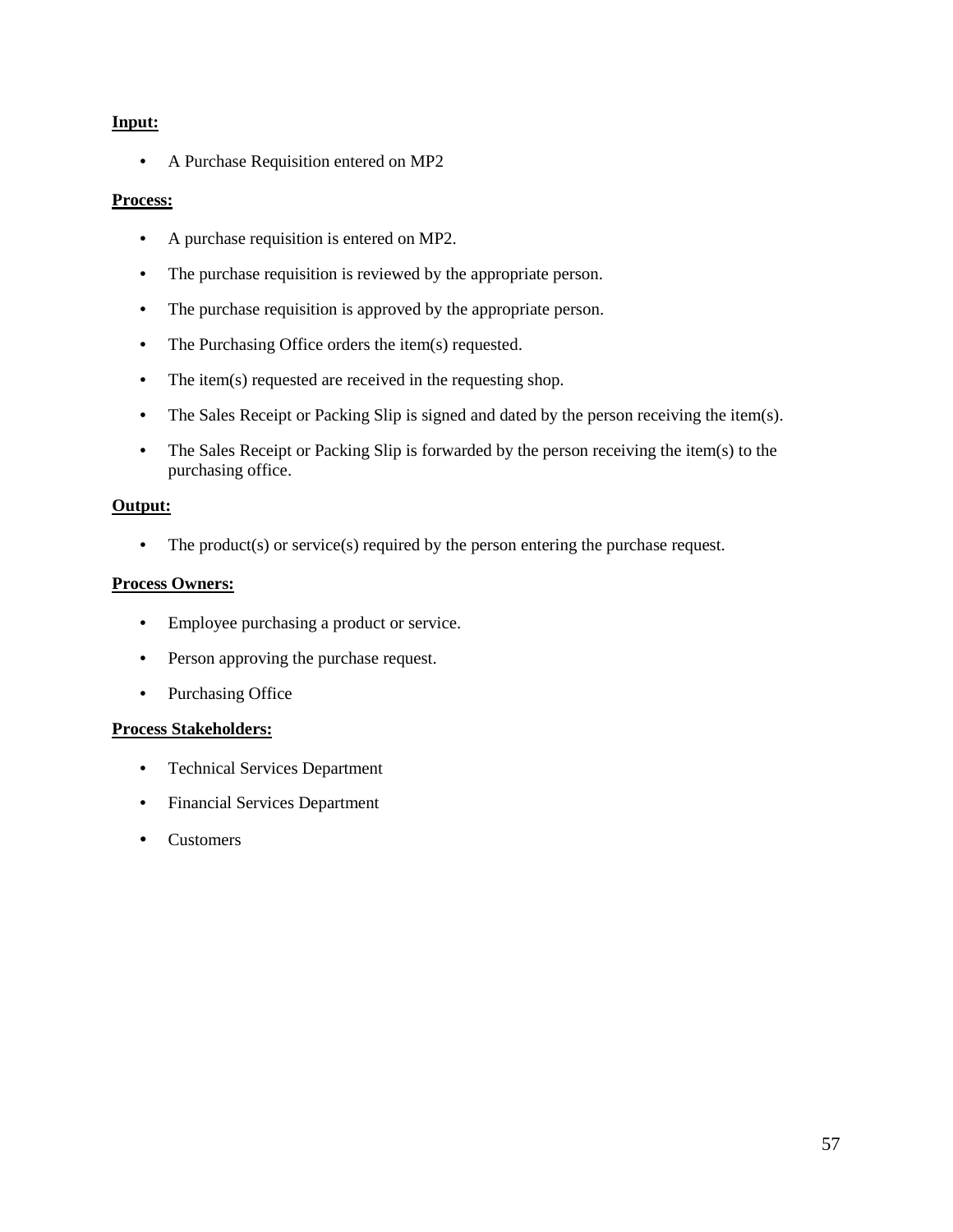## **Purchasing Office Process**

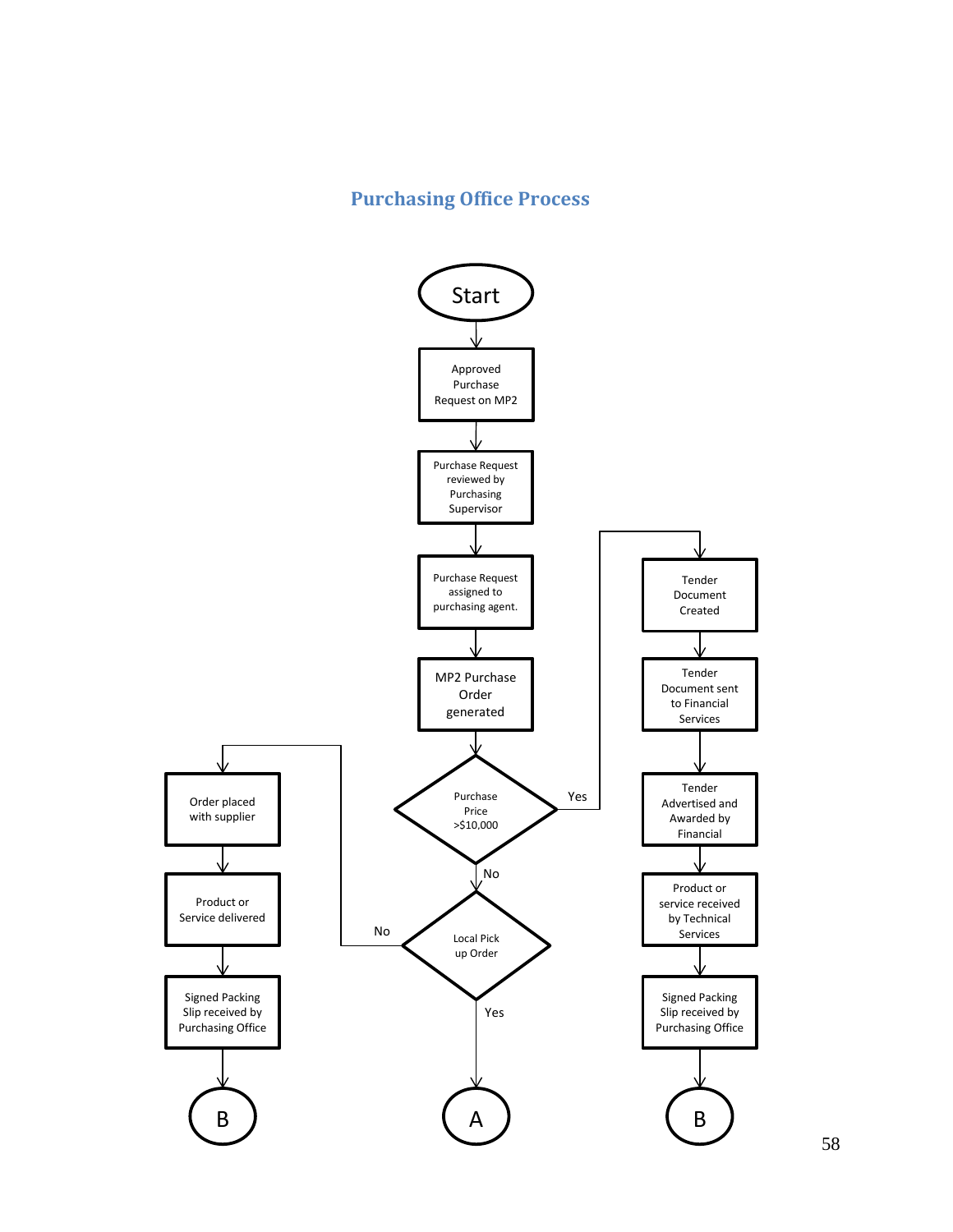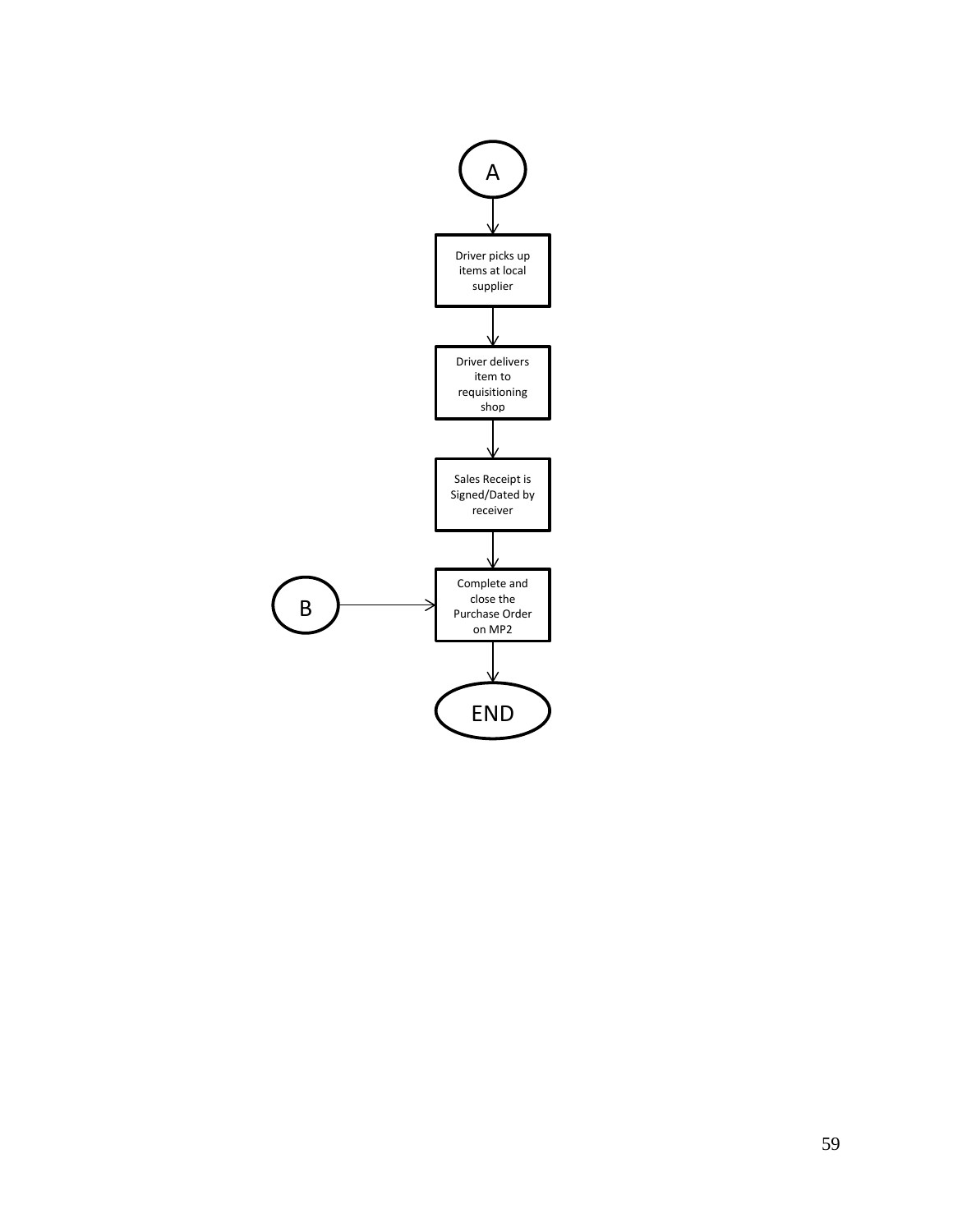## **Input:**

• An approved Purchase Request on MP2

#### **Process:**

- A purchase request is approved on MP2 by the appropriate person.
- The purchase request is reviewed by the purchasing supervisor.
- The purchasing request is assigned to a purchasing agent.
- A purchase order is generated on MP2.
- If the purchase is greater than \$10,000 the Public Tendering Act must be followed:
	- A tender document is created and sent to Financial Services.
	- The tender is advertised and awarded by Financial Services.
	- The product or service is received in the requesting shop.
	- The person receiving the item(s) signs and dates the packing slip then forwards it to the purchasing office.
- If the item(s) requested cannot be picked up locally:
	- The purchasing agent places the order with the supplier.
	- The item(s) are received by the requesting shop.
	- The person receiving the item(s) signs and dates the packing slip then forwards it to the purchasing office.
- If the item(s) requested can be picked up locally:
	- The purchasing agent purchases the required item(s) at the local supplier.
	- The purchasing agent delivers the item(s) to the requesting shop.
	- The person receiving the item signs and dates the Sales Receipt.
- The purchase order on MP2 is completed and closed.
- Appropriate paper and electronic records are filed and maintained.